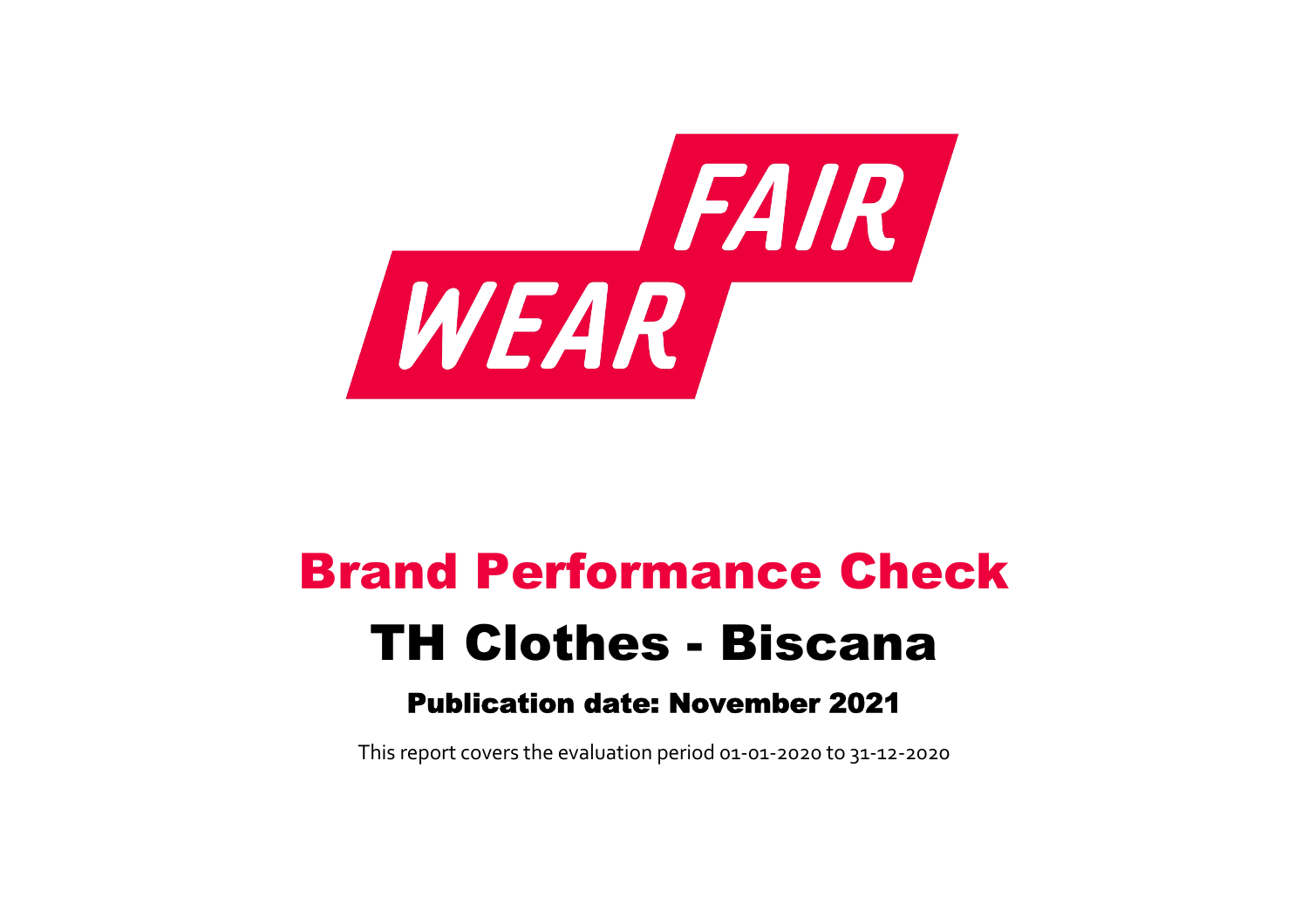### About the Brand Performance Check

Fair Wear Foundation (Fair Wear) believes that improving conditions for apparel product location workers requires change at many levels. Traditional efforts to improve conditions focus primarily on the product location. Fair Wear, however, believes that the management decisions of clothing brands have an enormous influence for good or ill on product location conditions.

Fair Wear's Brand Performance Check is a tool to evaluate and report on the activities of Fair Wear's member companies. The Checks examine how member company management systems support Fair Wear's Code of Labour Practices. They evaluate the parts of member company supply chains where clothing is assembled. This is the most labour intensive part of garment supply chains, and where brands can have the most influence over working conditions.

In most apparel supply chains, clothing brands do not own product locations, and most product locations work for many different brands. This means that in most cases Fair Wear member companies have influence, but not direct control, over working conditions. As a result, the Brand Performance Checks focus primarily on verifying the efforts of member companies. Outcomes at the product location level are assessed via audits and complaint reports, however the complexity of the supply chains means that even the best efforts of Fair Wear member companies cannot guarantee results.

Even if outcomes at the product location level cannot be guaranteed, the importance of good management practices by member companies cannot be understated. Even one concerned customer at a product location can have significant positive impacts on a range of issues like health and safety conditions or freedom of association. And if one customer at a product location can demonstrate that improvements are possible, other customers no longer have an excuse not to act. The development and sharing of these types of best practices has long been a core part of Fair Wear's work.

The Brand Performance Check system is designed to accommodate the range of structures and strengths that different companies have, and reflects the different ways that brands can support better working conditions.

This report is based on interviews with member company employees who play important roles in the management of supply chains, and a variety of documentation sources, financial records, supplier data. The findings from the Brand Performance Check are summarized and published at [www.fairwear.org](http://www.fairwear.org/). The online [Brand Performance Check Guide](https://api.fairwear.org/wp-content/uploads/2020/03/FWF_BrandPerformanceCheckGuide-DEF.pdf) provides more information about the indicators.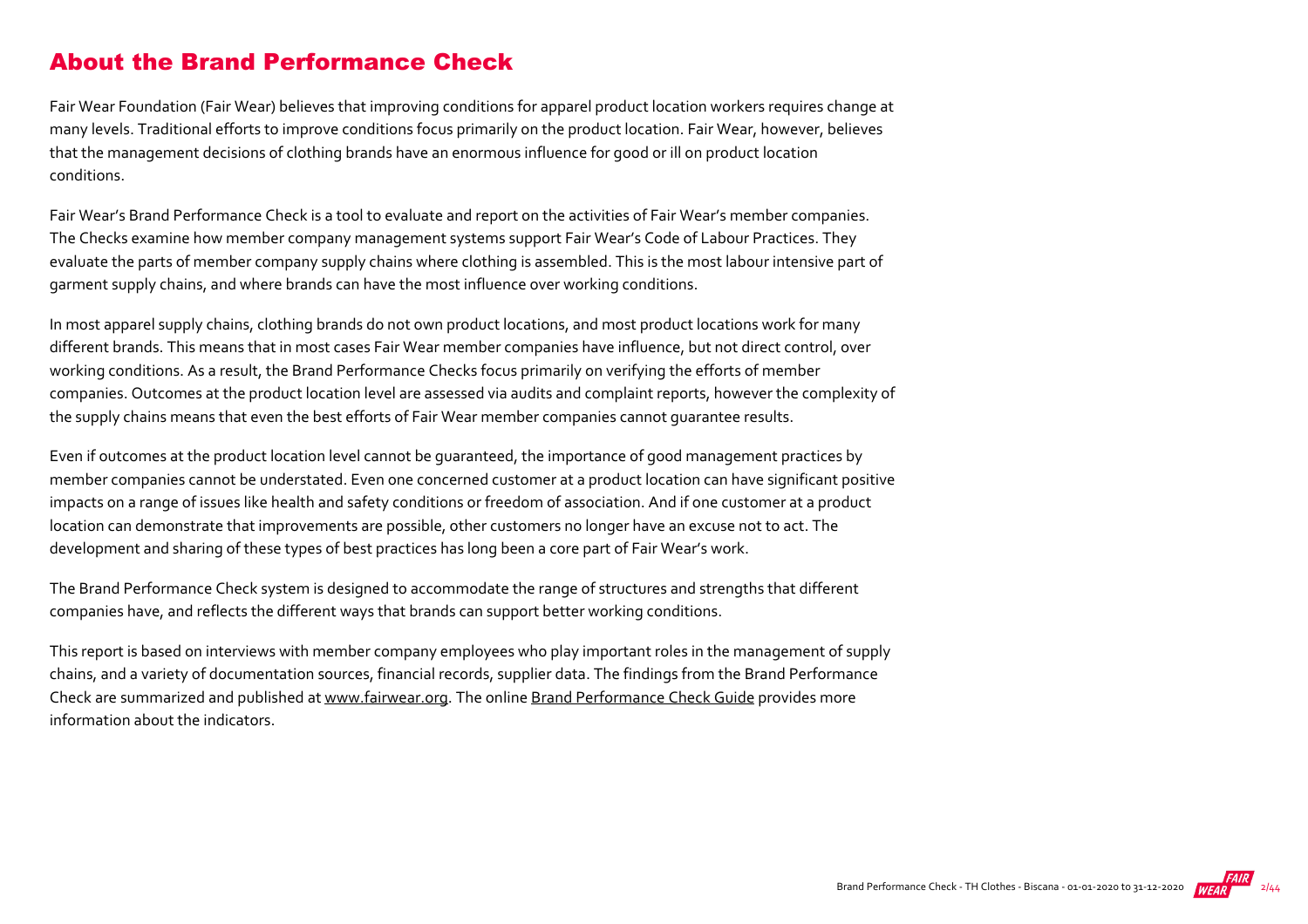#### On COVID‐19

This years' report covers the response of our members and the impact on their supply chain due to the Covid‐19 pandemic which started in 2020. The outbreak of the Covid‐19 pandemic limited the brands' ability to visit and audit factories. To ensure the monitoring of working conditions throughout the pandemic, Fair Wear and its member brands made use of additional monitoring tools, such as complaints reports, surveys, and the consultation of local stakeholders. These sources may not provide as detailed insights as audit reports. To assess outcomes at production location level, we have included all available types of evidence to provide an accurate overview of the brands' management systems and their efforts to improve working conditions. Nevertheless, brands should resume verifying working conditions through audits when the situation allows for.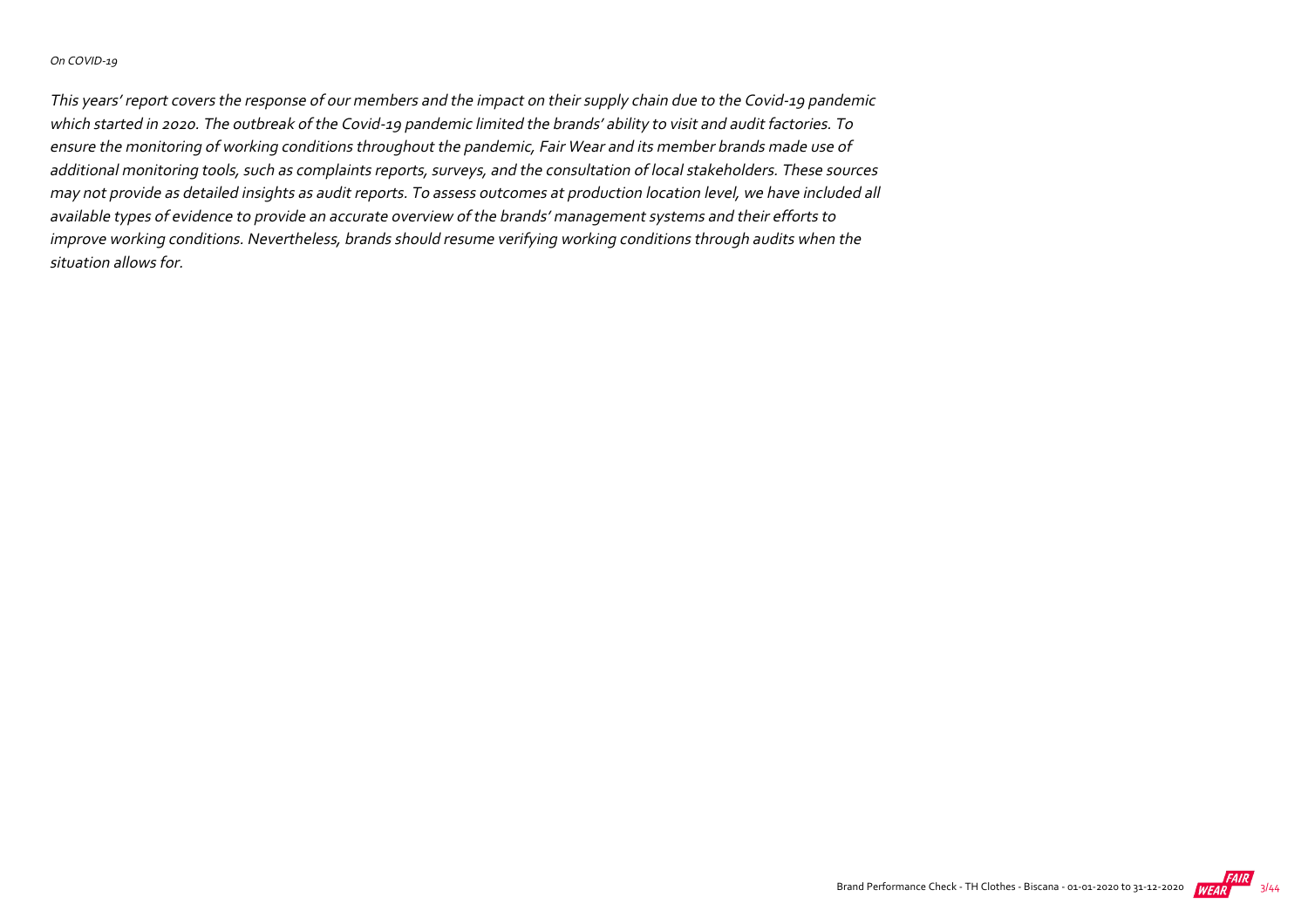## Brand Performance Check Overview

#### TH Clothes - Biscana

#### Evaluation Period: 01-01-2020 to 31-12-2020

| Member company information                                                                |                                  |
|-------------------------------------------------------------------------------------------|----------------------------------|
| Headquarters:                                                                             | Batalha, Portugal                |
| Member since:                                                                             | 2017-12-31                       |
| Product types:                                                                            | Promotional wear and accessories |
| Production in countries where Fair Wear is active:                                        | Bangladesh, China, Myanmar       |
| Production in other countries:                                                            | Portugal                         |
| <b>Basic requirements</b>                                                                 |                                  |
| Workplan and projected production location data for upcoming year have been<br>submitted? | Yes                              |
| Actual production location data for evaluation period was submitted?                      | Yes                              |
| Membership fee has been paid?                                                             | Yes                              |
| <b>Scoring overview</b>                                                                   |                                  |
| % of own production under monitoring                                                      | 92%                              |
| Benchmarking score                                                                        | 56                               |
| Category                                                                                  | Good                             |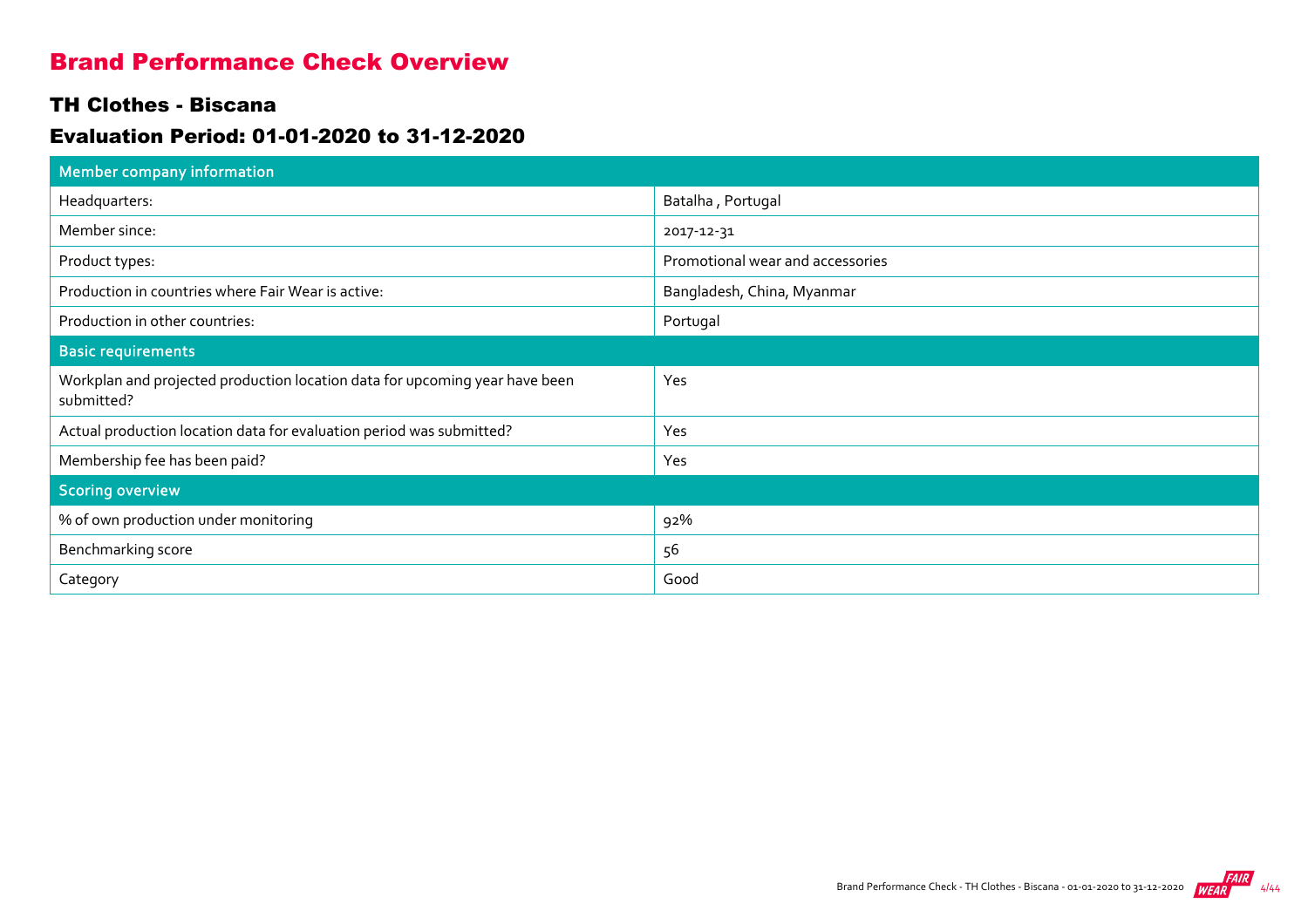### Summary:

TH Clothes has shown progress and met most of Fair Wears' performance requirements. It has monitored 92% of its purchasing volume and meets the monitoring threshold for 3+ year members. The benchmarking score of 56 would place TH Clothes in the 'Good' category. However, the repeated non‐compliance of indicator 2.7 on enhanced monitoring in Bangladesh for the third year in a row placed TH Clothes in 'Needs improvement' last year. The repeated insufficient progress on indicator 2.7 for this year means TH Clothes' Fair Wear membership is suspended for one year.

In the guidance document, 'Verifying members' performance and response to COVID‐19 in the performance checks assessing 2020' (published august 2020), Fair Wear announced that it is now possible for member brands to appeal their assessment score, considering the impact of the pandemic. On the 28th of July 2021, Th Clothes sent an appeal letter to Fair Wear, stating that the repeated non-compliance was, amongst others, a consequence of the impact of the Covid-19 pandemic. The guidance document mentioned above is applicable in this scenario. In a meeting on 8th September between TH Clothes and Fair Wear, the brand was able to demonstrate that the insufficient score on 2.7 was partly caused by Covid‐ 19 related circumstances.

The Brand Performance Check score on indicator 2.7 will remain insufficient since TH Clothes – Biscana could not provide the information which is expected in the enhanced monitoring programme about the safety of workers at the production locations. However, following the appeal procedure, the repeated non‐compliance of TH Clothes will not be applied and Fair Wear will allow Th Clothes to remain in the 'Good' category for one more year.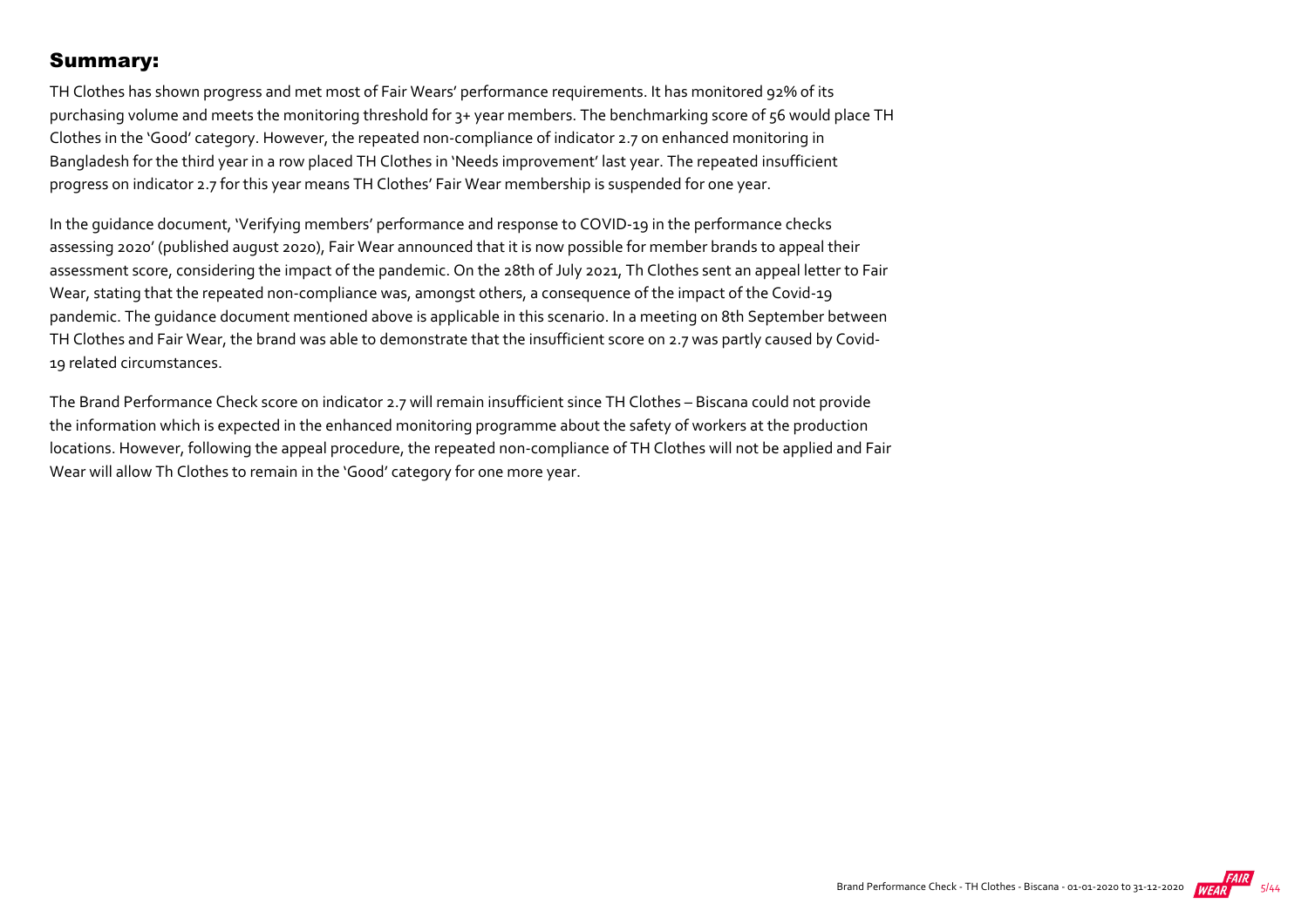Corona Addendum: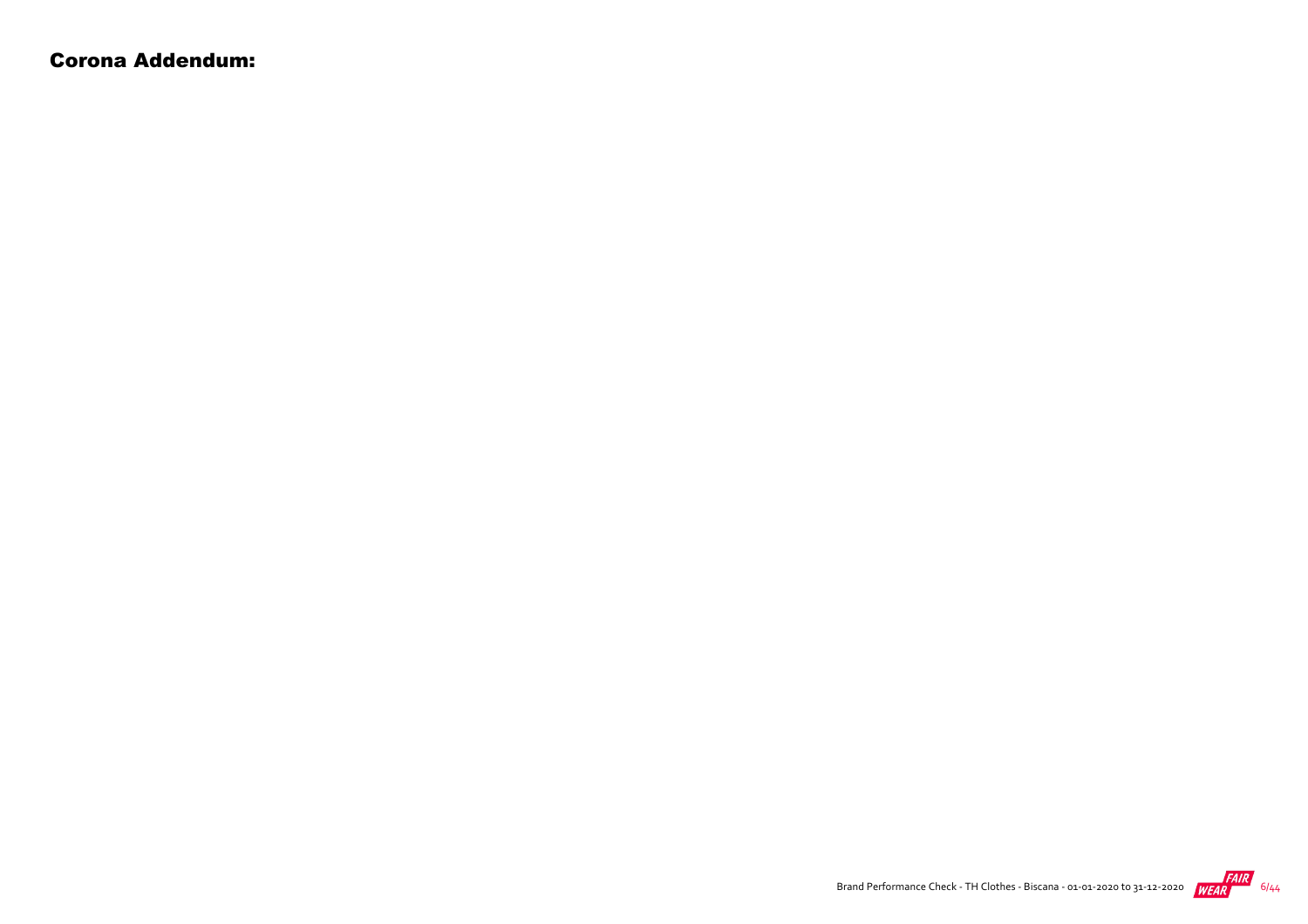When COVID-19 hit Europe, TH Clothes staff was sent home for two weeks on paid leave. After a week back at work, 70% of the staff was laid-off for two or three months, depending on their role in the company. The remaining 30% worked from home.

Shops were closed, and sales decreased drastically. As most of TH Clothes' customers are based in the south of Europe, the impact was significant as the pandemic hit these countries hard. TH Clothes cut budgets and crammed the warehouses. Later in the year, as lockdowns eased, TH Clothes experienced a slow return of orders.

On the production side, TH Clothes' suppliers in China and later also in its main production country Bangladesh, were facing restrictions due to the outbreak. An unprecedented collapse in orders quickly followed as customers in Europe were in lockdown, resulting in waves of job losses and factory closures. TH Clothes stayed in close touch with its suppliers to stay updated on each supplier's specific situations and needs. Factories were in lockdown for several weeks. Limitations in travel disrupted TH Clothes' regular factory monitoring and approval processes. Fortunately, TH Clothes' Quality Manager spent the first three months of 2020 in Bangladesh and Myanmar, visiting production locations. This recent face-to-face contact benefited the extended period of long-distance communication via phone calls and WhatsApp. Online (video) meetings were held frequently, and in some cases, the local agent in Bangladesh was able to cover parts of the monitoring processes. TH Clothes postponed Fair Wear audits to 2021 and collected two external audit reports in 2020, of which it used CAPs to follow up and remediate.

TH Clothes was well‐informed of the Fair Wear COVID‐19 guidance and was in close touch with its suppliers to understand developments. TH Clothes investigated the situation per supplier. It used supplier input, general government updates, and Fair Wear updates to monitor the situation. The brand requested photos, and each supplier filled COVID‐19 checklists. TH Clothes offered its suppliers support, but none of the suppliers indicated they needed it.

TH Clothes' CEO discussed planned orders with each supplier, as the common schedule of projected orders (TH Clothes always places a large order in September and smaller re‐orders in the months after) had to be changed for the year 2020. This was done in close contact with the suppliers. Furthermore, TH Clothes' CEO assured each supplier that none of the orders already in production was being canceled. TH Clothes accepted and paid full price for goods in transit or production, and it took responsibility for materials costs. TH Clothes did not end any supplier relationship due to COVID‐19, and no suppliers went bankrupt. The brand could show clear communication and openness from its suppliers, and some even offered lower minimum order quantities to help the brand. TH Clothes did not use this offer. Due to the significant drop in retail orders, TH Clothes requested a delivery delay of the running orders. The delay would give time to find additional warehousing in Spain and Italy.

The lack of a strong system, including the proper documenting of developments, made it difficult to structurally keep a clear overview of practices along the supply chain. Most of it is done on a case‐by‐case basis. TH Clothes is encouraged to improve this.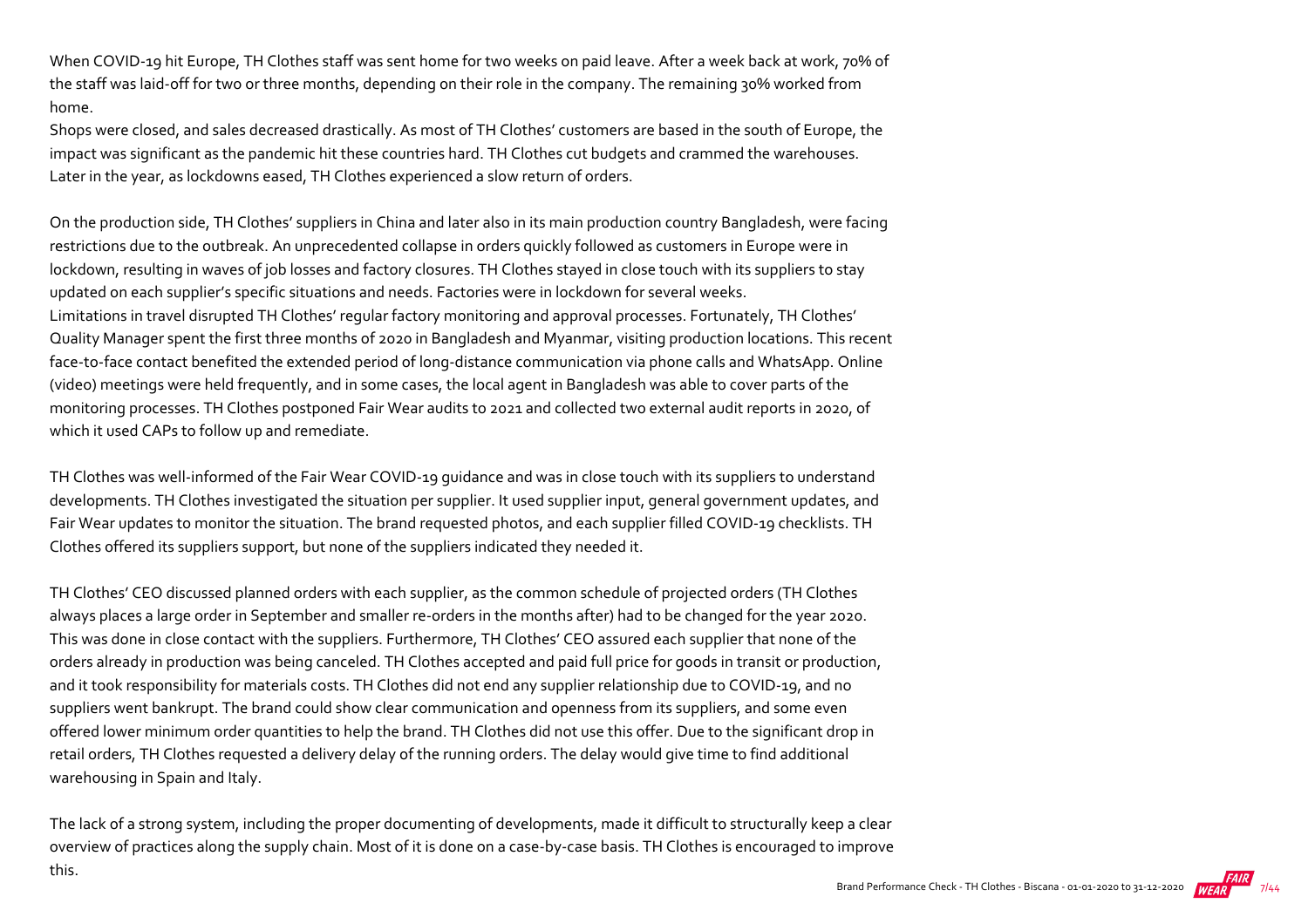## Performance Category Overview

Leader: This category is for member companies who are doing exceptionally well, and are operating at an advanced level. Leaders show best practices in complex areas such as living wages and freedom of association.

Good: It is Fair Wear's belief that member companies who are making a serious effort to implement the Code of Labour Practices—the vast majority of Fair Wear member companies—are 'doing good' and deserve to be recognized as such. They are also doing more than the average clothing company, and have allowed their internal processes to be examined and publicly reported on by an independent NGO. The majority of member companies will receive a 'Good' rating.

Needs Improvement: Member companies are most likely to find themselves in this category when major unexpected problems have arisen, or if they are unable or unwilling to seriously work towards CoLP implementation. Member companies may be in this category for one year only after which they should either move up to Good, or will be moved to suspended.

Suspended: Member companies who either fail to meet one of the Basic Requirements, have had major internal changes which means membership must be put on hold for a maximum of one year, or have been in Needs Improvement for more than one year. Member companies may remain in this category for one year maximum, after which termination proceedings will come into force.

Categories are calculated based on a combination of benchmarking score and the percentage of own production under monitoring. The specific requirements for each category are outlined in the Brand Performance Check Guide.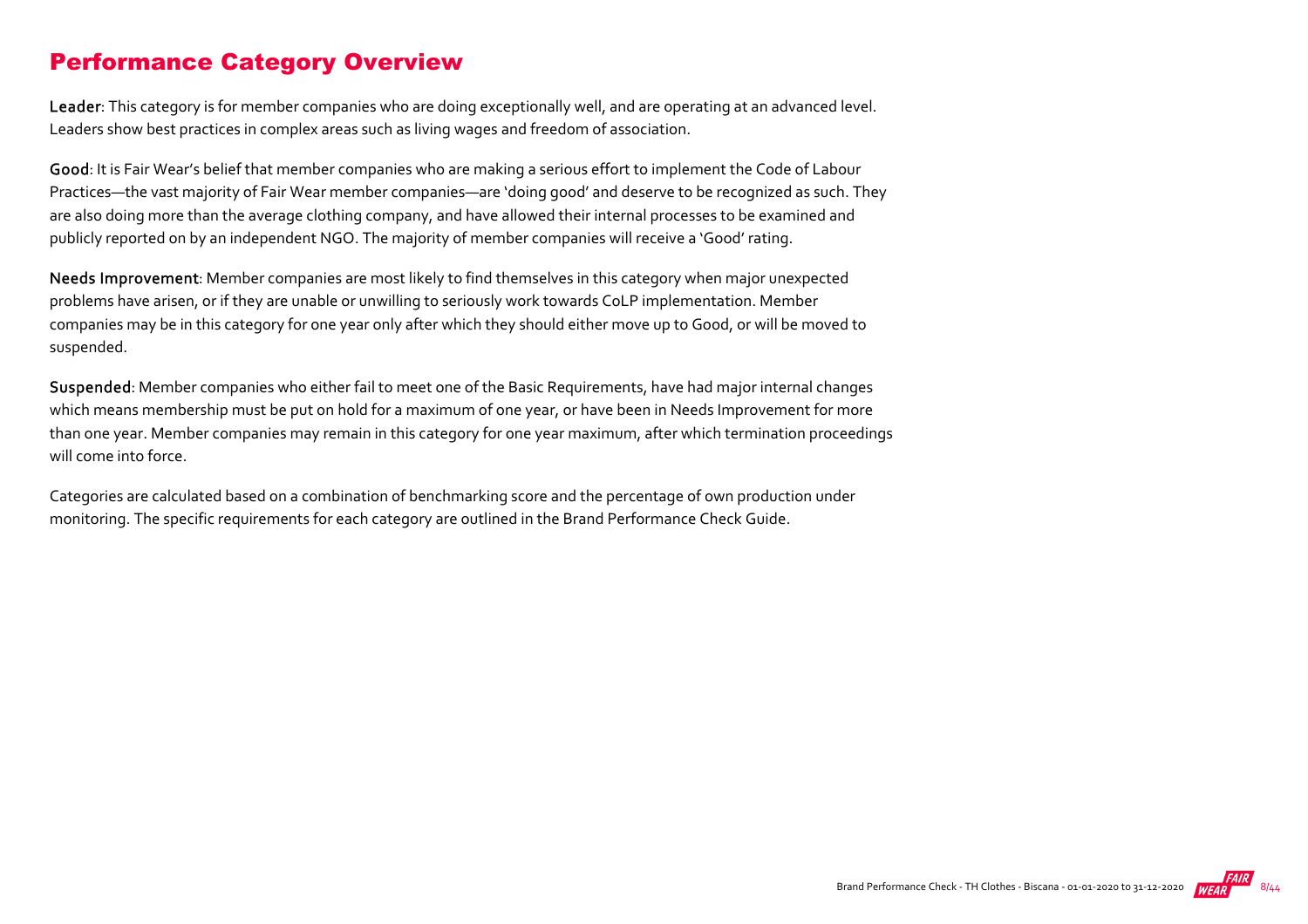## 1. Purchasing Practices

| Performance indicators                                                                                                              | <b>Result</b> | <b>Relevance of Indicator</b>                                                                                                                                                 | <b>Documentation</b>                                   | Score Max | <b>Min</b> |
|-------------------------------------------------------------------------------------------------------------------------------------|---------------|-------------------------------------------------------------------------------------------------------------------------------------------------------------------------------|--------------------------------------------------------|-----------|------------|
| 1.1a Percentage of production volume from<br>production locations where member company buys<br>at least 10% of production capacity. | 54%           | Member companies with less than 10% of a<br>production location's production capacity generally<br>have limited influence on production location<br>managers to make changes. | Supplier information<br>provided by member<br>company. |           | $\circ$    |

Comment: In 2020, TH Clothes bought 54% of its production volume from production locations where it buys at least 10% of production capacity.

| Performance indicators                                                                                                        | <b>Result</b> | <b>Relevance of Indicator</b>                                                                                                                                                                                                                                                                                                                     | <b>Documentation</b>                                            | <b>Score</b> | Z Max | <b>Min</b> |
|-------------------------------------------------------------------------------------------------------------------------------|---------------|---------------------------------------------------------------------------------------------------------------------------------------------------------------------------------------------------------------------------------------------------------------------------------------------------------------------------------------------------|-----------------------------------------------------------------|--------------|-------|------------|
| 1.1b Percentage of production volume from<br>production locations where member company buys<br>less than 2% of its total FOB. | 7%            | Fair Wear provides incentives to clothing brands to<br>consolidate their supplier base, especially at the tail<br>end, as much as possible, and rewards those<br>members who have a small tail end. Shortening the<br>tail end reduces social compliance risks and<br>enhances the impact of efficient use of capital and<br>remediation efforts. | Production location<br>information as provided<br>to Fair Wear. |              |       | C          |

Comment: In 2020, 7% of the production volume came from production locations where TH Clothes buys less than 2% of its total FOB. This is a slight increase compared to 5% in 2019. These suppliers make specific products which cannot be placed at TH Clothes' main suppliers.

Recommendation: Fair Wear recommends TH Clothes to consolidate its supply base by limiting the number of production locations in its 'tail end'. To achieve this, TH Clothes should determine whether production locations where they buy less than 2% of their FOB are of strategic relevance. Shortening the tail will reduce the social compliance risks the member is exposed to and will allow the member to improve working conditions in a more efficient and effective way. It is advised to describe the process of consolidation in a sourcing strategy that is agreed upon with top management/sourcing staff.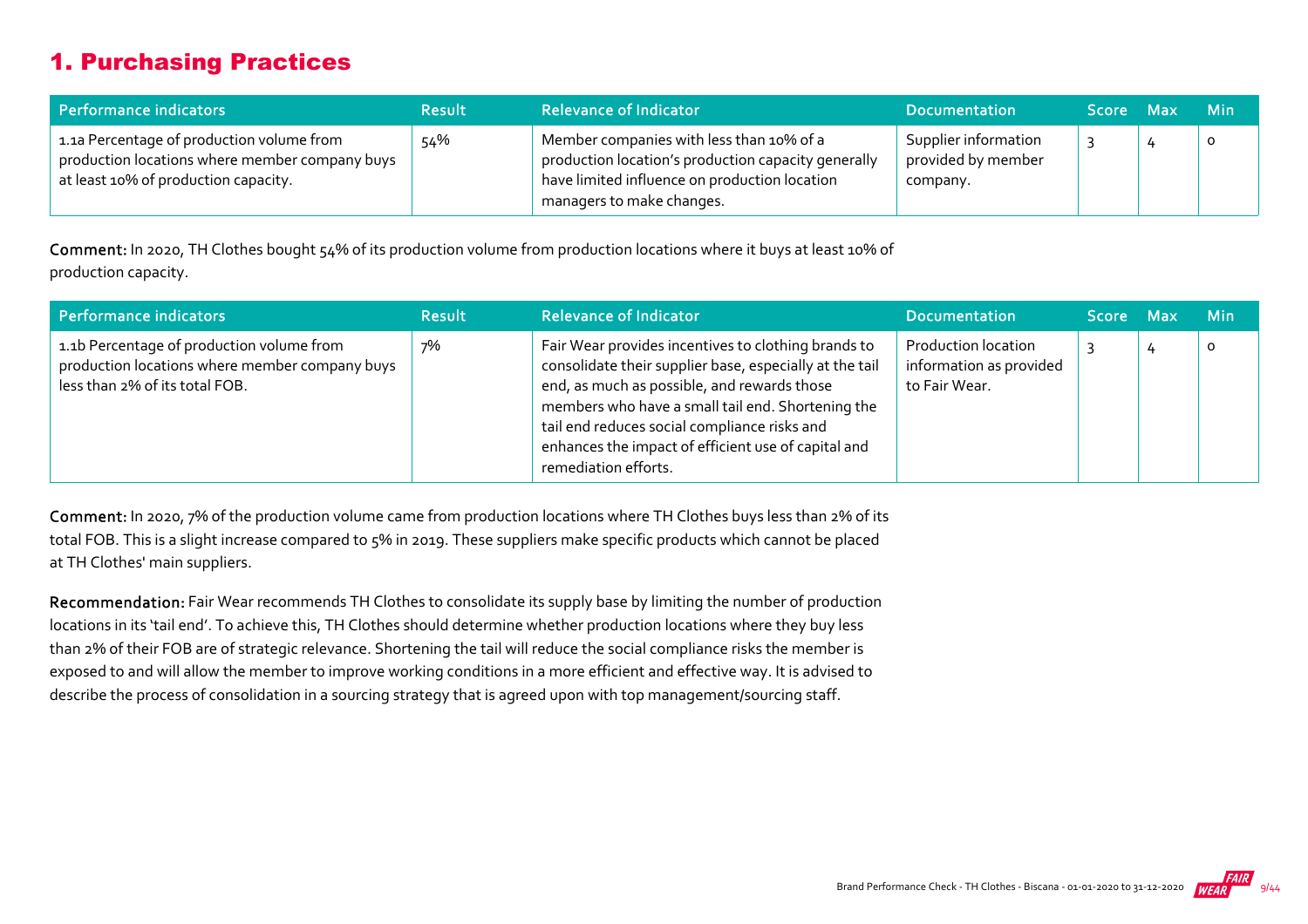| Performance indicators                                                                                                                 | <b>Result</b> | <b>Relevance of Indicator</b>                                                                                                                                                  | <b>Documentation</b>                                   | <b>Score</b> | Max | <b>Min</b> |
|----------------------------------------------------------------------------------------------------------------------------------------|---------------|--------------------------------------------------------------------------------------------------------------------------------------------------------------------------------|--------------------------------------------------------|--------------|-----|------------|
| 1.2 Percentage of production volume from<br>production locations where a business relationship<br>has existed for at least five years. | 56%           | Stable business relationships support most aspects<br>of the Code of Labour Practices, and give production<br>locations a reason to invest in improving working<br>conditions. | Supplier information<br>provided by member<br>company. |              |     | $\circ$    |

Comment: In 2020, 56% of TH Clothes' production volume came from production locations where a business relationship has existed for at least five years. This percentage includes two of the main suppliers, with which TH Clothes have been working since the inception of the brand. In 2020, TH Clothes drew up a written policy for internal use, used to maintain stable relationships with suppliers as the company grows. With this policy, relevant staff is encouraged to make use of existing suppliers rather than sourcing new ones as much as possible.

| l Performance indicators                                                                                                                                          | <b>Result</b> | <b>Relevance of Indicator</b>                                                                                                                        | <b>Documentation</b>      | Score Max | -Min    |
|-------------------------------------------------------------------------------------------------------------------------------------------------------------------|---------------|------------------------------------------------------------------------------------------------------------------------------------------------------|---------------------------|-----------|---------|
| 1.3 All (new) production locations are required to<br>sign and return the questionnaire with the Code of<br>Labour Practices before first bulk orders are placed. | Yes           | The CoLP is the foundation of all work between<br>production locations and brands, and the first step in<br>developing a commitment to improvements. | Signed CoLPs are on file. |           | $\circ$ |

Comment: Following the requirement in the previous brand performance check, TH Clothes has invested in receiving the signed questionnaire from its suppliers. To overcome the difficulty with its oldest supplier, TH Clothes translated in Portuguese and explained the value of this procedure. For 2020, TH Clothes could show the filled and signed questionnaire for each supplier.

Recommendation: It is advised to use the outcome of the questionnaires to update the production location data, for instance on leverage and subcontractor information. Moreover, TH Clothes is also encouraged to follow up with suppliers in case they do not endorse the Code of Labour Practices or show resistance in some of the replies.

| Performance indicators                                                                                                | <b>Result</b> | <b>Relevance of Indicator</b>                                                                          | <b>Documentation</b>                                                                                | Score Max | <b>Min</b> |
|-----------------------------------------------------------------------------------------------------------------------|---------------|--------------------------------------------------------------------------------------------------------|-----------------------------------------------------------------------------------------------------|-----------|------------|
| 1.4 Member company conducts human rights due<br>diligence at all (new) production locations before<br>placing orders. | Intermediate  | Due diligence helps to identify, prevent and mitigate<br>potential human rights problems at suppliers. | Documentation may<br>include pre-audits,<br>existing audits, other<br>types of risk<br>assessments. |           | $\circ$    |

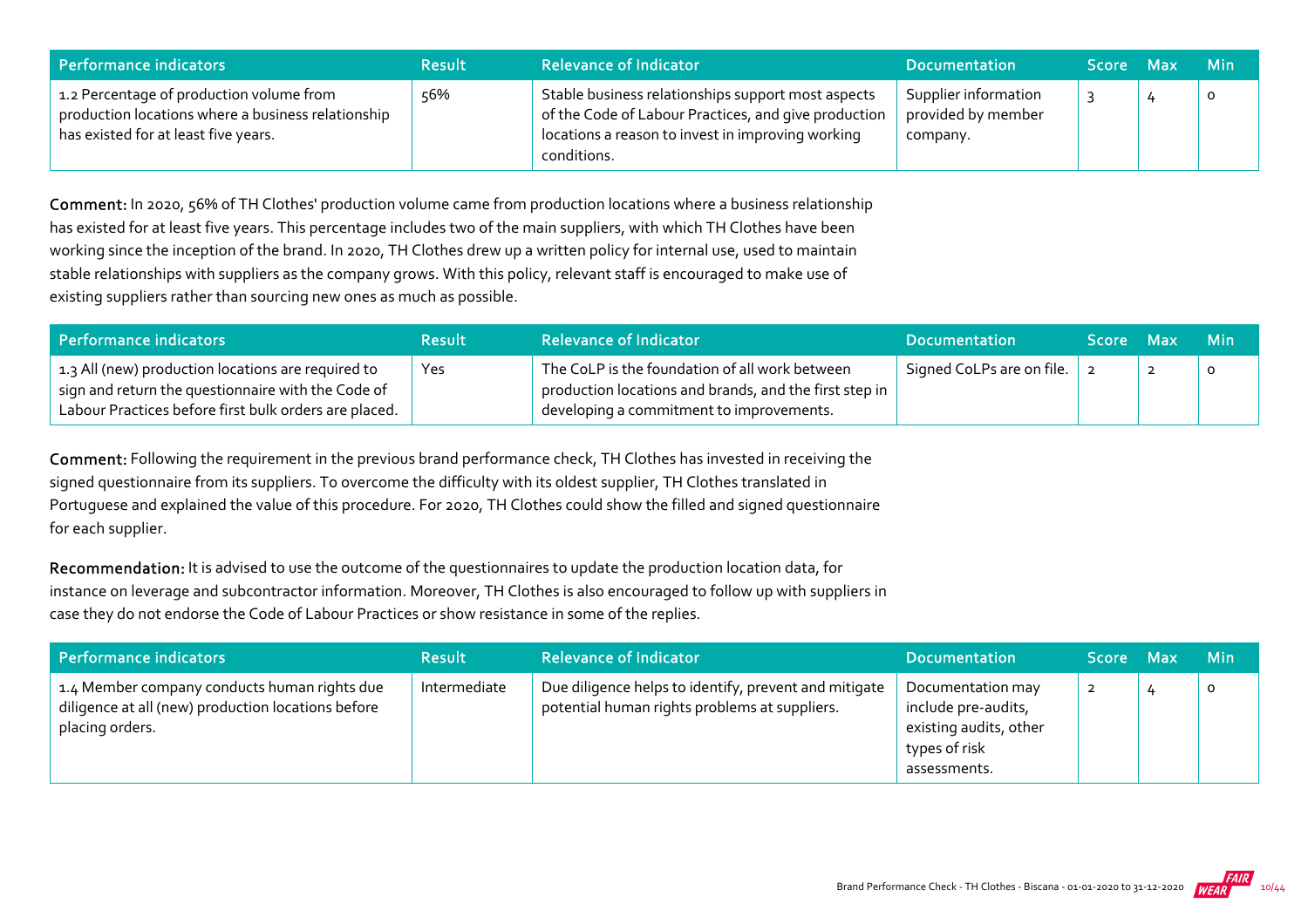Comment: TH Clothes uses a basic supplier assessment checklist to review in‐house facilities and general quality requirements for their garments. This assessment includes a section to check existing audits or certifications. Every supplier is visited before orders are placed to check facilities, technical capability, capacity, certifications, and review of other existing brands sourcing there. In 2020, TH Clothes added three production locations to the supplier base, one in Bangladesh, one in Myanmar, and one in Portugal. The supplier assessment checklist was used during visits to these suppliers and this assessment is taken into consideration when selecting factories. Each potential new supplier is informed about the Code of Labour Practices and the related requirements. The Quality Manager has the final say in whether or not a production location is added to the supplier base and is in close contact with both the CEO and the Production Manager.

In 2020, Myanmar was added as a new production country to TH Clothes' supplier base. The company consulted Fair Wear's country study on Myanmar and additional guidance, but also ILO, CCC, and UN‐ACT were consulted as important resources. TH Clothes has a good understanding of the main risks for Myanmar and could show during the performance check a folder with all due diligence actions taken and files collected. After visiting, signing the questionnaire, and trial order, TH Clothes decided to not go through with the supplier in Myanmar due to the challenging political events in the country.

Overall, a clear due diligence process is followed by TH Clothes, yet not thoroughly written in a policy.

Normally, supplier visits are an important part of TH Clothes' due diligence process and in the first three months of 2020, the Quality Manager had visited all of the production locations. However, due to COVID‐19, visits were not possible for the rest of the year. External audit reports were collected for two suppliers, which were used to monitor the COVID‐19 related conditions at the production locations. TH Clothes was aware that older audit reports would not accurately reflect the situation in 2020. The company kept track of the COVID‐19 related risks in their production countries (Bangladesh, China, Myanmar, Portugal) by staying in close contact with them and discussing developments. TH Clothes staff frequently asked for updates to its suppliers and local newspapers and business updates were checked on a daily basis to follow the latest developments regarding measures set by local authorities.

Fair Wear's guidance was read and TH Clothes could show that the four guidance areas as prescribed by Fair Wear were focused on in conversations with the suppliers and agent to monitor the impact of COVID‐19 on its suppliers. The general situation in the factories (closure, lower production, etc.) was not kept in one file, but more tracked on a case-by-case basis. Payment of salary during lockdown has been a topic during the phone conversations but was not verified by eg requesting payslips.

The close business relationship TH Clothes has with the majority of its suppliers enabled short communication lines. Most of the communication was done via phone and TH Clothes did not document this.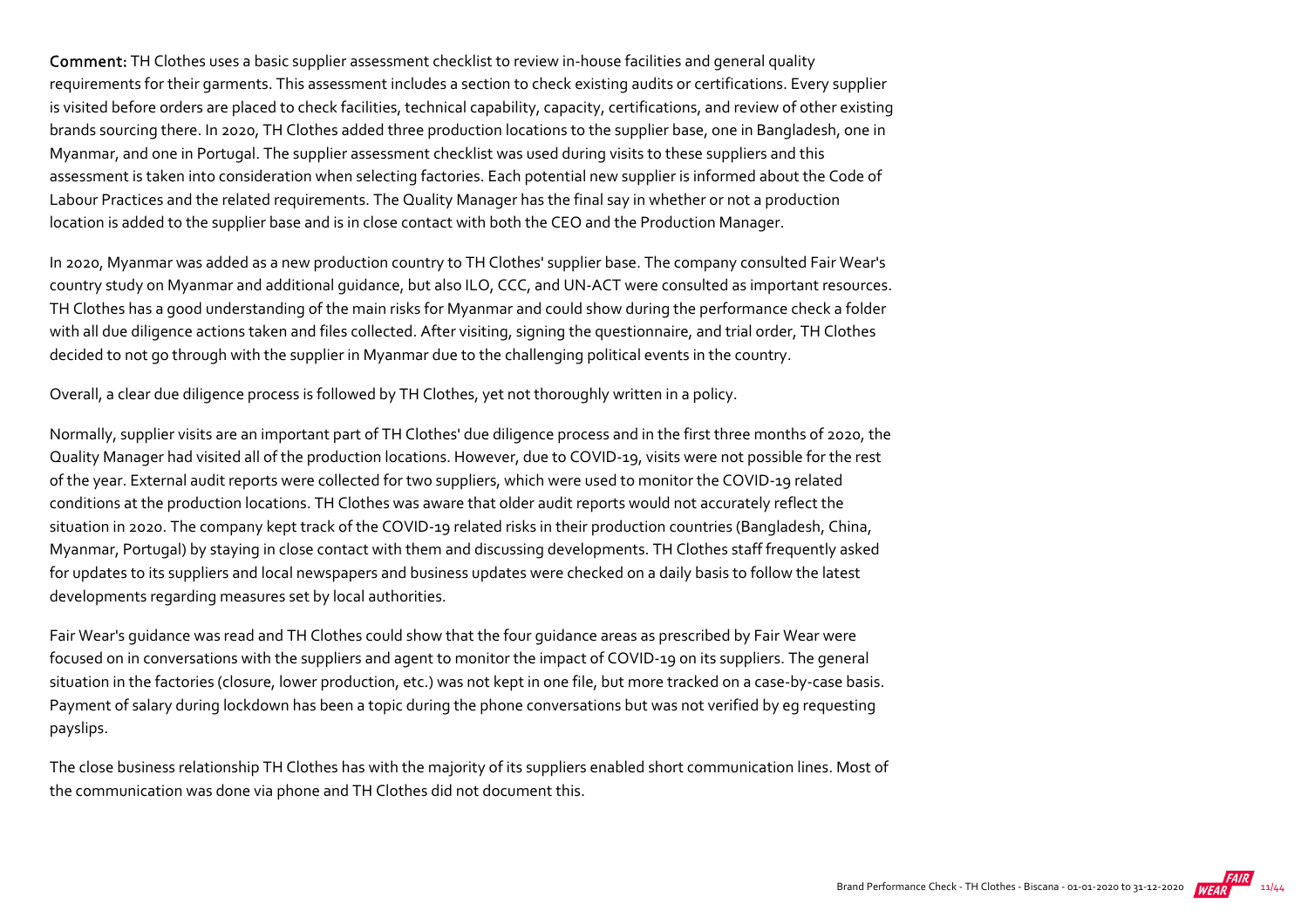Recommendation: A risk analysis as part of the decision-making process of selecting new production locations is an important step to mitigate risk and prevent potential problems. Fair Wear recommends TH Clothes to clearly define preventive actions for identified risks and connect them to sourcing decisions. This also includes strategies to tackle structural risks such as low wage levels in the country, limited freedom of association and restricted civil society that are beyond the brand's individual sphere of influence.

| Performance indicators                                                                                      | <b>Result</b> | <b>Relevance of Indicator</b>                                                                                                          | <b>Documentation</b>                                                                        | <b>Score</b> | <b>Max</b> | <b>Min</b> |
|-------------------------------------------------------------------------------------------------------------|---------------|----------------------------------------------------------------------------------------------------------------------------------------|---------------------------------------------------------------------------------------------|--------------|------------|------------|
| 1.5 Production location compliance with Code of<br>Labour Practices is evaluated in a systematic<br>manner. | Yes           | A systemic approach is required to integrate social<br>compliance into normal business processes, and<br>supports good decisionmaking. | Documentation of<br>systemic approach:<br>rating systems,<br>checklists, databases,<br>etc. |              |            |            |

Comment: TH Clothes could show a supplier evaluation file rating suppliers on general performance, quality, delivery and CSR. The criteria for social compliance are focused on various types of certifications and complaints filed through the complaints hotline. Besides this, the input from TH Clothes Quality Manager's (findings during factory visits, photographic evidence collected) is included.

Each supplier starts with 100 points and a number of points are deducted when non‐compliance is found. Once a supplier has less than 75 points, it is flagged and action is required. Each criterion has equal weight in this evaluation.

Even though TH Clothes has a clear commitment to value long‐term business relationships and large orders are placed at those who perform well enough in the overall supplier evaluation, it could not yet show how social compliance is rated and how this directly leads to production decisions.

During COVID‐19, parts of TH Clothes' planned orders were postponed in consultation with the suppliers. None of the running orders were canceled.

In Bangladesh, China and Portugal, TH Clothes agreed with the suppliers to decrease its common large September order and to divide it into smaller orders spread over several months. The extra orders were put on hold, as sales had dropped drastically. Once the suppliers were back at full capacity TH Clothes started to place orders again, yet not back to its usual quantities.

Recommendation: Even though a supplier evaluation was set up by TH Clothes in 2020, including social compliance, Fair Wear encourages the member company to make more explicit how social compliance in the supplier rating system in which quality, relationship, price, and planning are assessed is weighted and how compliance with CoLP leads to production decisions.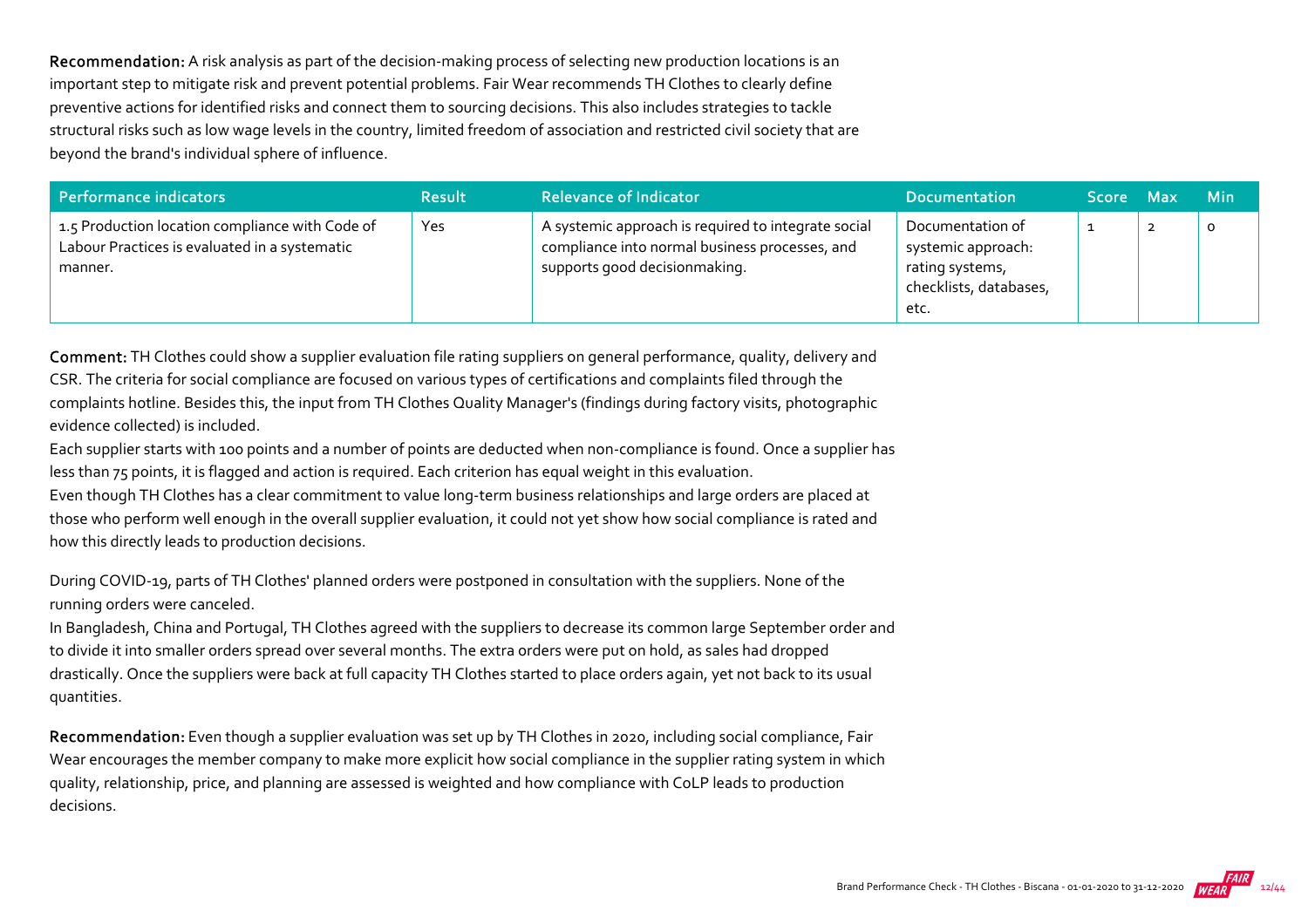| Performance indicators                                                                    | <b>Result</b>                                 | <b>Relevance of Indicator</b>                                                                                                               | <b>Documentation</b>                            | <b>Score</b> | -Max | <b>Min</b> |
|-------------------------------------------------------------------------------------------|-----------------------------------------------|---------------------------------------------------------------------------------------------------------------------------------------------|-------------------------------------------------|--------------|------|------------|
| 1.6 The member company's production planning<br>systems support reasonable working hours. | Strong,<br>integrated<br>systems in<br>place. | Member company production planning systems can<br>have a significant impact on the levels of excessive<br>overtime at production locations. | Documentation of<br>robust planning<br>systems. |              |      | $\circ$    |

Comment: TH Clothes keeps track of stock in an excel system which is also used as a forecasting system. Through this system, TH Clothes is able to estimate when stock will be low and can place orders for these items well ahead of time. The purchasing department uses a lead time of 6 months for all its orders as a rule. Festivals, such as Ramadan or Eid, when in Bangladesh less work can be done, are taken into account. TH Clothes' main supplier in Bangladesh sends an overview of their capacity at the beginning of the year, so TH Clothes can plan accordingly. TH Clothes tries to also make use of the low seasons where possible when planning the orders. When delays occur, TH Clothes simply accepts that without using any penalties or requesting for discounts. The frequent visits to the production locations by TH Clothes' Quality Manager enables him to double‐check capacity on the work floor.

COVID‐19 influenced TH Clothes' production cycle due to the factory closures, however the reduced capacity at most suppliers coincided with the reduced order size for September. TH Clothes accepted later delivery of the goods and for the orders in production, the member arranged extra warehouses in Portugal to avoid issues on the supplier end.

There were no COVID‐19 related delays in production due to delay of material delays in TH Clothes' supply chain because the actual production for the next season only started in September and by then the fabrics were delivered and most delays caused by the lockdowns were solved. Decisions regarding production planning were all taken in dialogue with the suppliers and Th Clothes follows suppliers' schedules.

Recommendation: The member is encouraged to inquire with all of its suppliers if and how COVID-19 has impacted the suppliers' production capacity and take this into account in its production planning.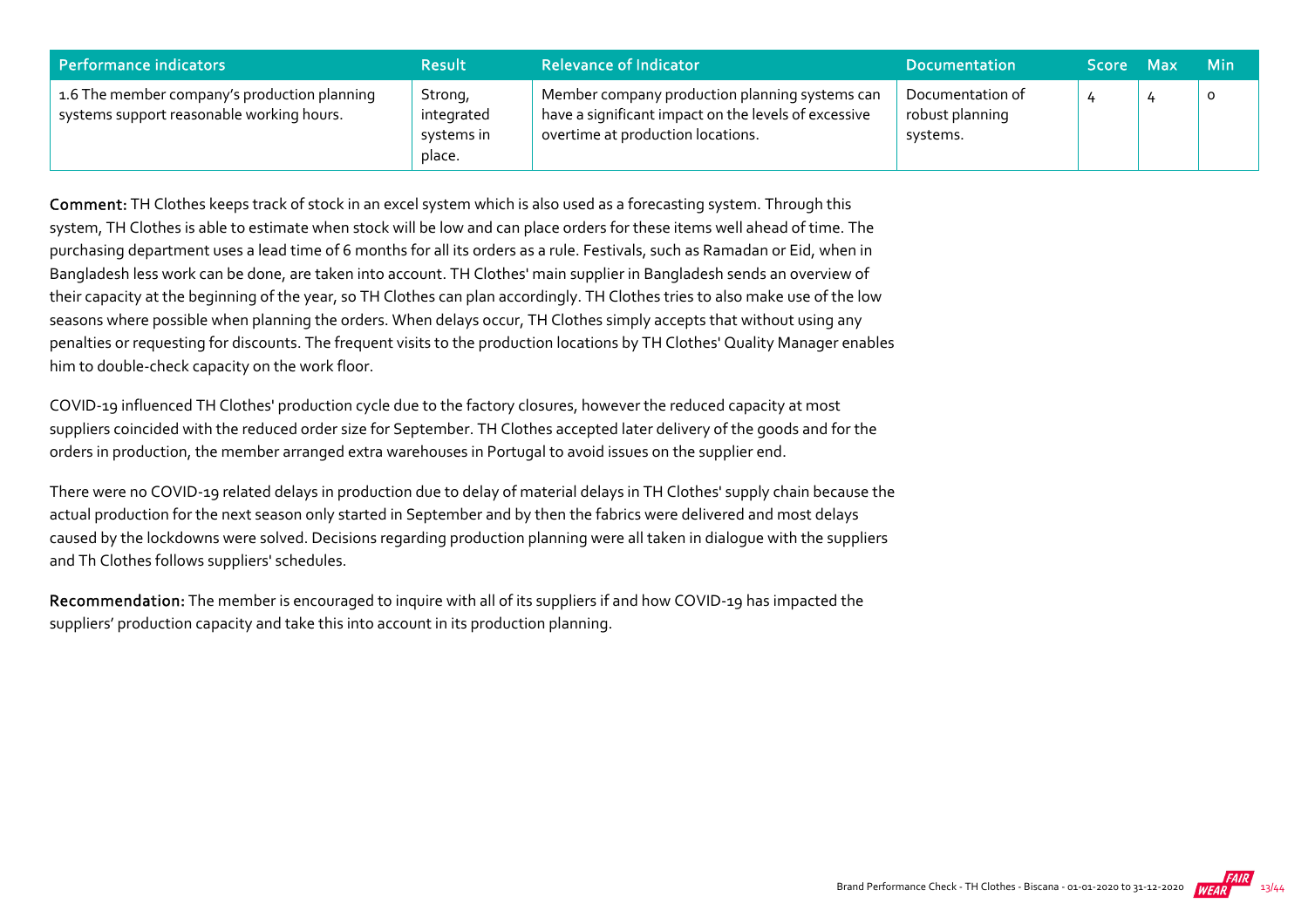| Performance indicators                                                             | <b>Result</b>           | <b>Relevance of Indicator</b>                                                                                                                                                                               | <b>Documentation</b>                                                                                                                                                                                                     | Score Max |   | <b>Min</b> |
|------------------------------------------------------------------------------------|-------------------------|-------------------------------------------------------------------------------------------------------------------------------------------------------------------------------------------------------------|--------------------------------------------------------------------------------------------------------------------------------------------------------------------------------------------------------------------------|-----------|---|------------|
| 1.7 Degree to which member company mitigates<br>root causes of excessive overtime. | Intermediate<br>efforts | Some production delays are outside of the control of<br>member companies; however there are a number of<br>steps that can be taken to address production delays<br>without resorting to excessive overtime. | Evidence of how<br>member responds to<br>excessive overtime and<br>strategies that help<br>reduce the risk of<br>excessive overtime, such<br>as: root cause analysis,<br>reports, correspondence<br>with factories, etc. |           | 6 | $\circ$    |

Comment: No Fair Wear audits were done in 2020. One external re-audit was done at a supplier in Bangladesh and it was found that overtime had not exceeded the legal limits of hours of work. In the previous financial year, TH Clothes already investigated root causes by discussing the matter with its main suppliers. It was indicated that quality issues in the sewing department result in overtime. These issues need to be resolved, which takes time. The plan was to do a thorough root cause analysis in 2020, yet due to the pandemic TH Clothes' main focus was COVID‐19 related measures and keeping the company afloat. Further investigation and verification need to be done in 2021.

In general, TH Clothes has been aware of the risk of putting pressure on its suppliers in 2020. It monitored capacity when replacing the orders after the factory closures. The member company regularly checked in with its suppliers to request capacity updates and also the government health bulletin and other guidance documents provided input on capacity, yet no clear overview was created or an alternative tool to keep track of this for each supplier.

Requirement: With a high risk of excessive overtime in its supply chain due to the COVID-19 pandemic, the member needs to monitor suppliers more actively on excessive overtime. TH Clothes should have collected information on whether the replacement of orders due to COVID‐19 led to excessive overtime.

Recommendation: In cases where audits were not possible, the member could make use of additional monitoring tools, such as worker surveys, to monitor working hours at its suppliers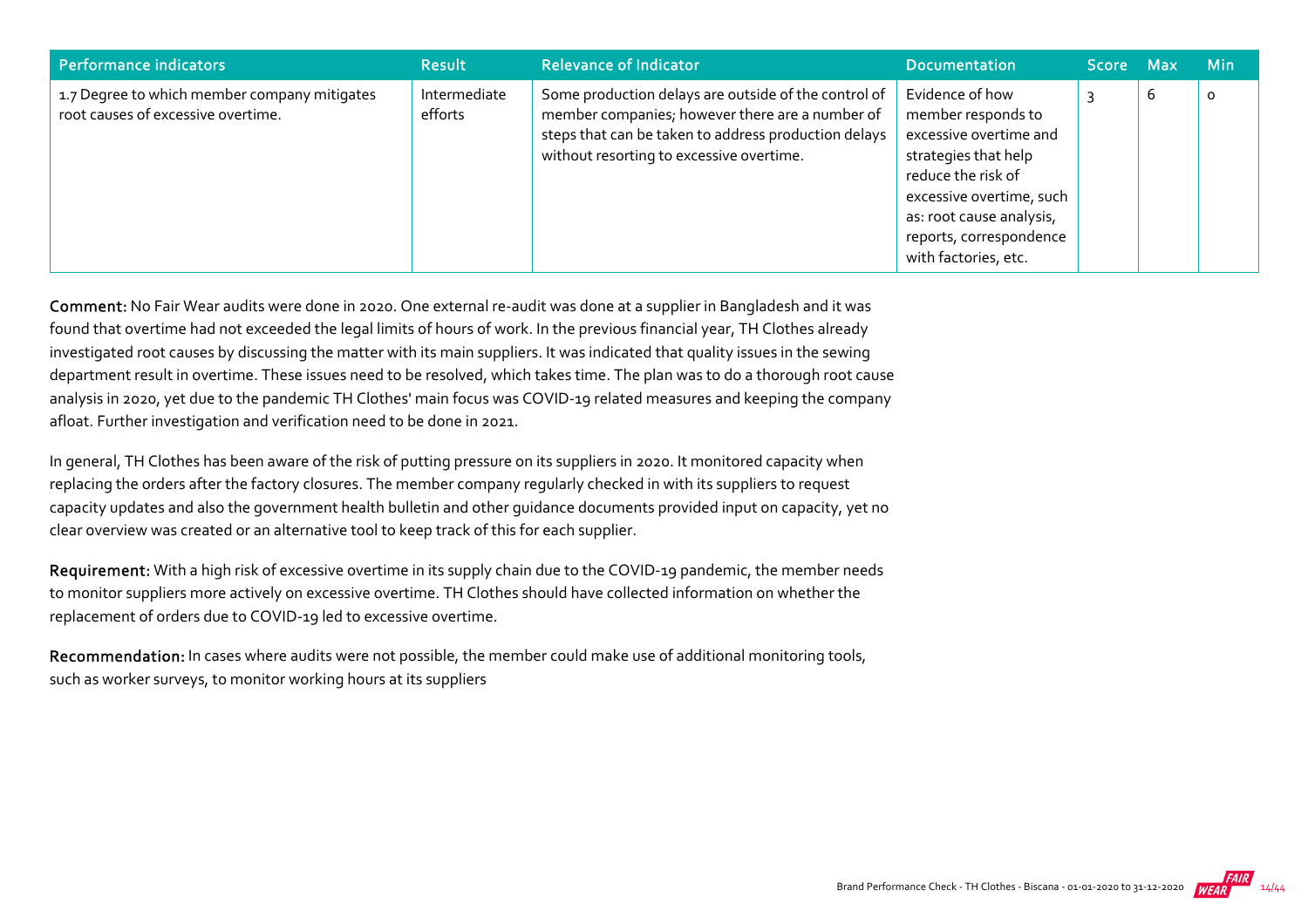| Performance indicators                                                                                               | <b>Result</b> | <b>Relevance of Indicator</b>                                                                                                                                                                                   | <b>Documentation</b>                                                                                                        | Score Max | <b>Min</b> |
|----------------------------------------------------------------------------------------------------------------------|---------------|-----------------------------------------------------------------------------------------------------------------------------------------------------------------------------------------------------------------|-----------------------------------------------------------------------------------------------------------------------------|-----------|------------|
| 1.8 Member company can demonstrate the link<br>between its buying prices and wage levels in<br>production locations. | Intermediate  | Understanding the labour component of buying<br>prices is an essential first step for member<br>companies towards ensuring the payment of<br>minimum wages - and towards the implementation<br>of living wages. | Interviews with<br>production staff,<br>documents related to<br>member's pricing policy<br>and system, buying<br>contracts. | ∠         |            |

Comment: TH Clothes uses a costing system for its products in which different components of the price are specified. The labour cost is considered part of what is called the 'margin' in this open costing sheet. TH Clothes expects the factory to get its overhead, labour costs and profit margin from this component. The division between these costs is not specified. TH Clothes could show a first calculation of costing per style, linked to wages, but it does not have sufficient information regarding the labour cost to be able to use this in price negotiations. TH Clothes is not aware of the amount of sewing minutes that go into its products. The company negotiates prices in good faith and believes this brings them to a fair price. When the legal minimum wage was raised in Bangladesh, TH Clothes raised its prices in this country as well. The fair distribution of price increase has been discussed with the main suppliers in 2020, but no concrete implementation plan was defined yet.

TH Clothes discussed with its suppliers whether there was a need to include additional costs for COVID‐19 measures in the prices, but the suppliers indicated this was not needed. TH Clothes could not show an indication of COVID‐19 related extra costs. The orders that were postponed came with a minor price increase, however this was due to an increase of material costs according to TH Clothes.

Recommendation: Fair Wear recommends TH Clothes to calculate the labour minute costs of its products to be able to calculate the exact costs of labour and link this to their own buying prices. Fair Wear's labour minute value and product costing calculator also enables suppliers to include any COVID‐19 related costs. Priority would be to make sure this level of transparency can be achieved with their suppliers.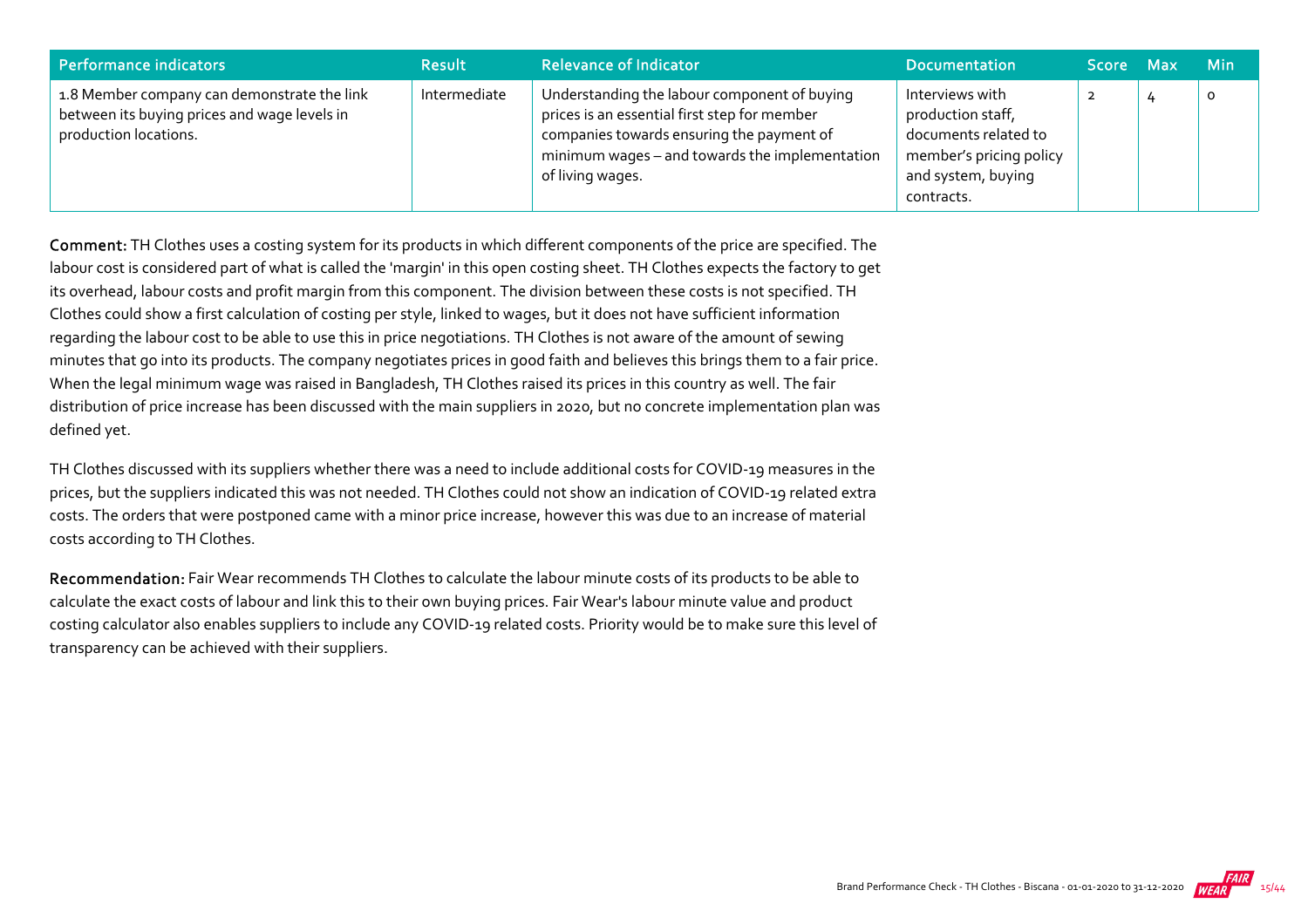| Performance indicators                                                                                                                                                 | <b>Result</b> | <b>Relevance of Indicator</b>                                                                                                                                                                                                                                                       | <b>Documentation</b>                                                                                                                                                                                                      | Score Max |                | <b>Min</b> |
|------------------------------------------------------------------------------------------------------------------------------------------------------------------------|---------------|-------------------------------------------------------------------------------------------------------------------------------------------------------------------------------------------------------------------------------------------------------------------------------------|---------------------------------------------------------------------------------------------------------------------------------------------------------------------------------------------------------------------------|-----------|----------------|------------|
| 1.9 Member company actively responds if<br>production locations fail to pay legal minimum<br>wages and/or fail to provide wage data to verify<br>minimum wage is paid. | Yes           | If a supplier fails to pay minimum wage or minimum<br>wage payments cannot be verified, Fair Wear<br>member companies are expected to hold<br>management of the supplier accountable for<br>respecting local labour law. Payment below<br>minimum wage must be remediated urgently. | Complaint reports,<br>CAPs, additional emails,<br>Fair Wear Audit Reports<br>or additional monitoring<br>visits by a Fair Wear<br>auditor, or other<br>documents that show<br>minimum wage issue is<br>reported/resolved. | $\circ$   | $\mathsf{o}\,$ | $-2$       |

Comment: During one external audit at a supplier in Bangladesh it was found that wages were not paid fully at the time of auditing. TH Clothes followed up immediately and discovered that the wages were paid out of government funds for the period of factory closure, which is why the payslips were not available yet at the time of the audit. Proof of payment was received and shown during the performance check.

Furthermore, no legal minimum wage issues were found. None of the suppliers indicated problems with wage payment due to the COVID‐19 pandemic. TH Clothes checked regularly during conversations by phone, yet proper verification did not happen. As 99% of TH Clothes' production volume comes from Bangladesh, where there was a risk that workers would not receive LMW during lockdowns or due to reduced orders, effort to assess and verify this risk is important.

Recommendation: In case of a crisis such as COVID-19, TH Clothes is encouraged to find solutions in collaboration with their suppliers to ensure they can continue the payment of minimum wages to their workers. The member can for instance choose to pre‐pay invoices for material or allow partial shipment of completed orders and paying immediately for this order portion.

Fair Wear strongly recommends TH Clothes to always verify whether legal minimum wage issues have actually been resolved in case factory management claims so. TH Clothes could hire a local consultant or plan a monitoring visit of one of Fair Wear's auditors to check whether the issue has actually been resolved.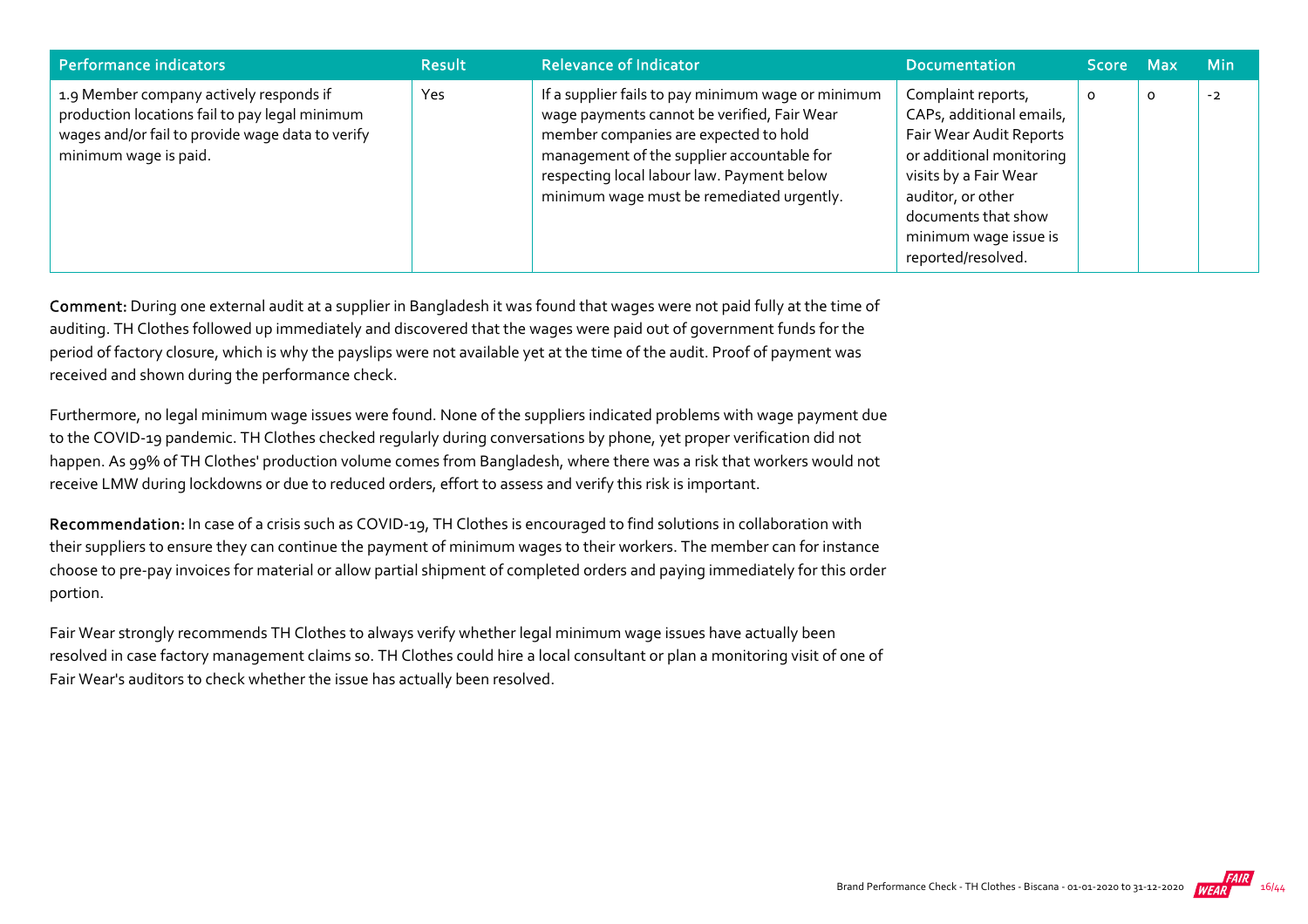| Performance indicators                                            | <b>Result</b> | <b>Relevance of Indicator</b>                                                                                                                                                                                                                 | <b>Documentation</b>                                                                                                    | Score Max |   | <b>Min</b> |
|-------------------------------------------------------------------|---------------|-----------------------------------------------------------------------------------------------------------------------------------------------------------------------------------------------------------------------------------------------|-------------------------------------------------------------------------------------------------------------------------|-----------|---|------------|
| 1.10 Evidence of late payments to suppliers by<br>member company. | No            | Late payments to suppliers can have a negative<br>impact on production locations and their ability to<br>pay workers on time. Most garment workers have<br>minimal savings, and even a brief delay in payments<br>can cause serious problems. | Based on a complaint or<br>audit report; review of<br>production location and<br>member company<br>financial documents. |           | O | -1         |

Comment: There were no findings of late payment by TH Clothes in 2020. The company did not change its payment terms because of COVID‐19 and shared with all suppliers that orders would not be cancelled and payment would be done according to the usual terms.

| Performance indicators                                                                                                                             | <b>Result</b> | <b>Relevance of Indicator</b>                                                                                                                                                               | <b>Documentation</b>                                                                                                                                                       | Score Max |   | <b>Min</b> |
|----------------------------------------------------------------------------------------------------------------------------------------------------|---------------|---------------------------------------------------------------------------------------------------------------------------------------------------------------------------------------------|----------------------------------------------------------------------------------------------------------------------------------------------------------------------------|-----------|---|------------|
| 1.11 Degree to which member company assesses<br>and responds to root causes for wages that are<br>lower than living wages in production locations. | Insufficient  | Assessing the root causes for wages lower than living<br>wages will determine what strategies/interventions<br>are needed for increasing wages, which will result in<br>a systemic approach | Evidence of how<br>payment below living<br>wage was addressed,<br>such as: Internal policy<br>and strategy<br>documents, reports,<br>correspondence with<br>factories, etc | $\circ$   | b | $\circ$    |

Comment: TH Clothes shared that living wage discussions are held with the main suppliers during the frequent factory visits. The Quality Manager has stayed in Bangladesh for the first three months of 2020, visiting each supplier several times. During these visits, conversations are held, but none were filed in visit reports or other forms of documentation. One external audit done in 2020 did not properly verify living wage, so no conclusion can be drawn from that. TH Clothes checked if the impact of COVID‐19 resulted in lower‐paid wages, but no evidence has been collected to verify this.

Even though the brand has a general idea, TH Clothes has not yet analyzed the root causes for wages that are lower than living wages in production locations. Based on its costing sheet, TH Clothes believes the prices paid at the main production location in Bangladesh are sufficient to pay for its share of a living wage, but it is not clear how the money is distributed. According to TH Clothes, low leverage makes it hard to gain insight in topic and the low margins in the promotional wear sector are limiting the member brand to raise prices.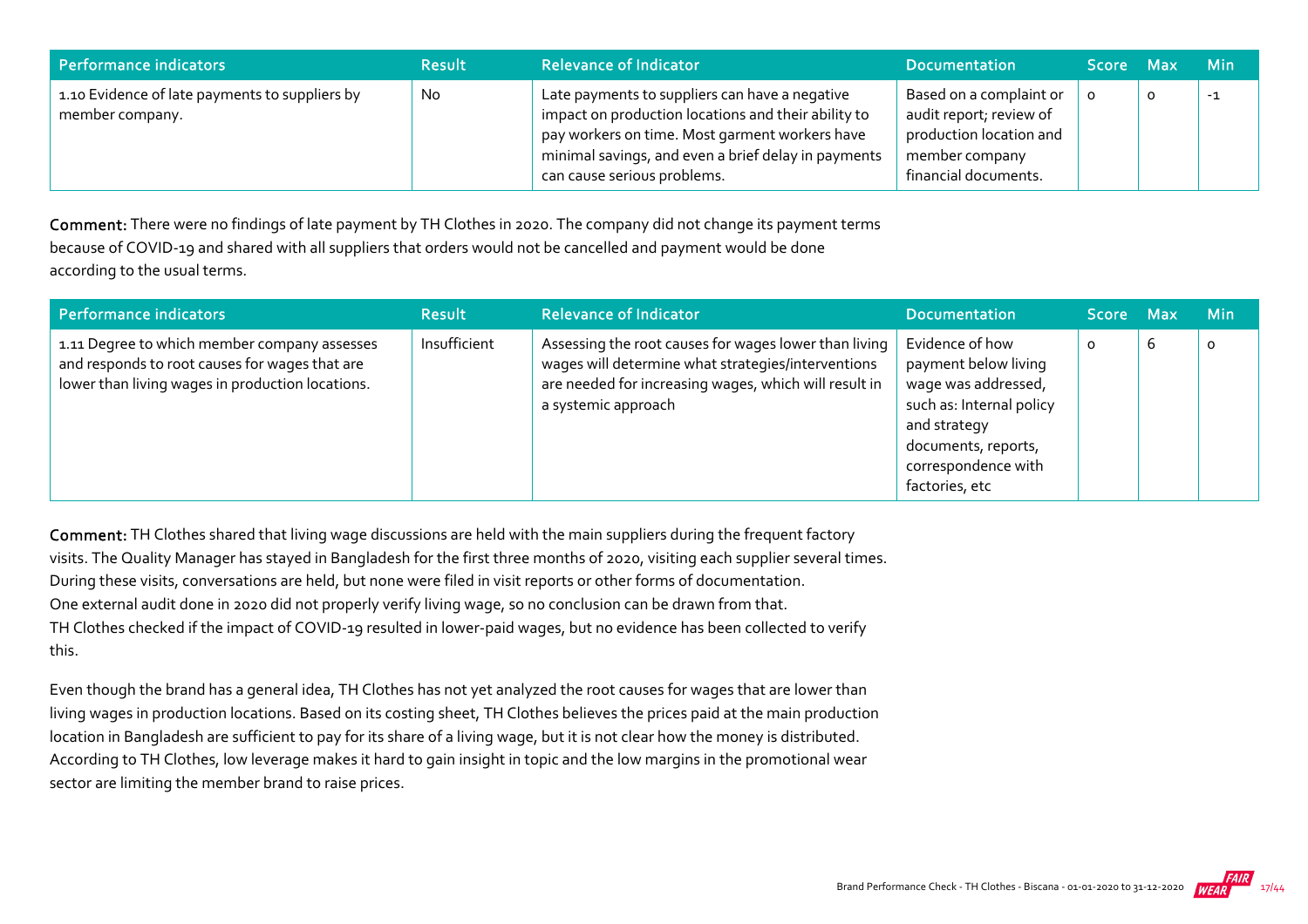Requirement: TH Clothes must assess the root causes of wages that are lower than living wages, taking into account its leverage and effect of its own pricing policy. TH Clothes is expected to take an active role in discussing living wages with its suppliers. The Fair Wear wage ladder can be used as a tool to implement living wages, to document, monitor, negotiate and evaluate the improvements at its suppliers.

| Performance indicators                                                                                   | <b>Result</b> | <b>Relevance of Indicator</b>                                                                                                                                                                                                                                        | <b>Documentation</b>                                   | Score Max | <b>Min</b> |
|----------------------------------------------------------------------------------------------------------|---------------|----------------------------------------------------------------------------------------------------------------------------------------------------------------------------------------------------------------------------------------------------------------------|--------------------------------------------------------|-----------|------------|
| 1.12 Percentage of production volume from<br>factories owned by the member company (bonus<br>indicator). | None          | Owning a supplier increases the accountability and<br>reduces the risk of unexpected CoLP violations.<br>Given these advantages, this is a bonus indicator.<br>Extra points are possible, but the indicator will not<br>negatively affect an member company's score. | Supplier information<br>provided by member<br>company. | N/A       |            |

| <b>Performance indicators</b>                                  | <b>Result</b> | <b>Relevance of Indicator</b>                                                                                                                                                                | <b>Documentation</b>                                                                                                                                                        | Score Max |   | <b>Min</b> |
|----------------------------------------------------------------|---------------|----------------------------------------------------------------------------------------------------------------------------------------------------------------------------------------------|-----------------------------------------------------------------------------------------------------------------------------------------------------------------------------|-----------|---|------------|
| 1.13 Member company determines and finances<br>wage increases. | None          | Assessing the root causes for wages lower than living<br>wages will determine what strategies/interventions<br>are needed for increasing wages, which will result in<br>a systemic approach. | Evidence of how<br>payment below living<br>wage was addressed,<br>such as: internal policy<br>and strategy<br>documents, reports,<br>correspondence with<br>factories, etc. | O         | 6 |            |

Comment: TH Clothes did not determine wage increases at suppliers yet, and did not set a target wage at any of its suppliers. TH Clothes' plans to pay for wage increases by balancing the costs with more technical, and thus more expensive, products were put on hold due to the COVID‐19 pandemic.

Requirement: TH Clothes should analyse what is needed to increase wages and develop a strategy to finance the costs of wage increases.

Recommendation: To support companies in analysing the wage gap, Fair Wear has developed a calculation model that estimates the effect on FOB and retail prices under different pricing models.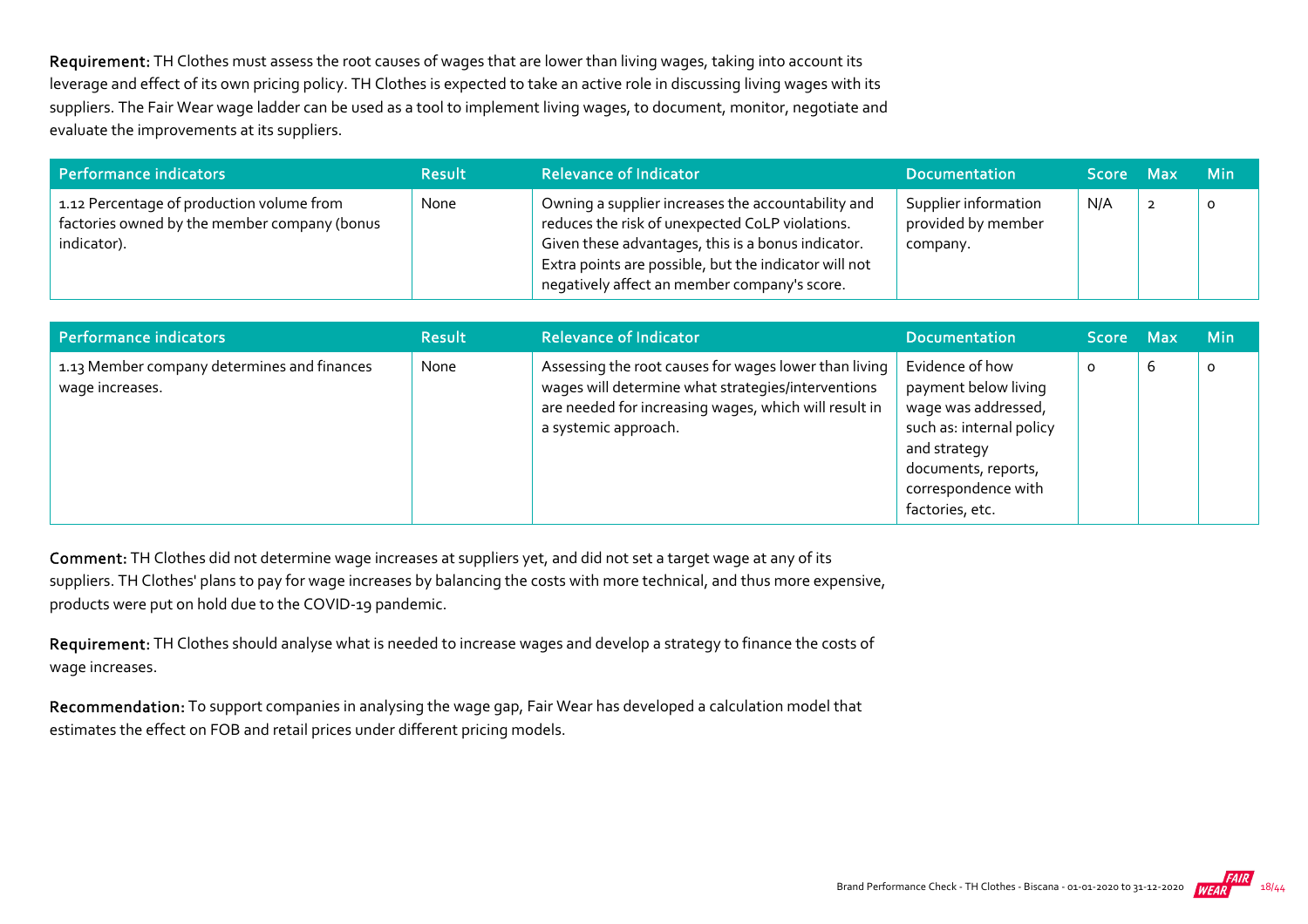| Performance indicators                                                                              | <b>Result</b> | <b>Relevance of Indicator</b>                                                                                        | <b>Documentation</b>                                                                                                                                                             | Score Max |   | <b>Min</b> |
|-----------------------------------------------------------------------------------------------------|---------------|----------------------------------------------------------------------------------------------------------------------|----------------------------------------------------------------------------------------------------------------------------------------------------------------------------------|-----------|---|------------|
| 1.14 Percentage of production volume where the<br>member company pays its share of the target wage. | о%            | Fair Wear member companies are challenged to<br>adopt approaches that absorb the extra costs of<br>increasing wages. | Member company's own<br>documentation,<br>evidence of target wage<br>implementation, such as<br>wage reports, factory<br>documentation,<br>communication with<br>factories, etc. |           | b | O          |

Comment: Although it was required in last year's brand performance check, TH Clothes has not set a target wage for its suppliers.

## Purchasing Practices

Possible Points: 52

Earned Points: 23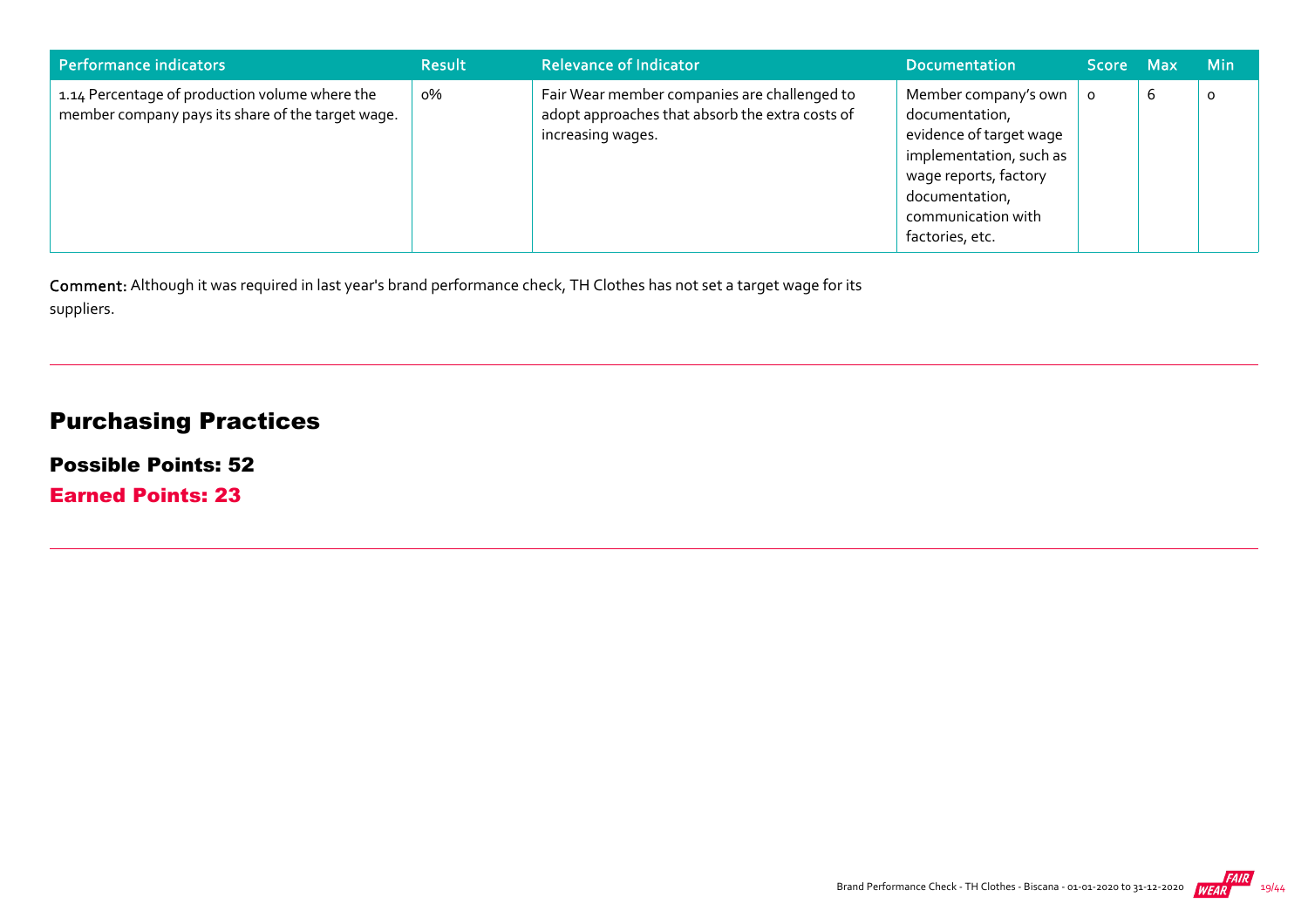# 2. Monitoring and Remediation

| <b>Basic measurements</b>                                                                     | <b>Result</b> | <b>Comments</b>                                                                                                                                                  |
|-----------------------------------------------------------------------------------------------|---------------|------------------------------------------------------------------------------------------------------------------------------------------------------------------|
| % of production volume where an audit took place.                                             | 91%           |                                                                                                                                                                  |
| % of production volume where monitoring requirements for low-risk countries are<br>fulfilled. | $1\%$         | To be counted towards the monitoring threshold, FWF<br>low-risk policy should be implemented. See indicator 2.9.<br>(N/A = no production in low risk countries.) |
| Member meets monitoring requirements for tail-end production locations.                       | Yes           |                                                                                                                                                                  |
| Requirement(s) for next performance check                                                     |               |                                                                                                                                                                  |
| Total monitoring threshold:                                                                   | 92%           | Measured as percentage of production volume<br>(Minimums: 1 year: 40%; 2 years 60%; 3 years+: 80-100%)                                                           |

| Performance indicators                                                                               | <b>Result</b> | <b>Relevance of Indicator</b>                                                                                    | <b>Documentation</b>                                                              | Score Max |                | <b>Min</b> |
|------------------------------------------------------------------------------------------------------|---------------|------------------------------------------------------------------------------------------------------------------|-----------------------------------------------------------------------------------|-----------|----------------|------------|
| 2.1 Specific staff person is designated to follow up<br>on problems identified by monitoring system. | Yes           | Followup is a serious part of Fair Wear membership,<br>and cannot be successfully managed on an ad-hoc<br>basis. | Manuals, emails, etc.,<br>demonstrating who the<br>designated staff person<br>.כו |           | $\overline{2}$ | $-2$       |

Comment: TH Clothes' Quality Manager is responsible for following up on problems identified by the monitoring system.

| Performance indicators                                     | <b>Result</b>                                                          | <b>Relevance of Indicator</b>                                                                                                                                                    | <b>Documentation</b>                 | Score Max |   | <b>Min</b> |
|------------------------------------------------------------|------------------------------------------------------------------------|----------------------------------------------------------------------------------------------------------------------------------------------------------------------------------|--------------------------------------|-----------|---|------------|
| 2.2 Quality of own auditing system meets FWF<br>standards. | Member makes<br>use of FWF<br>audits and/or<br>external audits<br>only | In case Fair Wear teams cannot be used, the<br>member companies' own auditing system must<br>ensure sufficient quality in order for Fair Wear to<br>approve the auditing system. | Information on audit<br>methodology. | N/A       | 0 | $-1$       |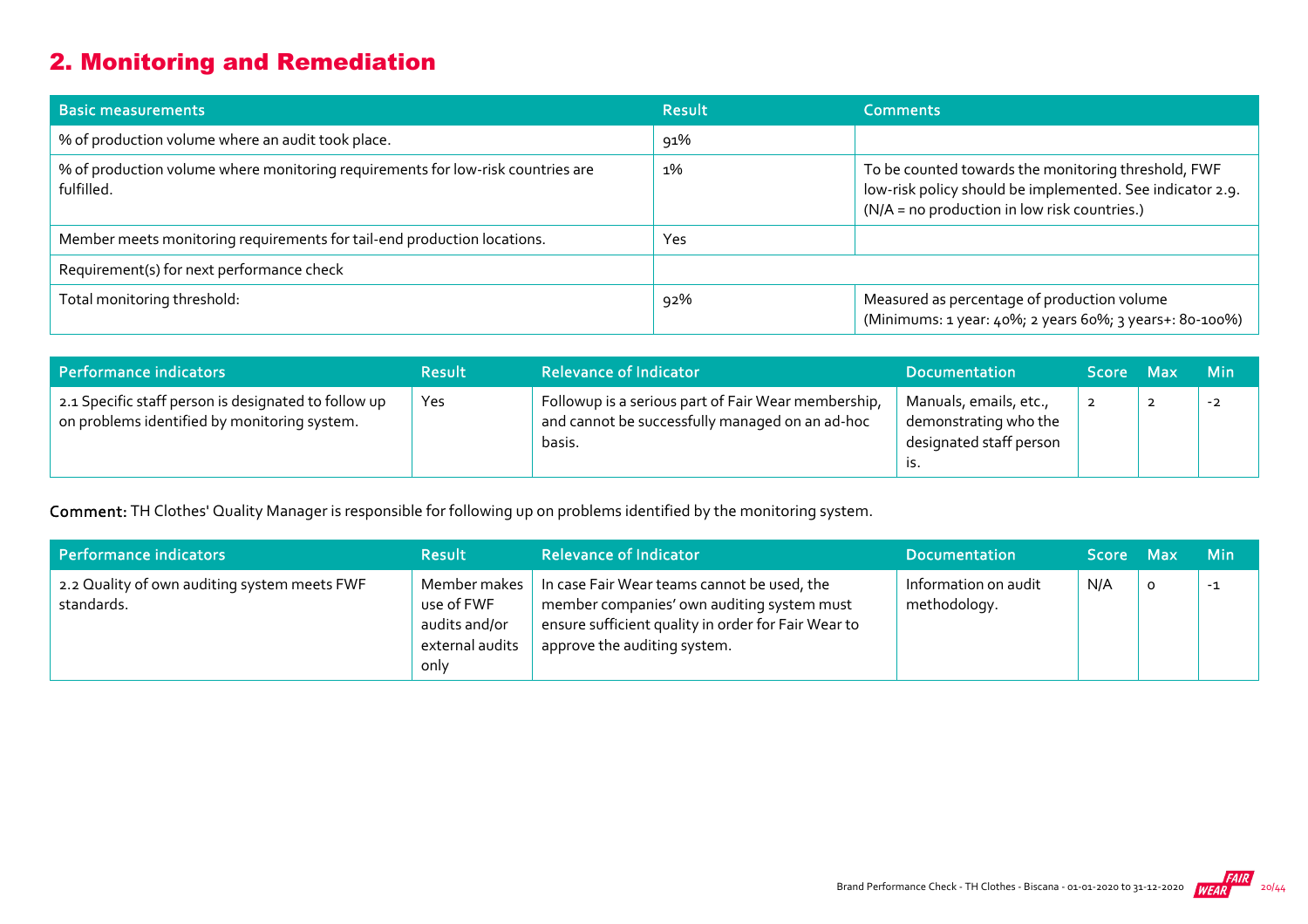| Performance indicators                                                                                                                                                                            | <b>Result</b> | <b>Relevance of Indicator</b>                                                                                                                                                                    | <b>Documentation</b>                                                                                                                      | Score Max | <b>Min</b> |
|---------------------------------------------------------------------------------------------------------------------------------------------------------------------------------------------------|---------------|--------------------------------------------------------------------------------------------------------------------------------------------------------------------------------------------------|-------------------------------------------------------------------------------------------------------------------------------------------|-----------|------------|
| 2.3 Audit Report and Corrective Action Plan (CAP)<br>findings are shared with factory and worker<br>representation where applicable. Improvement<br>timelines are established in a timely manner. | Yes           | 2 part indicator: Fair Wear audit reports were shared<br>and discussed with suppliers within two months of<br>audit receipt AND a reasonable time frame was<br>specified for resolving findings. | Corrective Action Plans,<br>emails; findings of<br>followup audits; brand<br>representative present<br>during audit exit<br>meeting, etc. |           | $-1$       |

Comment: Two external audits were done in 2020. The follow up of the Corrective Action Plan (CAP) findings was discussed with the suppliers and improved timelines were agreed upon. TH Clothes follows the improvement timeline which is suggested by the auditors in the CAP. The member could not show whether information from the audit was shared with the workers.

Recommendation: Before an audit takes place, TH Clothes is recommended to check with the supplier whether worker representatives are active. In this way, they can be involved from the start of an audit and be invited for the audit opening and exit meeting. Including workers when following up on audit reports gives them the opportunity to be informed of issues in the factory and have a voice in the prioritization of issues.

| Performance indicators                                                                                                      | <b>Result</b> | <b>Relevance of Indicator</b>                                                                                                                                  | <b>Documentation</b>                                                                                                                                                                                                                 | Score Max |   | <b>Min</b> |
|-----------------------------------------------------------------------------------------------------------------------------|---------------|----------------------------------------------------------------------------------------------------------------------------------------------------------------|--------------------------------------------------------------------------------------------------------------------------------------------------------------------------------------------------------------------------------------|-----------|---|------------|
| 2.4 Degree of progress towards resolution of<br>existing Corrective Action Plans and remediation of<br>identified problems. | Basic         | Fair Wear considers efforts to resolve CAPs to be<br>one of the most important things that member<br>companies can do towards improving working<br>conditions. | CAP-related<br>documentation<br>including status of<br>findings, documentation<br>of remediation and<br>follow up actions taken<br>by member. Reports of<br>quality assessments.<br>Evidence of<br>understanding relevant<br>issues. |           | 8 | $-2$       |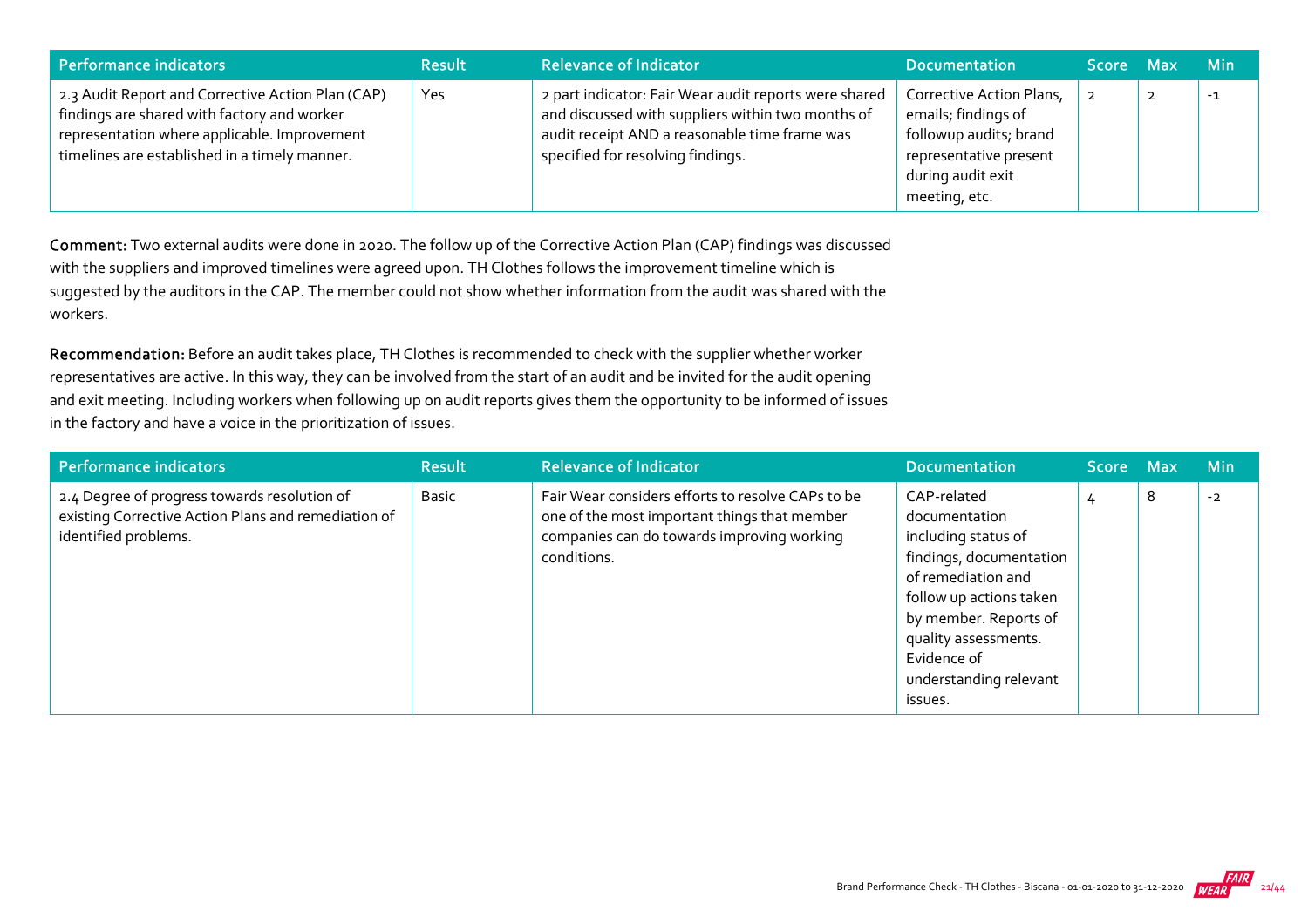Comment: TH Clothes does not have a clear system in place to keep track of the progress on CAPs at this moment. The Quality Manager normally spends the majority of the year in Bangladesh and is in close contact with the factories there. This person regularly visits the factories and immediately discusses non‐compliances with the factory management. Due to COVID-19, Fair Wear audits planned for 2020 have been postponed to the next financial year, yet CAPs from the previous year have been active. TH Clothes could show CAP follow‐up with photographic evidence and other relevant documents. TH Clothes staff were in continuous dialogue with its suppliers during the height of the pandemic. According to TH Clothes, a lot of the follow‐up is done via phone or during factory visits, of which proper documentation has not been created.

TH Clothes did not make use of one central place to collect all pandemic‐related risks per country, but it was done on a case by case basis through phone calls and WhatsApp contact. During COVID‐19, TH Clothes ensured all its suppliers took required health & safety measures by requesting and collecting photos/videos for the suppliers in Bangladesh, China and Myanmar and through physical visits to the Portuguese supplier. The two external audits done in 2020, revealed several COVID‐19 related issues, such as delayed payment of wages. TH Clothes showed follow‐up with the relevant suppliers and collected evidence of the remediation. Another COVID‐19 related issues identified by TH Clothes was production delay and the brand accepted this without requesting for discount.

Recommendation: Fair Wear encourages TH Clothes to more systematically keep track of CAP state and to continue strengthening their system to analyse how they might have contributed to findings and what changes they can make in their purchasing practices.

It is advised to include worker representation in the remediation process. Either to engage workers in identifying and implementing improvements or to verify realised improvements.

| Performance indicators                                                                                                                           | <b>Result</b>  | <b>Relevance of Indicator</b>                                                                                                                                                                                                                  | Documentation                                                                                                                  | Score Max |   | <b>Min</b> |
|--------------------------------------------------------------------------------------------------------------------------------------------------|----------------|------------------------------------------------------------------------------------------------------------------------------------------------------------------------------------------------------------------------------------------------|--------------------------------------------------------------------------------------------------------------------------------|-----------|---|------------|
| 2.5 Percentage of production volume from<br>production locations that have been visited by the<br>member company in the previous financial year. | not applicable | Due to the Covid-19 pandemic, brands could often<br>not visit their suppliers from March - December<br>2020. For consistency purposes, we therefore<br>decided to score all our member brands N/A on<br>visiting suppliers over the year 2020. | Member companies<br>should document all<br>production location<br>visits with at least the<br>date and name of the<br>visitor. | N/A       | 4 | $\circ$    |

Comment: As travel was restricted due to the COVID‐19 pandemic, this indicator is not applicable in 2020 for all Fair Wear members.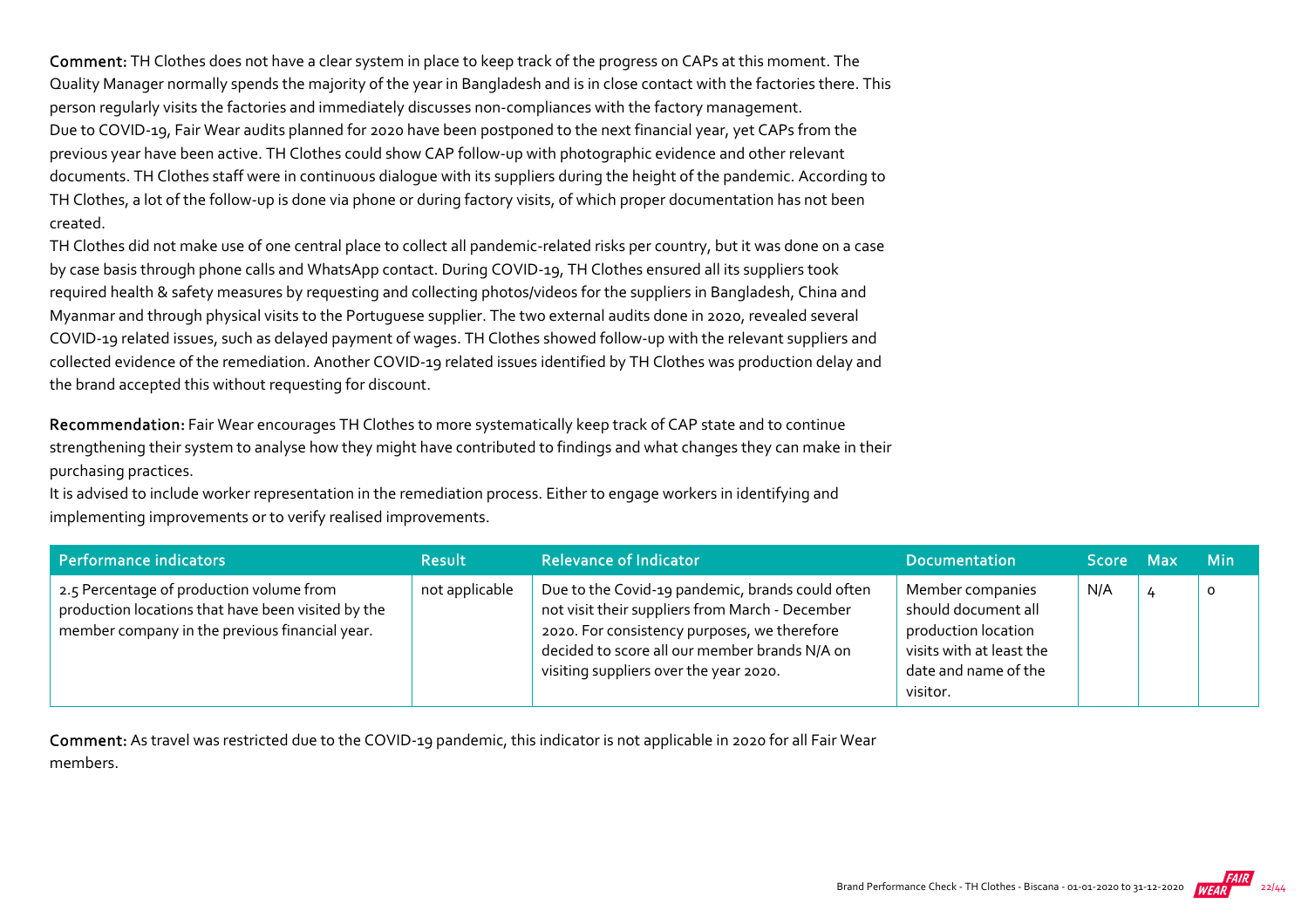| Performance indicators                                          | <b>Result</b>                                                        | <b>Relevance of Indicator</b>                                                                                               | <b>Documentation</b>                                                                                    | Score Max | - Min   |
|-----------------------------------------------------------------|----------------------------------------------------------------------|-----------------------------------------------------------------------------------------------------------------------------|---------------------------------------------------------------------------------------------------------|-----------|---------|
| 2.6 Existing audit reports from other sources are<br>collected. | Yes, quality<br>assessed and<br>corrective<br>actions<br>implemented | Existing reports form a basis for understanding the<br>issues and strengths of a supplier, and reduces<br>duplicative work. | Audit reports are on file;<br>evidence of followup on<br>prior CAPs. Reports of<br>quality assessments. |           | $\circ$ |

Comment: In 2020, TH Clothes collected two audit reports from other sources, and could show follow‐up on several of the CAP findings.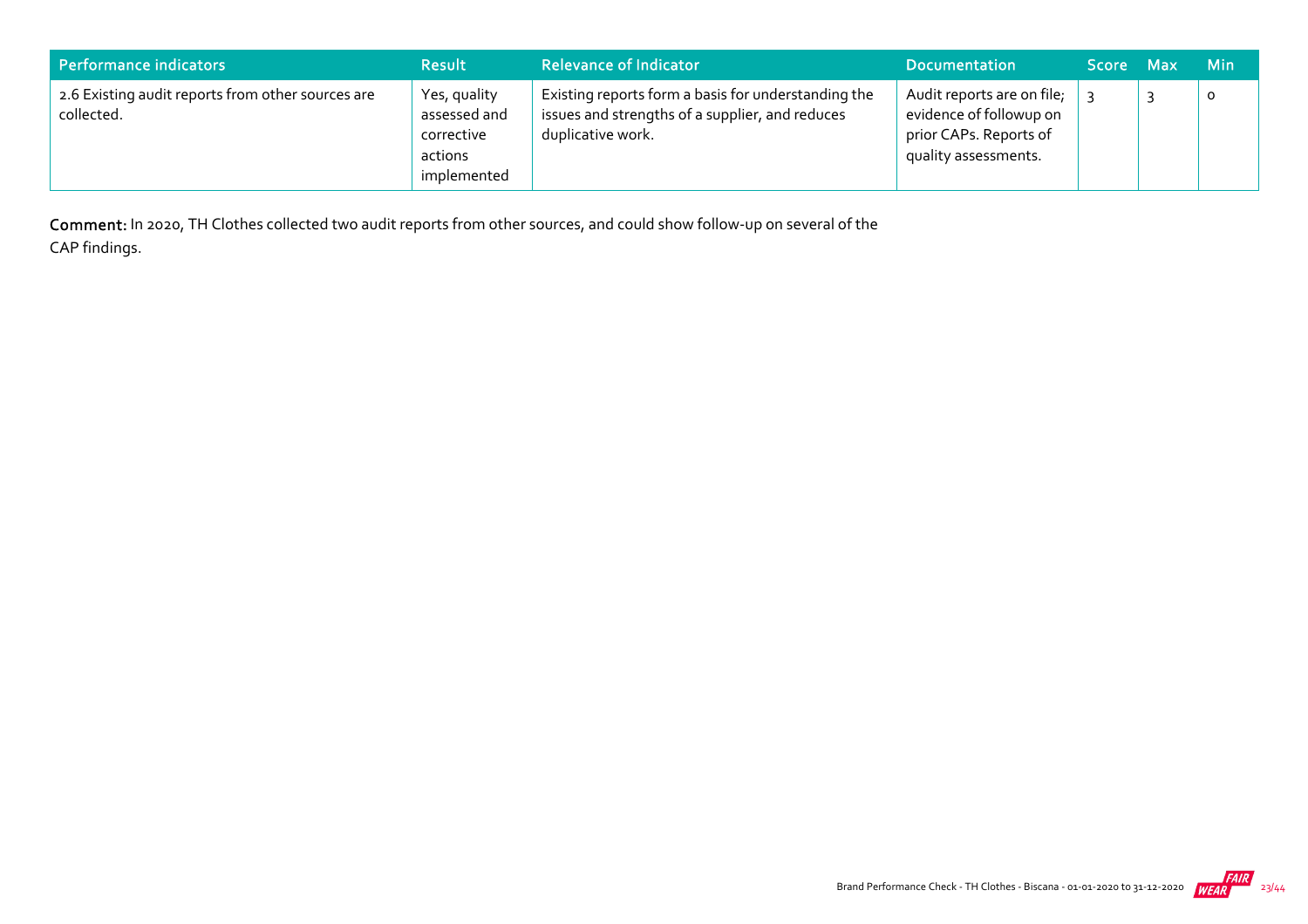| <b>Performance indicators</b>                                                                              | <b>Result</b>                                                                           | <b>Relevance of Indicator</b>                                                                                                                                                                                                                                                                                                                                                                              | Documentation                                                                                                                                                                                                                                                                      | <b>Score</b> | <b>Max</b> | Min  |
|------------------------------------------------------------------------------------------------------------|-----------------------------------------------------------------------------------------|------------------------------------------------------------------------------------------------------------------------------------------------------------------------------------------------------------------------------------------------------------------------------------------------------------------------------------------------------------------------------------------------------------|------------------------------------------------------------------------------------------------------------------------------------------------------------------------------------------------------------------------------------------------------------------------------------|--------------|------------|------|
| 2.7 Compliance with FWF risk policies.                                                                     | Average score<br>depending on<br>the number of<br>applicable<br>policies and<br>results | Aside from regular monitoring and remediation<br>requirements under Fair Wear membership,<br>countries, specific areas within countries or specific<br>product groups may pose specific risks that require<br>additional steps to address and remediate those<br>risks. Fair Wear requires member companies to be<br>aware of those risks and implement policy<br>requirements as prescribed by Fair Wear. | Policy documents,<br>inspection reports,<br>evidence of cooperation<br>with other customers<br>sourcing at the same<br>factories, reports of<br>meetings with suppliers,<br>reports of additional<br>activities and/or<br>attendance lists as<br>mentioned in policy<br>documents. | $\mathbf{1}$ | 6          | $-2$ |
| Compliance with FWF enhanced monitoring<br>programme Bangladesh                                            | Insufficient                                                                            |                                                                                                                                                                                                                                                                                                                                                                                                            |                                                                                                                                                                                                                                                                                    | $-2$         | 6          | $-2$ |
| Compliance with FWF Myanmar policy                                                                         | Intermediate                                                                            |                                                                                                                                                                                                                                                                                                                                                                                                            |                                                                                                                                                                                                                                                                                    | 3            | 6          | $-2$ |
| Compliance with FWF guidance on abrasive blasting                                                          | Policies are not<br>relevant to the<br>company's<br>supply chain                        |                                                                                                                                                                                                                                                                                                                                                                                                            |                                                                                                                                                                                                                                                                                    | N/A          | 6          | $-2$ |
| Compliance with FWF guidance on risks related to<br>Turkish garment factories employing Syrian<br>refugees | Policies are not<br>relevant to the<br>company's<br>supply chain                        |                                                                                                                                                                                                                                                                                                                                                                                                            |                                                                                                                                                                                                                                                                                    | N/A          | 6          | $-2$ |
| Other risks specific to the member's supply chain<br>are addressed by its monitoring system                | Intermediate                                                                            |                                                                                                                                                                                                                                                                                                                                                                                                            |                                                                                                                                                                                                                                                                                    | 3            | 6          | $-2$ |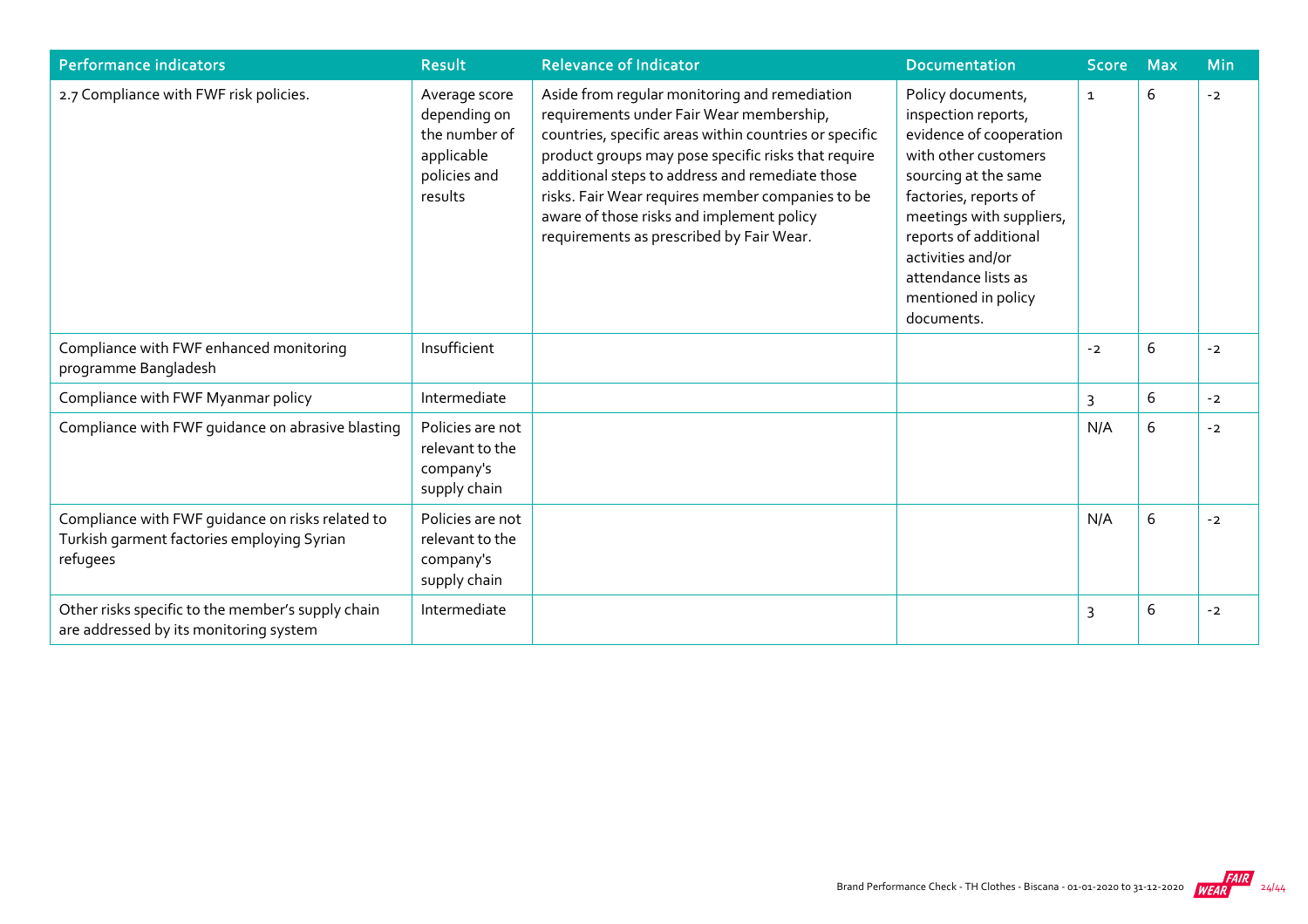#### Comment: Bangladesh:

TH Clothes could show insufficient progress on this indicator, compared to the previous brand performance check. The process to become a member of Accord was set in motion in 2020, yet the brand argued that mixed messages were sent by the Accord on the future of the initiative. Therefore the brand decided to wait for more clarity before signing the Accord. Communication with both the Accord and the main supplier on this topic was shown. However, given the clear Fair Wear guidelines provided, TH Clothes did have enough tools to take alternative steps to monitor the fire and building safety of this important supplier in the meantime. One external audit report was collected, yet this report does not meet any of the requirements to serve as an alternative to Accord inspection. Fire and building safety CAPs were shown for this supplier, but recent follow‐up of (in most cases outdated) findings was missing.

TH Clothes is generally aware of the fire and building safety issues, child labour and subcontracting as risks in Bangladesh. It has agreed with its suppliers not to subcontract as part of their terms and conditions for working with suppliers. TH Clothes' Quality Manager regularly visits the production sites and uses a checklist that includes health & safety points to assess the situation in the factories. One small production location that was unwilling to commit to inspection and remediation of fire and building safety was phased out by TH Clothes. However, with 99% of TH Clothes' production volume, Bangladesh is a very important production country and more effort is expected. TH Clothes has not undertaken adequate further action to follow up the concrete requirement given last year: "for those not covered under Accord/RSC, Bureau Veritas and SGS are among creditable organisations doing alternative inspections. TH Clothes should make sure all factories are inspected and start to work on remediation plans."

Overall, willingness to take steps is shown, yet efforts have not been sufficient in order to ensure proper inspection.

#### Myanmar:

TH Clothes investigated Myanmar as a new production country in 2020. TH Clothes conducted a risk analysis by gathering information from sources such as ILO, employers' associations and Fair Wear. This exercise made TH Clothes decide to put the plan to expand to Myanmar on hold, as the political issues are currently causing too many risks that TH Clothes is not able to properly monitor and remediate.

#### China:

TH Clothes is generally aware of the main risks in China; subcontracting, working hours and wages are discussed with the two suppliers in China during meetings.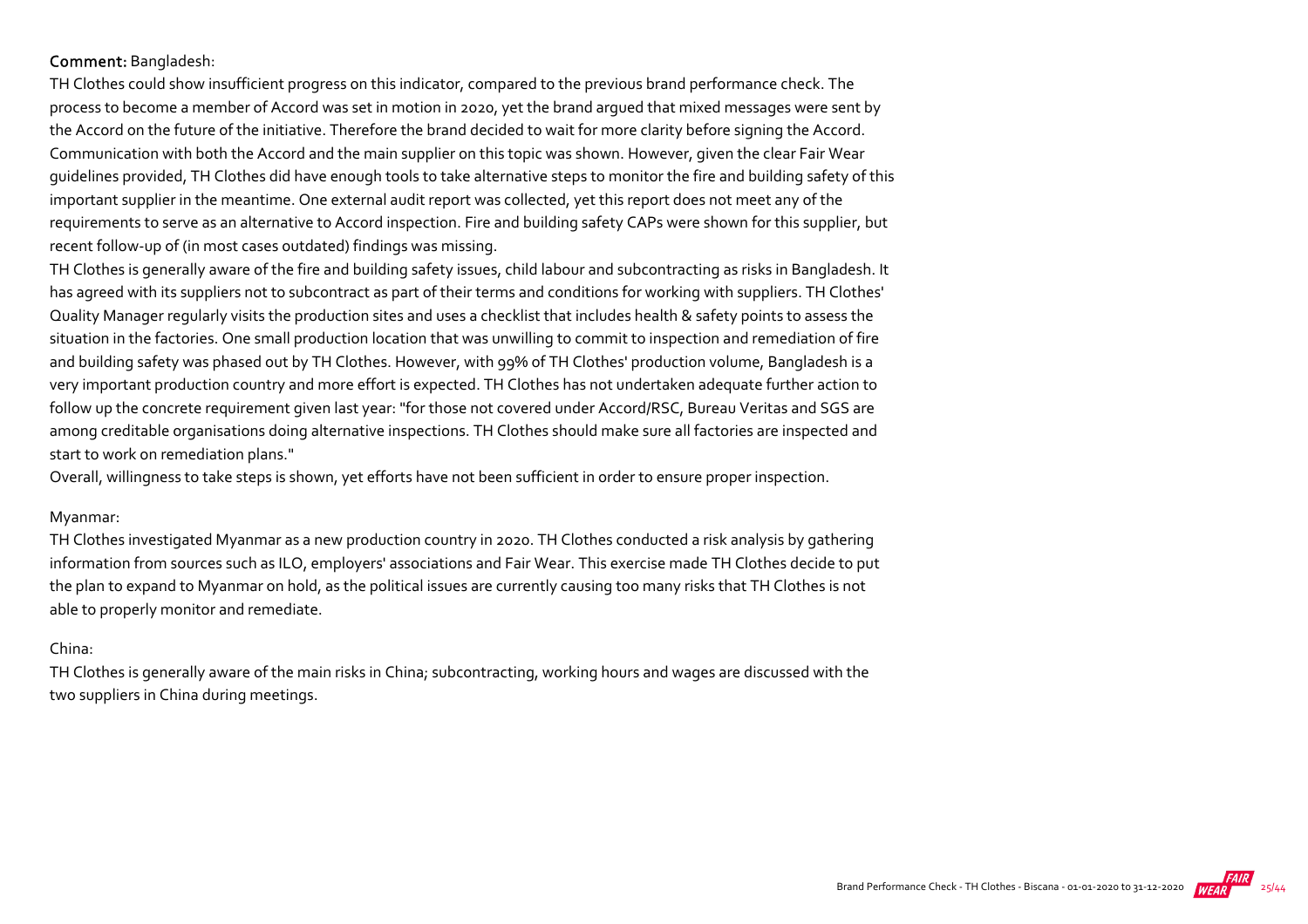#### COVID-19:

TH Clothes followed Fair Wear's COVID‐19 guidance. The conversation framework provided by Fair Wear was used as a guide in supplier discussions. Information was shared with agents and suppliers. The questionnaire was used to identify specific risks at the suppliers. TH Clothes stayed in close contact with its suppliers, mostly via phone calls and WhatsApp. The main issue reported by the suppliers was capacity and delivery. TH Clothes accepted all delays without negotiating for discount and all orders were paid beforehand to ensure liquidity to pay wages. Evidence was collected (photos and videos) of necessary health & safety measures being taken. TH Clothes' main supplier in Bangladesh set up a COVID‐19 committee to ensures measures were taken and issues could be detected. This committee represents both management and workers. The agent in Bangladesh visited the premises and kept TH Clothes up to date. Health and safety checklists were filled at each visit and shared with TH Clothes.

A COVID‐19 related wage issue at a supplier in Bangladesh was reported through the questionnaire. One worker did not receive a wage payment. TH Clothes could show proper follow‐up and the issue was taken up immediately and solved.

Requirement: Fair Wear expects TH Clothes to comply with the risk policy for Bangladesh. Fair Wear requires all member companies to ensure inspections and remediation on fire and building safety are conducted at all suppliers. The Accord/RSC and the Alliance do quality assessments and follow up for brands after building and fire safety inspections. According to the ILO, Bureau Veritas and SGS are among creditable organizations doing such inspections. TH Clothes should make sure all factories are inspected and start to work on remediation plans.

Recommendation: Bangladesh: TH Clothes should share responsibilities with their production locations as business partners to improve workers' safety at the workplace. At the minimum, the member company should provide the necessary support to the suppliers. In terms of fire and building safety, the member could offer financial or technical support, or offer flexible lead time so that factories could prioritize remediation.

China: We ask TH Clothes to make a clear statement to its suppliers that, as a brand'TH Clothes does not want to be involved with any forced labour in its supply chain, including subcontractors. We advise TH Clothes to add the risk of Uyghur forced labour to its risk assessment.

COVID‐19: The member is encouraged to verify the information that came up through the additional monitoring tools with audits. Fair Wear recommends TH Clothes to continue remediation of the COVID‐19 related issues.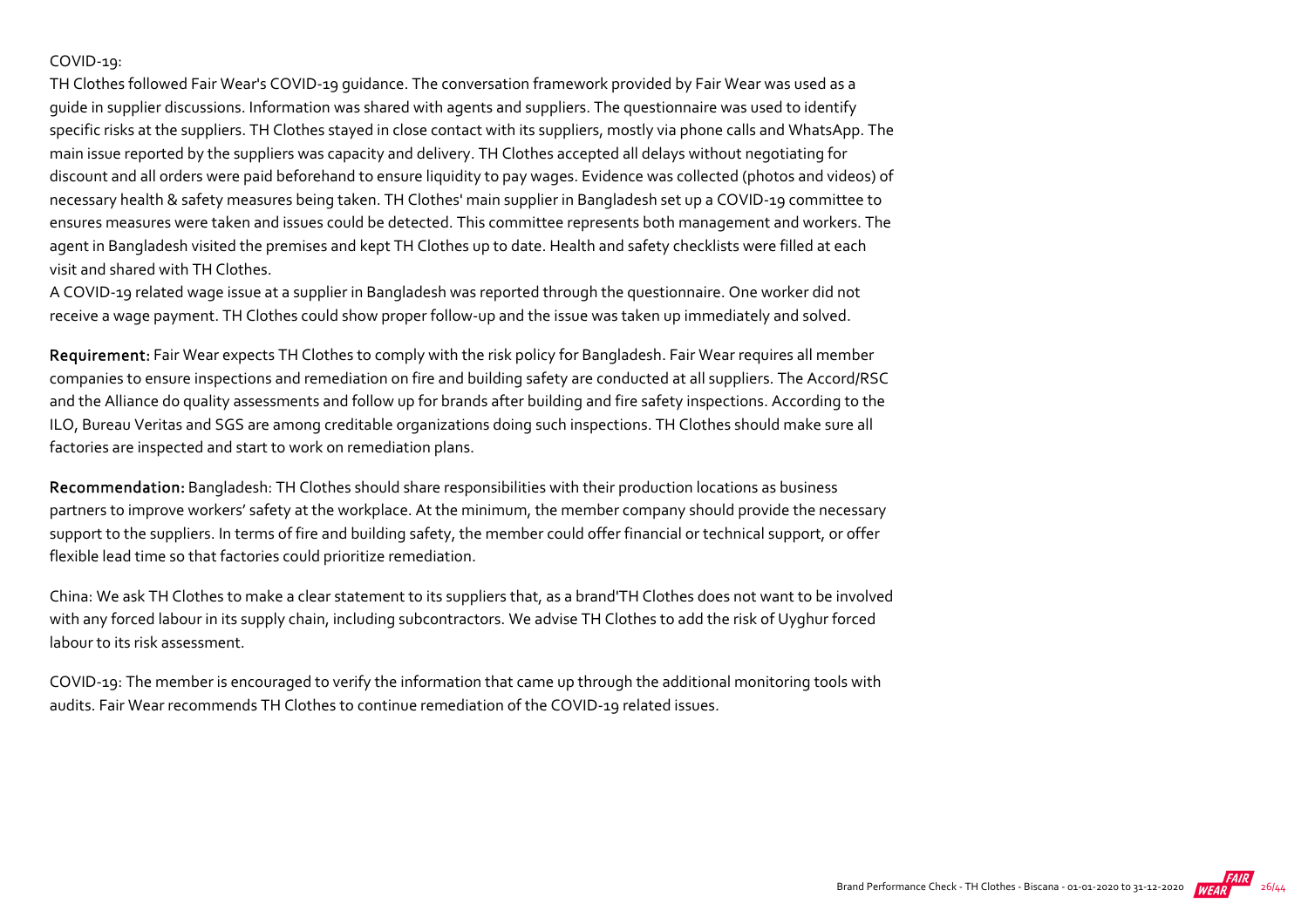| Performance indicators                                                                                                   | <b>Result</b>  | <b>Relevance of Indicator</b>                                                                                                                                                                                                                       | <b>Documentation</b>                                             | Score Max | – Min |
|--------------------------------------------------------------------------------------------------------------------------|----------------|-----------------------------------------------------------------------------------------------------------------------------------------------------------------------------------------------------------------------------------------------------|------------------------------------------------------------------|-----------|-------|
| 2.8 Member company cooperates with other FWF<br>member companies in resolving corrective actions<br>at shared suppliers. | No cooperation | Cooperation between customers increases leverage<br>and chances of successful outcomes. Cooperation<br>also reduces the chances of a factory having to<br>conduct multiple Corrective Action Plans about the<br>same issue with multiple customers. | Shared CAPs, evidence<br>of cooperation with<br>other customers. | $-1$      | -1    |

Comment: TH Clothes shares one production location with two other Fair Wear members. However, given the complexity of the promotional wear industry, TH Clothes believes it to be too risky to cooperate with other brands. As an exception, TH Clothes agreed to sign the joint statement expressing concern over the ongoing unrest in Myanmar, yet cooperation in resolving corrective actions is not (yet) an option for the member brand.

Requirement: Cooperation among Fair Wear members is required. In addition, it is advised to identify other clients and their commitment to improving working conditions. Involving more costumers of the factory increases leverage, the chances of successful outcomes and long term improvements.

| Performance indicators                                                                                        | <b>Result</b> | <b>Relevance of Indicator</b>                                                                                                                                                                                                                                                                    | <b>Documentation</b>                                                                                                                                          | Score Max |                | <b>Min</b> |
|---------------------------------------------------------------------------------------------------------------|---------------|--------------------------------------------------------------------------------------------------------------------------------------------------------------------------------------------------------------------------------------------------------------------------------------------------|---------------------------------------------------------------------------------------------------------------------------------------------------------------|-----------|----------------|------------|
| 2.9 Percentage of production volume where<br>monitoring requirements for low-risk countries are<br>fulfilled. | 100%          | Low-risk countries are determined by the presence<br>and proper functioning of institutions which can<br>quarantee compliance with national and<br>international standards and laws. Fair Wear has<br>defined minimum monitoring requirements for<br>production locations in low-risk countries. | Documentation of visits,<br>notification of suppliers<br>of Fair Wear<br>membership; posting of<br>worker information<br>sheets, completed<br>questionnaires. |           | $\overline{2}$ | $\circ$    |

#### Member undertakes additional activities to monitor suppliers.: No (0)

Comment: TH Clothes has a small percentage of production at one facility in Portugal, which is visited yearly.

| Performance indicators                                                                                                                                                         | <b>Result</b> | <b>Relevance of Indicator</b>                                                                                                                                                            | <b>Documentation</b>                                                                        | Score Max | ⊟Min |
|--------------------------------------------------------------------------------------------------------------------------------------------------------------------------------|---------------|------------------------------------------------------------------------------------------------------------------------------------------------------------------------------------------|---------------------------------------------------------------------------------------------|-----------|------|
| 2.10 Extra bonus indicator: in case FWF member<br>company conducts full audits at tail-end production<br>locations (when the minimum required monitoring<br>threshold is met). | <b>No</b>     | Fair Wear encourages its members to monitor 100%<br>of its production locations and rewards those<br>members who conduct full audits above the<br>minimum required monitoring threshold. | Production location<br>information as provided<br>to Fair Wear and recent<br>Audit Reports. | N/A       |      |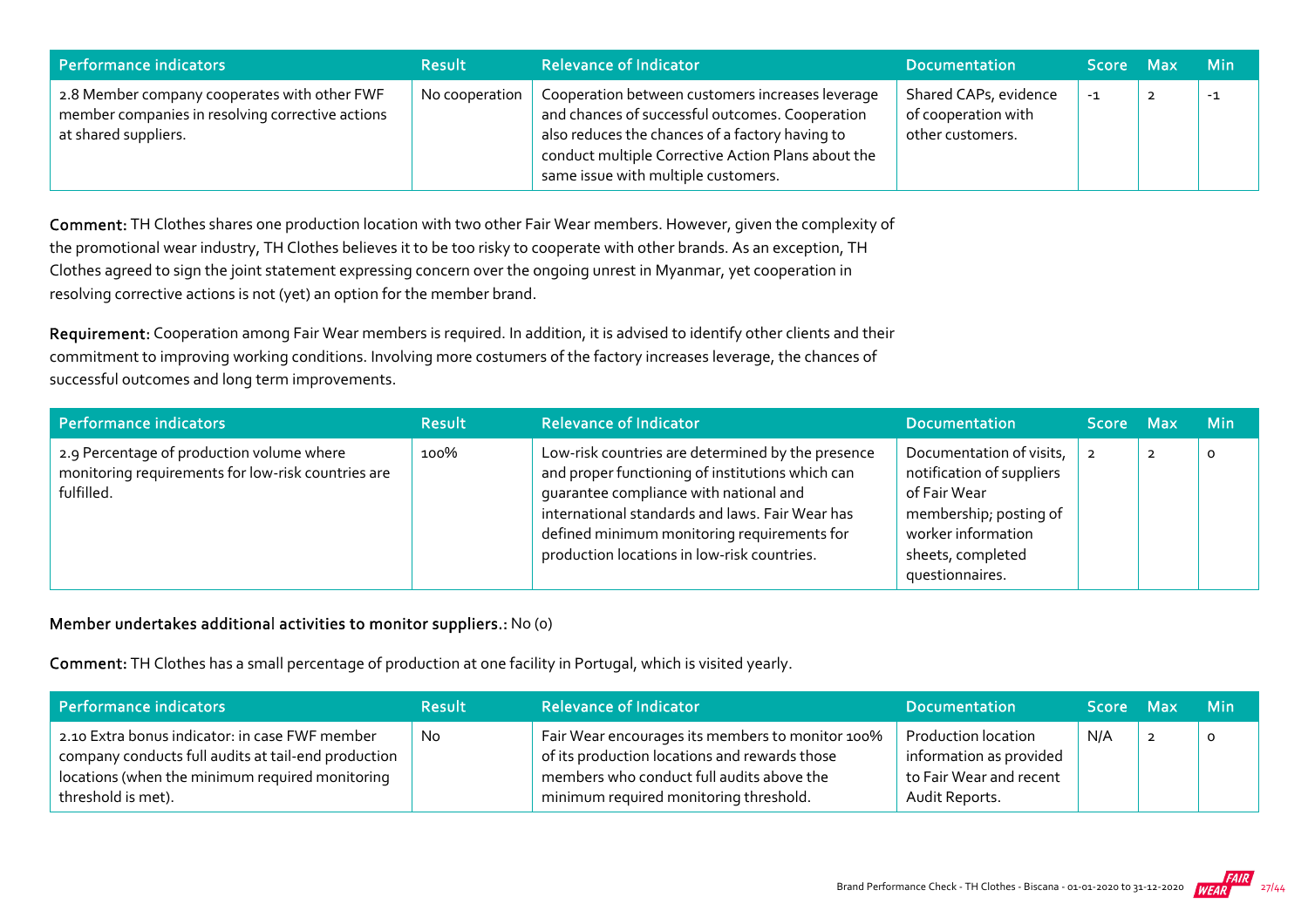| Performance indicators                                                                                           | <b>Result</b>                                                   | <b>Relevance of Indicator</b>                                                                                                                                                                                                                    | <b>Documentation</b>           | Score Max      | <b>Min</b> |
|------------------------------------------------------------------------------------------------------------------|-----------------------------------------------------------------|--------------------------------------------------------------------------------------------------------------------------------------------------------------------------------------------------------------------------------------------------|--------------------------------|----------------|------------|
| 2.11 Questionnaire is sent and information is<br>collected from external brands resold by the<br>member company. | Yes, and<br>member has<br>collected<br>necessary<br>information | Fair Wear believes it is important for affiliates that<br>have a retail/wholesale arm to at least know if the<br>brands they resell are members of Fair Wear or a<br>similar organisation, and in which countries those<br>brands produce goods. | Questionnaires are on<br>file. | $\overline{2}$ | O          |

#### Comment: TH Clothes has collected the questionnaire from the external brand they are re-selling.

| Performance indicators                                                                                                              | <b>Result</b> | <b>Relevance of Indicator</b>                                                                                                                                                                                                            | <b>Documentation</b>                                                                                                                                                     | Score Max | <b>Min</b> |
|-------------------------------------------------------------------------------------------------------------------------------------|---------------|------------------------------------------------------------------------------------------------------------------------------------------------------------------------------------------------------------------------------------------|--------------------------------------------------------------------------------------------------------------------------------------------------------------------------|-----------|------------|
| 2.12 External brands resold by member companies<br>that are members of another credible initiative (% of<br>external sales volume). | 100%          | Fair Wear believes members who resell products<br>should be rewarded for choosing to sell external<br>brands who also take their supply chain<br>responsibilities seriously and are open about in<br>which countries they produce goods. | External production data<br>in Fair Wear's<br>information<br>management system.<br>Documentation of sales<br>volumes of products<br>made by Fair Wear or<br>FLA members. |           | 0          |

Comment: TH Clothes resells items from one external brand, which is also a Fair Wear member.

| Performance indicators                                                     | <b>Result</b> | <b>Relevance of Indicator</b>                                                                                                                                                                  | <b>Documentation</b>                                        | Score Max | <b>Min</b> |
|----------------------------------------------------------------------------|---------------|------------------------------------------------------------------------------------------------------------------------------------------------------------------------------------------------|-------------------------------------------------------------|-----------|------------|
| 2.13 Questionnaire is sent and information is<br>collected from licensees. | No licensees  | Fair Wear believes it is important for member<br>companies to know if the licensee is committed to<br>the implementation of the same labour standards<br>and has a monitoring system in place. | Questionnaires are on<br>file. Contracts with<br>licensees. | N/A       |            |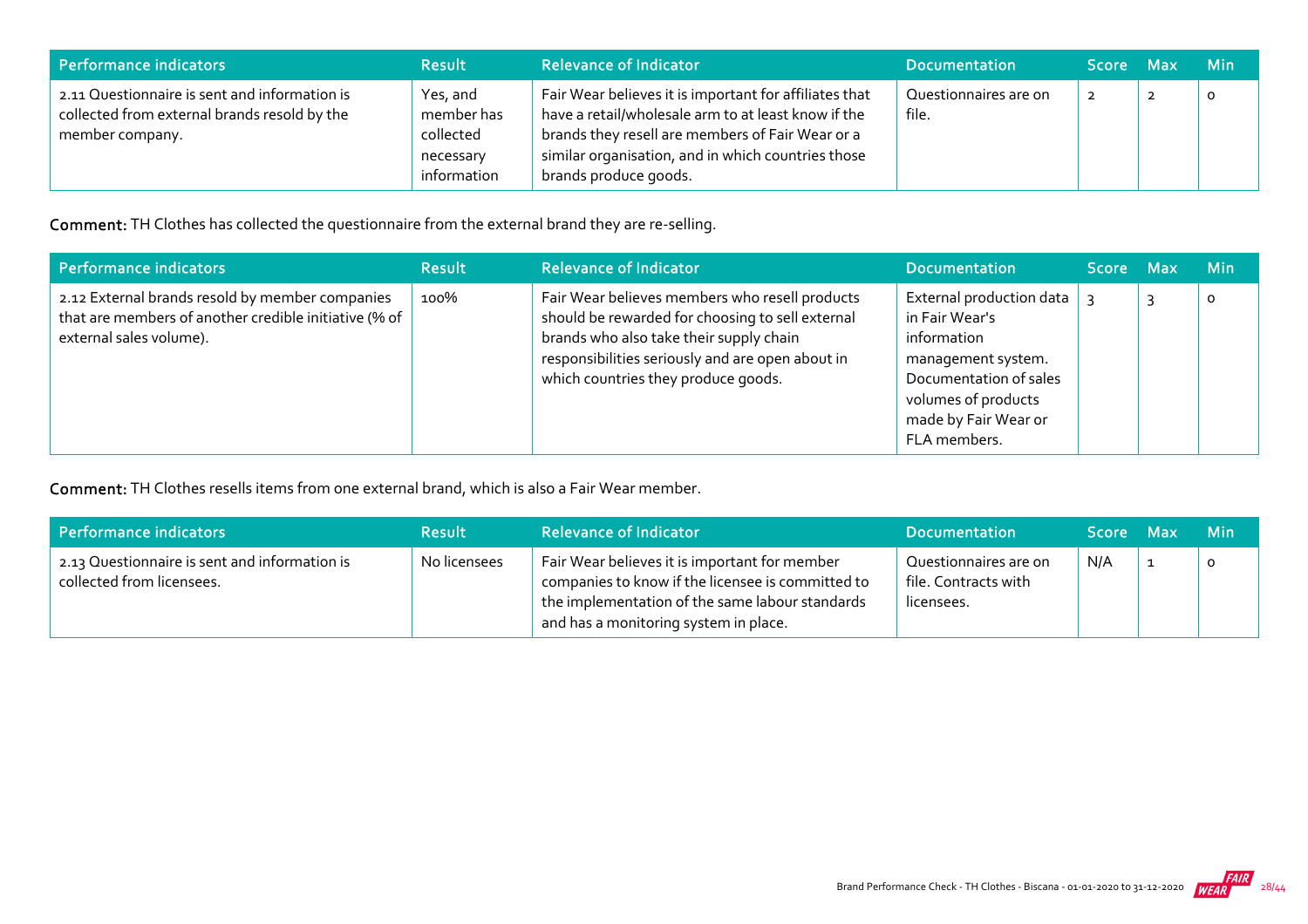# Monitoring and Remediation

Possible Points: 31

Earned Points: 18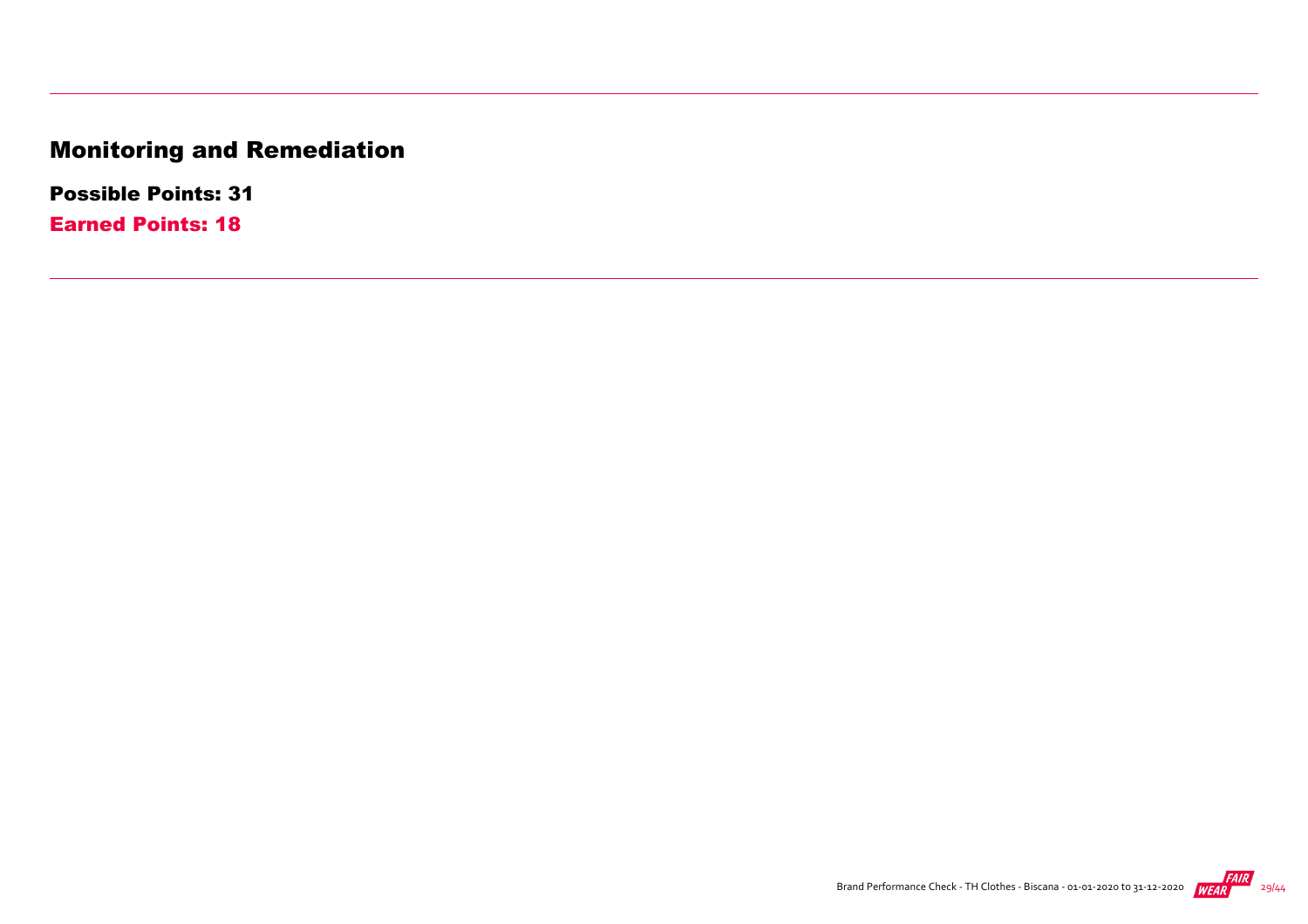## 3. Complaints Handling

| <b>Basic measurements</b>                                 | <b>Result</b> | <b>Comments</b>                                                                                                                                                        |
|-----------------------------------------------------------|---------------|------------------------------------------------------------------------------------------------------------------------------------------------------------------------|
| Number of worker complaints received since last check.    |               | At this point, FWF considers a high number of complaints<br>as a positive indicator, as it shows that workers are aware<br>of and making use of the complaints system. |
| Number of worker complaints in process of being resolved. |               |                                                                                                                                                                        |
| Number of worker complaints resolved since last check.    |               |                                                                                                                                                                        |

| Performance indicators                                                       | <b>Result</b> | <b>Relevance of Indicator</b>                                                                                    | <b>Documentation</b>                                                       | Score Max | <b>Min</b> |
|------------------------------------------------------------------------------|---------------|------------------------------------------------------------------------------------------------------------------|----------------------------------------------------------------------------|-----------|------------|
| 3.1 A specific employee has been designated to<br>address worker complaints. | Yes           | Followup is a serious part of Fair Wear membership,<br>and cannot be successfully managed on an ad-hoc<br>basis. | Manuals, emails, etc.,<br>demonstrating who the<br>designated staff person |           | $-1$       |

Comment: TH Clothes' Quality Manager is responsible for addressing any worker complaints that may arise.

| Performance indicators                                                                                          | <b>Result</b> | <b>Relevance of Indicator</b>                                                                                                                                                                                                                                                             | <b>Documentation</b>                                                                                 | Score Max    | <b>Min</b> |
|-----------------------------------------------------------------------------------------------------------------|---------------|-------------------------------------------------------------------------------------------------------------------------------------------------------------------------------------------------------------------------------------------------------------------------------------------|------------------------------------------------------------------------------------------------------|--------------|------------|
| 3.2 Member company has informed factory<br>management and workers about the FWF CoLP and<br>complaints hotline. | Yes           | Informing both management and workers about the<br>Fair Wear Code of Labour Practices and complaints<br>hotline is a first step in alerting workers to their<br>rights. The Worker Information Sheet is a tool to do<br>this and should be visibly posted at all production<br>locations. | Photos by company<br>staff, audit reports,<br>checklists from<br>production location<br>visits, etc. | $\mathbf{2}$ | $-2$       |

Comment: Worker information sheets are posted at all production locations. This is checked and photographed during every visit, by own staff or agent, and photos are kept on file.

Recommendation: Members are advised to follow Fair Wear's style/size/colour specifications for the Worker Information Sheet.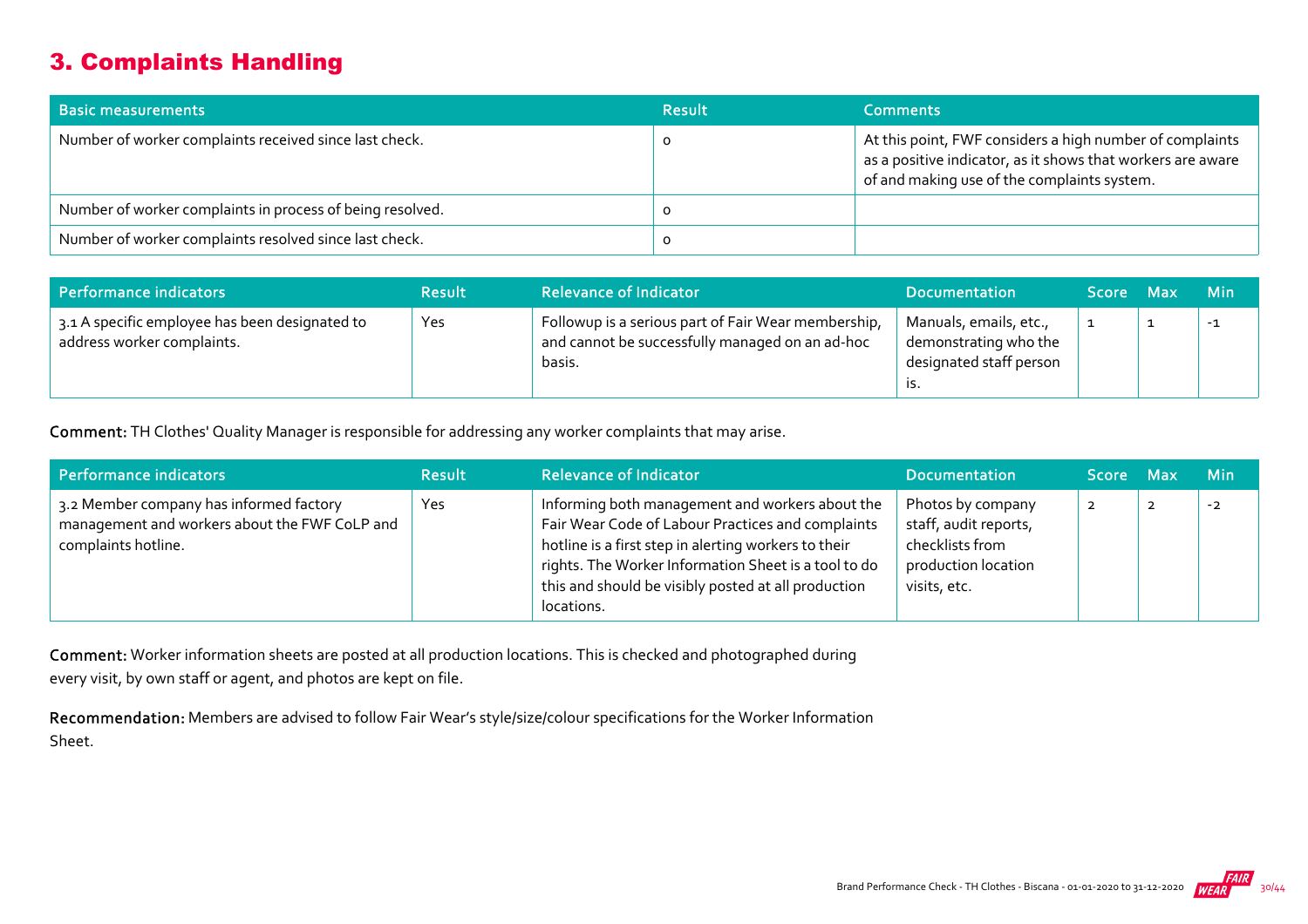| <b>Performance indicators</b>                                                                                  | <b>Result</b> | <b>Relevance of Indicator</b>                                                                                                                                                                                                           | <b>Documentation</b>                                                                                                                                                                                     | Score Max |   | Min     |
|----------------------------------------------------------------------------------------------------------------|---------------|-----------------------------------------------------------------------------------------------------------------------------------------------------------------------------------------------------------------------------------------|----------------------------------------------------------------------------------------------------------------------------------------------------------------------------------------------------------|-----------|---|---------|
| 3.3 Degree to which member company has actively<br>raised awareness of the FWF CoLP and complaints<br>hotline. | 29%           | After informing workers and management of the Fair<br>Wear CoLP and the complaints hotline, additional<br>awareness raising and training is needed to ensure<br>sustainable improvements and structural worker-<br>management dialogue. | Training reports, Fair<br>Wear's data on factories<br>enrolled in the WEP<br>basic module. For<br>alternative training<br>activities: curriculum,<br>training content,<br>participation and<br>outcomes. | 4         | ь | $\circ$ |

Comment: TH Clothes has not initiated Fair Wear's Workplace Education Programme (WEP) at any of their suppliers in 2020. It was originally on the planning, but due to the COVID‐19 pandemic, the training budget had to be cut. The planned training programs are moved to 2021. However, one supplier, representing 29% of TH Clothes' production volume, has been enrolled in training on violence and harassment prevention in the past three financial years.

Recommendation: Fair Wear recommends TH Clothes ‐ Biscana to actively raise awareness about the Fair Wear Code of Labour Practices and Fair Wear complaint helpline among a larger portion of its suppliers. TH Clothes ‐ Biscana should ensure good quality systematic training of workers and management on these topics. To this end, TH Clothes ‐ Biscana can either use Fair Wear's WEP Basic module, or implement training related to the Fair Wear CoLP and complaint helpline through third‐party training providers or brand staff. Non‐Fair Wear training must follow the standards outlined in Fair Wear's guidance and checklist available on the Member Hub.

| Performance indicators                                                                                                            | <b>Result</b>             | <b>Relevance of Indicator</b>                                                                                                                                                       | <b>Documentation</b>                                                                                               | Score Max |   | <b>Min</b> |
|-----------------------------------------------------------------------------------------------------------------------------------|---------------------------|-------------------------------------------------------------------------------------------------------------------------------------------------------------------------------------|--------------------------------------------------------------------------------------------------------------------|-----------|---|------------|
| 3.4 All complaints received from production location<br>workers are addressed in accordance with the FWF<br>Complaints Procedure. | No complaints<br>received | Providing access to remedy when problems arise is a<br>key element of responsible supply chain<br>management. Member company involvement is<br>often essential to resolving issues. | Documentation that<br>member company has<br>completed all required<br>steps in the complaints<br>handling process. | N/A       | b | $-2$       |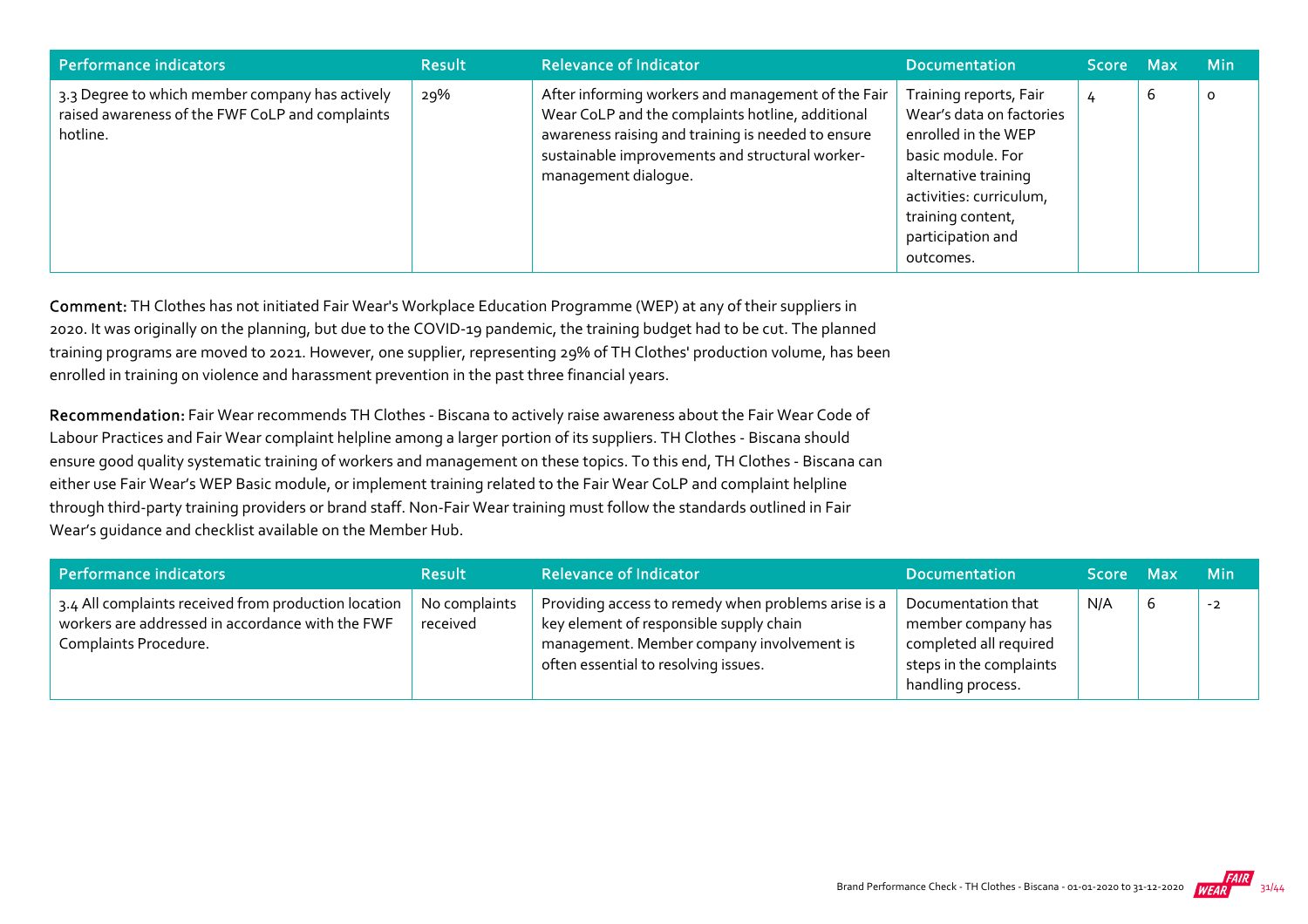| Performance indicators                                                                       | <b>Result</b>                                                  | <b>Relevance of Indicator</b>                                                                                                                                                                             | <b>Documentation</b>                                                                  | Score Max | <b>Min</b> |
|----------------------------------------------------------------------------------------------|----------------------------------------------------------------|-----------------------------------------------------------------------------------------------------------------------------------------------------------------------------------------------------------|---------------------------------------------------------------------------------------|-----------|------------|
| 3.5 Cooperation with other customers in addressing<br>worker complaints at shared suppliers. | No complaints<br>or cooperation<br>not possible /<br>necessary | Because most production locations supply several<br>customers with products, involvement of other<br>customers by the Fair Wear member company can<br>be critical in resolving a complaint at a supplier. | Documentation of joint<br>efforts, e.g. emails,<br>sharing of complaint<br>data, etc. | N/A       |            |

# Complaints Handling

#### Possible Points: 9

Earned Points: 7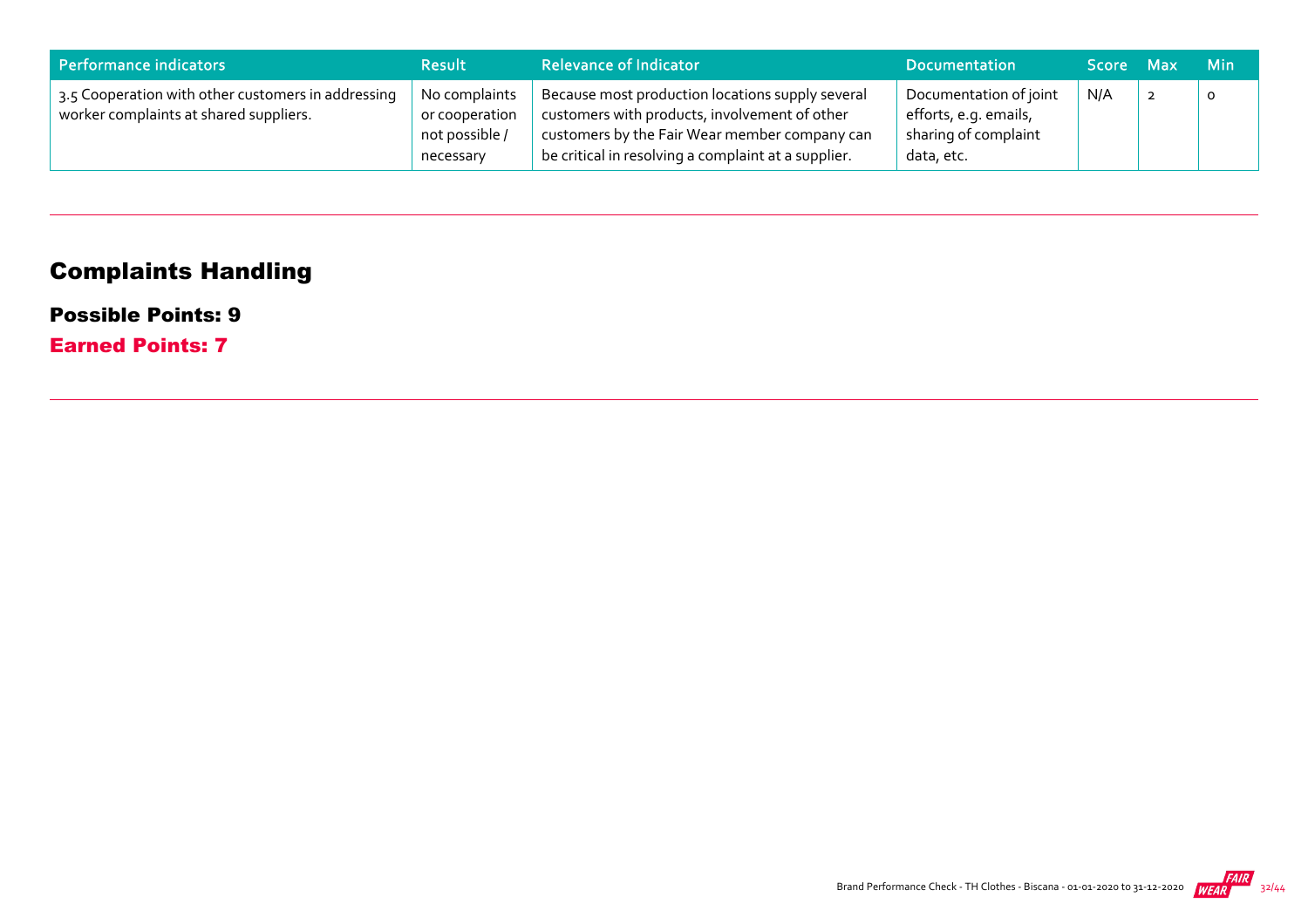# 4. Training and Capacity Building

| Performance indicators                                               | <b>Result</b> | <b>Relevance of Indicator</b>                                                                                                                                                                                                            | <b>Documentation</b>                                     | Score Max | <b>Min</b> |
|----------------------------------------------------------------------|---------------|------------------------------------------------------------------------------------------------------------------------------------------------------------------------------------------------------------------------------------------|----------------------------------------------------------|-----------|------------|
| 4.1 All staff at member company are made aware of<br>FWF membership. | Yes           | Preventing and remediating problems often requires<br>the involvement of many different departments;<br>making all staff aware of Fair Wear membership<br>requirements helps to support cross-departmental<br>collaboration when needed. | Emails, trainings,<br>presentation,<br>newsletters, etc. |           | Ω          |

Comment: Information and news on Fair Wear membership are shared with all staff on a regular basis via e‐mail. Additionally, new staff members take part in a training session on textile production, including certifications and memberships.

| Performance indicators                                                              | <b>Result</b> | <b>Relevance of Indicator</b>                                                                                                                                                           | <b>Documentation</b>                                                                         | Score Max | <b>Min</b> |
|-------------------------------------------------------------------------------------|---------------|-----------------------------------------------------------------------------------------------------------------------------------------------------------------------------------------|----------------------------------------------------------------------------------------------|-----------|------------|
| 4.2 All staff in direct contact with suppliers are<br>informed of FWF requirements. | Yes           | Sourcing, purchasing and CSR staff at a minimum<br>should possess the knowledge necessary to<br>implement Fair Wear requirements and advocate for<br>change within their organisations. | Fair Wear Seminars or<br>equivalent trainings<br>provided; presentations,<br>curricula, etc. |           | $-1$       |

Comment: TH Clothes is a relatively small team, where Quality Control and Compliance fall under the production team, with one lead, who all sit together. All other staff members in direct contact with suppliers are informed of Fair Wear requirements via e‐mail and during meetings.

| Performance indicators                                                                    | <b>Result</b>                  | <b>Relevance of Indicator</b>                                                                                                                                                                     | <b>Documentation</b>                                                                 | Score Max      | <b>Min</b> |
|-------------------------------------------------------------------------------------------|--------------------------------|---------------------------------------------------------------------------------------------------------------------------------------------------------------------------------------------------|--------------------------------------------------------------------------------------|----------------|------------|
| 4.3 All sourcing contractors/agents are informed<br>about FWF's Code of Labour Practices. | Yes + actively<br>support COLP | Agents have the potential to either support or<br>disrupt CoLP implementation. It is the responsibility<br>of member company to ensure agents actively<br>support the implementation of the CoLP. | Correspondence with<br>agents, trainings for<br>agents, Fair Wear audit<br>findings. | $\overline{z}$ | $\circ$    |

Comment: TH Clothes works with one agent in Bangladesh. This agent is involved in making sure Fair Wear requirements are met, such as signing the Code of Labour Practices. TH Clothes is frequently in contact with its agent. During COVID-19, the contact was intensified and the agent visited several production locations as part of the monitoring; checking H&S situation, filling checklists and talking with management and workers.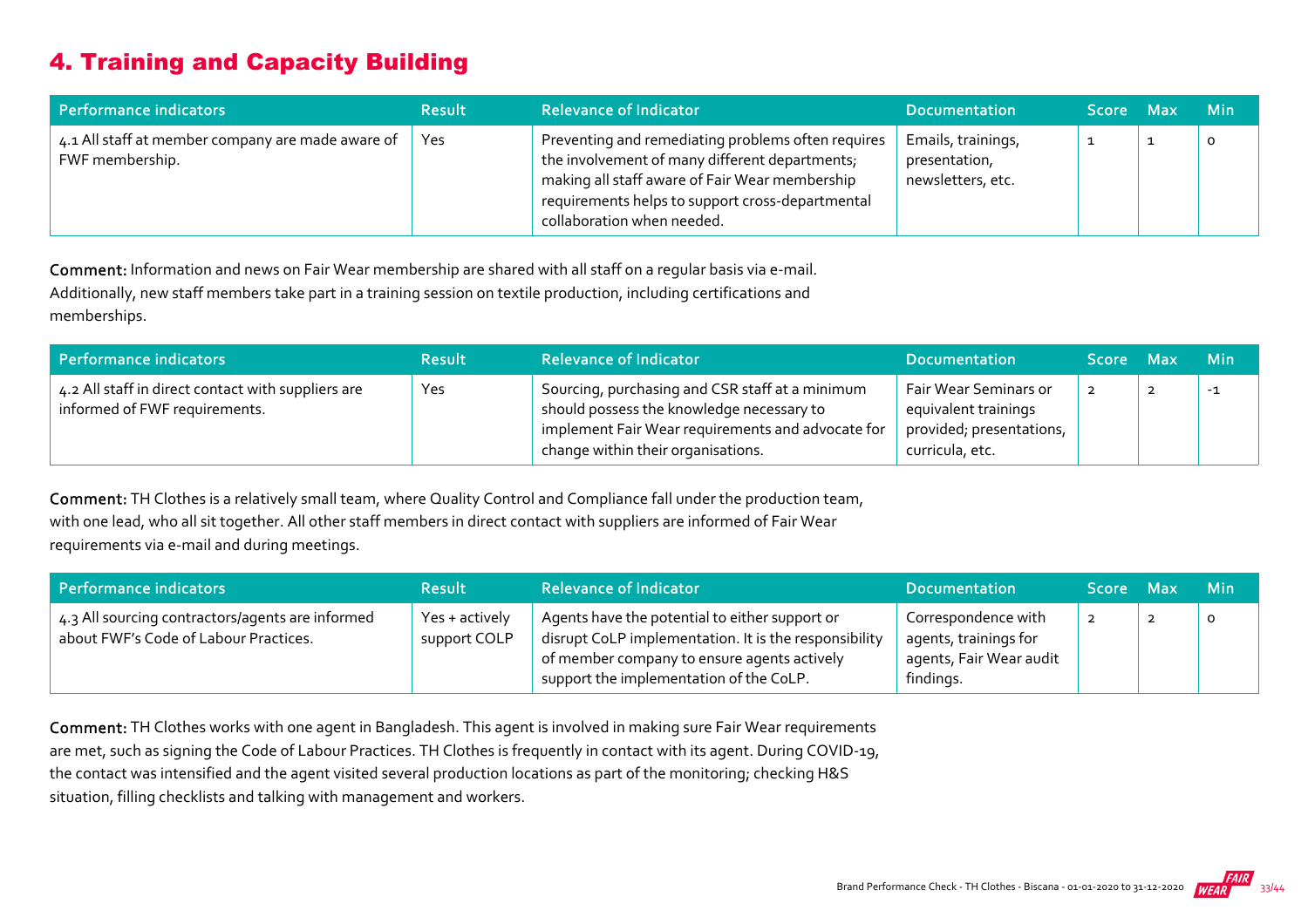Recommendation: When TH Clothes delegates CAP follow up and monitoring to agents, it should inform them about the FW COVID‐19 guidance and ensure agents are enabled to monitor the impact of COVID‐19 on suppliers.

| Performance indicators                                                                                                | <b>Result</b> | <b>Relevance of Indicator</b>                                                                                                                                                                                                                                                           | <b>Documentation</b>                                                                                                                                                                                    | Score Max |   | <b>Min</b> |
|-----------------------------------------------------------------------------------------------------------------------|---------------|-----------------------------------------------------------------------------------------------------------------------------------------------------------------------------------------------------------------------------------------------------------------------------------------|---------------------------------------------------------------------------------------------------------------------------------------------------------------------------------------------------------|-----------|---|------------|
| 4.4 Factory participation in training programmes<br>that support transformative processes related to<br>human rights. | 29%           | Complex human rights issues such as freedom of<br>association or gender-based violence require more<br>in-depth trainings that support factory-level<br>transformative processes. Fair Wear has developed<br>several modules, however, other (member-led)<br>programmes may also count. | Training reports, Fair<br>Wear's data on factories<br>enrolled in training<br>programmes. For<br>alternative training<br>activities: curriculum,<br>training content,<br>participation and<br>outcomes. | 4         | b | $\circ$    |

Comment: TH Clothes has initiated one Fair Wear Workplace Education Programme (WEP) session on violence and harassment prevention in the last three years. Another one was planned in Bangladesh, but was postponed due to COVID‐19 and took place in 2021.

Recommendation: Fair Wear recommends TH Clothes to implement training programmes that support factory-level transformation such as establishing functional internal grievance mechanisms, improving worker‐management dialogue and communication skills or addressing gender‐based violence. Training assessed under this indicator should go beyond raising awareness and focus on behavioural and structural change to improve working conditions. To this end, TH Clothes can make use of Fair Wear's WEP Communication or Violence and Harassment Prevention modules or implement advanced training through external training providers or brand staff. Non‐Fair Wear training must follow the standards outlined in Fair Wear's guidance and checklist available on the Member Hub.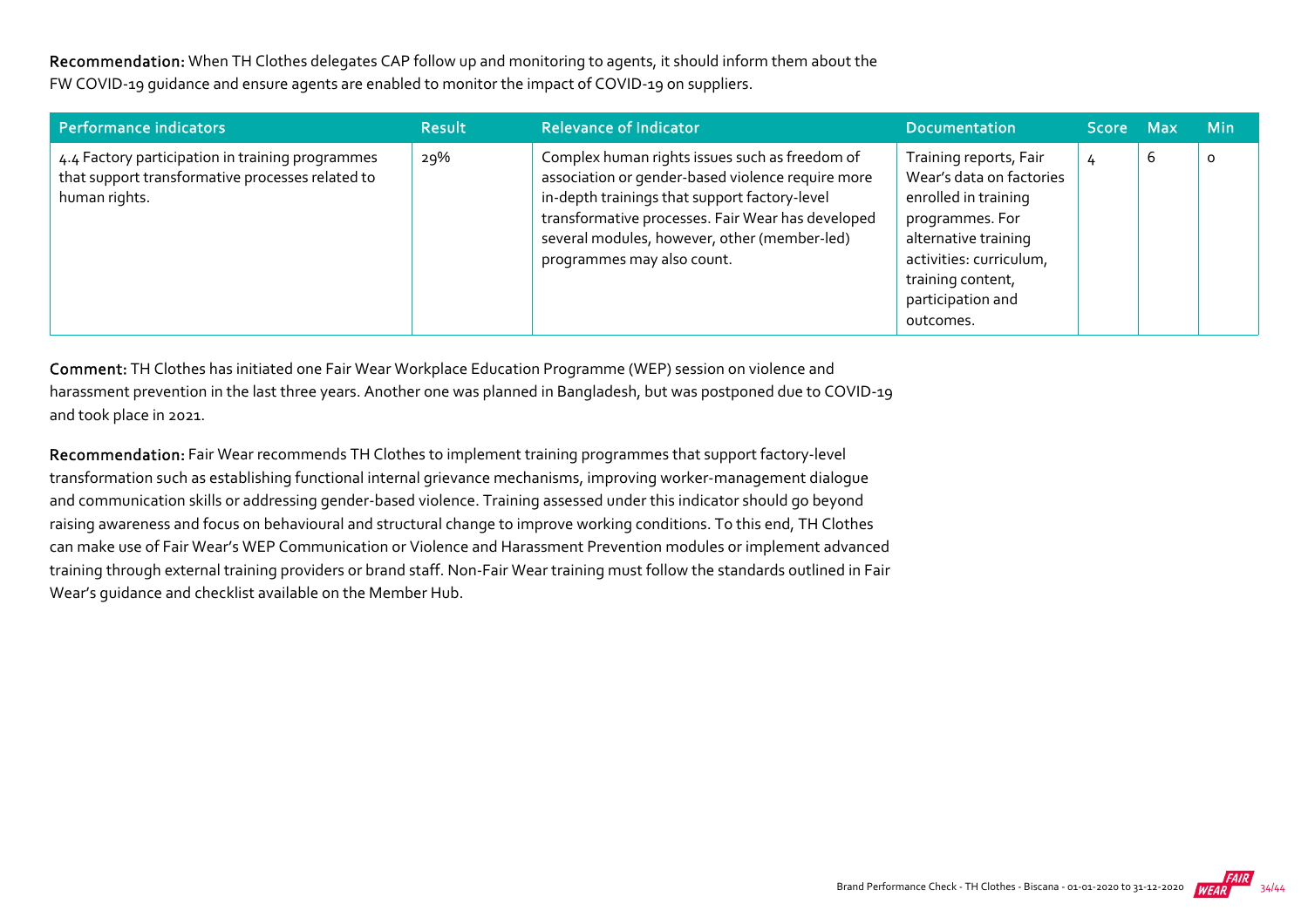| Performance indicators                                                       | <b>Result</b> | <b>Relevance of Indicator</b>                                                                                                                         | <b>Documentation</b>                                                                                                                                                                           | <b>Score</b> | <b>Max</b>     | <b>Min</b> |
|------------------------------------------------------------------------------|---------------|-------------------------------------------------------------------------------------------------------------------------------------------------------|------------------------------------------------------------------------------------------------------------------------------------------------------------------------------------------------|--------------|----------------|------------|
| 4.5 Degree to which member company follows up<br>after a training programme. | No follow-up  | After factory-level training programmes,<br>complementary activities such as remediation and<br>changes on brand level will achieve a lasting impact. | Documentation of<br>discussions with factory<br>management and<br>worker representatives,<br>minutes of regular<br>worker-management<br>dialogue meetings or<br>anti-harassment<br>committees. | O            | $\overline{2}$ | O          |

Comment: TH Clothes could not show follow‐up on the training modules.

# Training and Capacity Building

Possible Points: 13

Earned Points: 9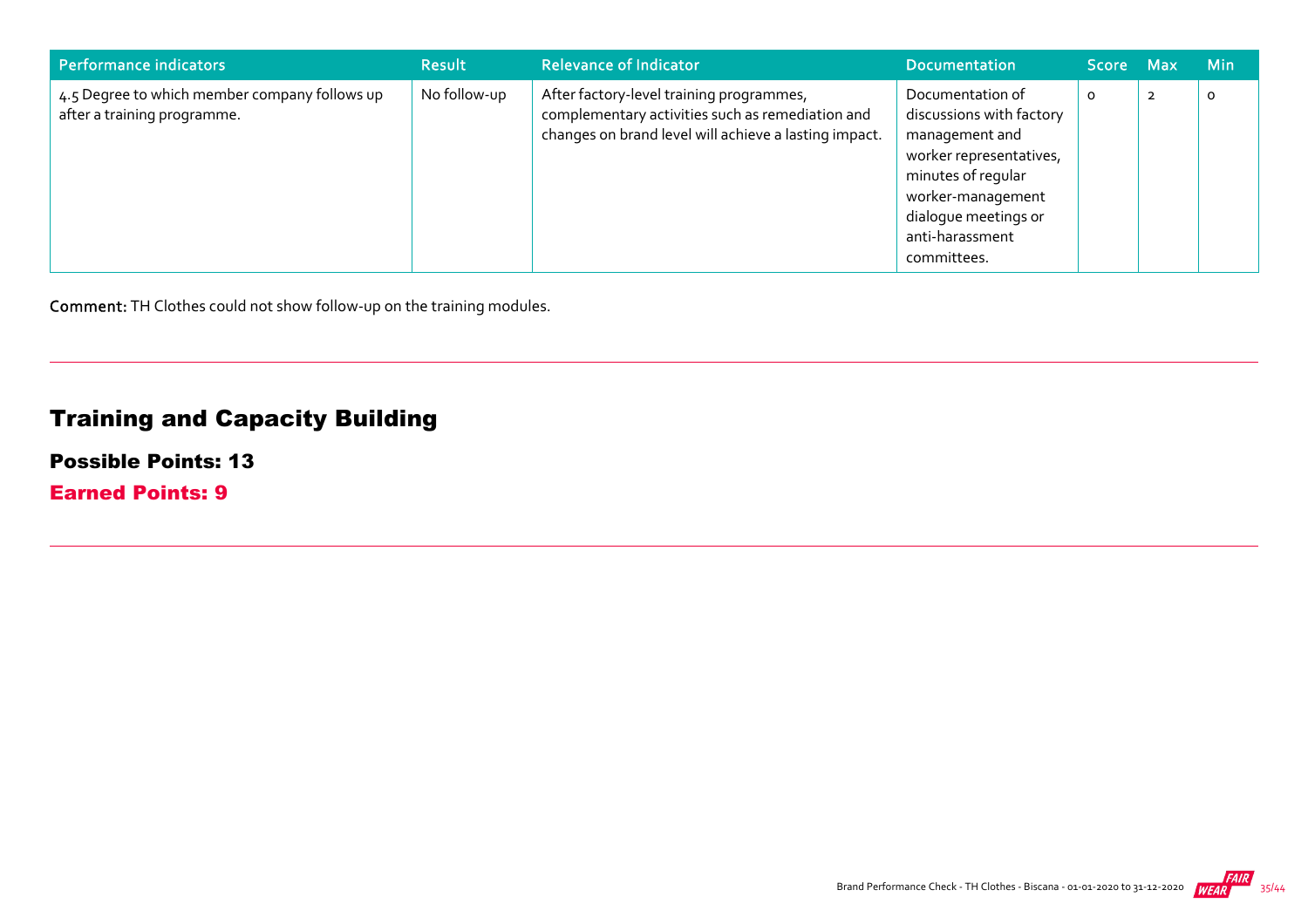## 5. Information Management

| Performance indicators                                       | <b>Result</b> | <b>Relevance of Indicator</b>                                                                                     | <b>Documentation</b>                                                                                                                                                                                                          | Score Max |   | <b>Min</b> |
|--------------------------------------------------------------|---------------|-------------------------------------------------------------------------------------------------------------------|-------------------------------------------------------------------------------------------------------------------------------------------------------------------------------------------------------------------------------|-----------|---|------------|
| 5.1 Level of effort to identify all production<br>locations. | Intermediate  | Any improvements to supply chains require member<br>companies to first know all of their production<br>locations. | Supplier information<br>provided by member<br>company. Financial<br>records of previous<br>financial year.<br>Documented efforts by<br>member company to<br>update supplier<br>information from its<br>monitoring activities. |           | b | $-2$       |

Comment: As part of TH Clothes' written agreement with suppliers, suppliers are required to produce all products in‐house and inform and get approval from TH Clothes if they use subcontractors. The Quality Manager spends most of the year in the production countries and visits the premises many times per year. Through visual inspection and being in dialogue with the factories, the Quality Manager crosschecks production schedule with the work floor. Information from questionnaires is used to update supplier data, including subcontractors. Finding unauthorized subcontracting can be a reason to end relationships with a supplier.

Recommendation: Fair Wear recommends TH Clothes to strengthen its periodical checks, to make sure these are done more systematically and documented properly.

| Performance indicators                                                                                                              | <b>Result</b> | <b>Relevance of Indicator</b>                                                                                                                                                       | <b>Documentation</b>                                                                                                                   | Score Max | <b>Min</b> |
|-------------------------------------------------------------------------------------------------------------------------------------|---------------|-------------------------------------------------------------------------------------------------------------------------------------------------------------------------------------|----------------------------------------------------------------------------------------------------------------------------------------|-----------|------------|
| 5.2 CSR and other relevant staff actively share<br>information with each other about working<br>conditions at production locations. | Yes           | CSR, purchasing and other staff who interact with<br>suppliers need to be able to share information in<br>order to establish a coherent and effective strategy<br>for improvements. | Internal information<br>system; status CAPs,<br>reports of meetings of<br>purchasing/CSR;<br>systematic way of<br>storing information. |           | $-1$       |

Comment: TH Clothes' team is fairly small and they share information on conditions at production locations regularly, via meetings and shared emails. After a factory visit, the staff is informed about the factory visit including any issues working conditions issues.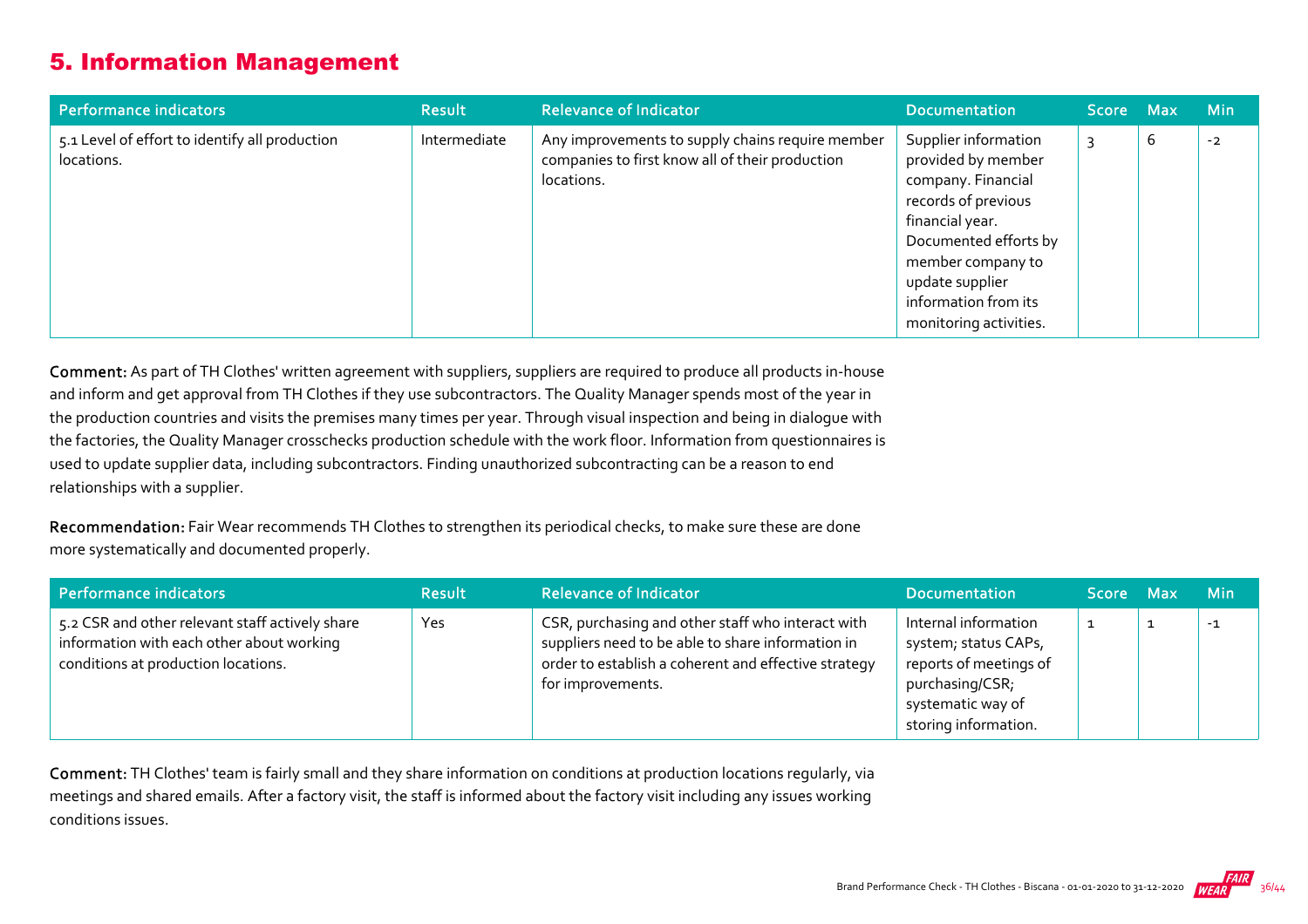# Information Management

Possible Points: 7

Earned Points: 4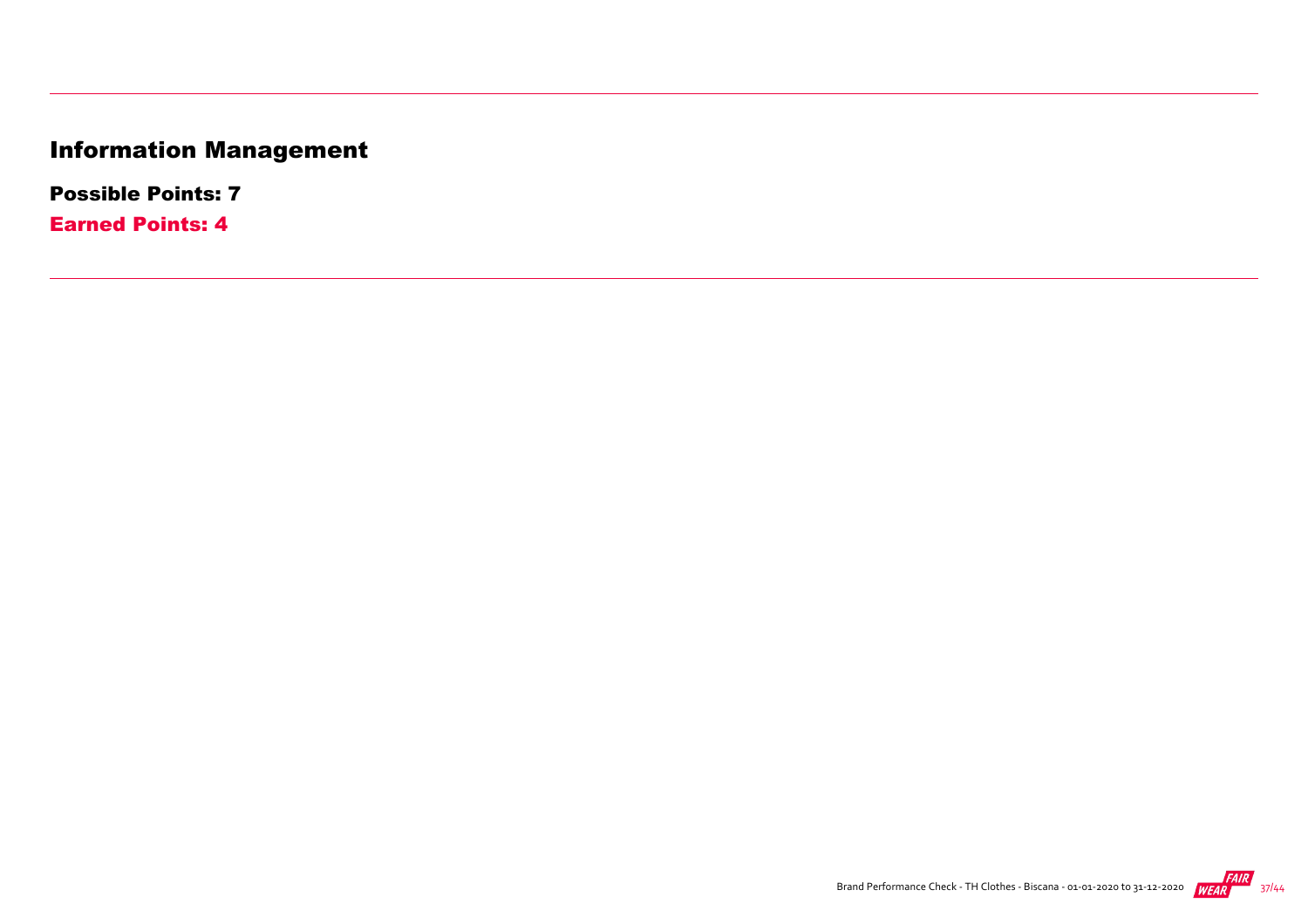## 6. Transparency

| Performance indicators                                                     | <b>Result</b>                                                                                | <b>Relevance of Indicator</b>                                                                                                                                                                                                                                                                                                                   | <b>Documentation</b>                                                                                                                        | Score Max | <b>Min</b> |
|----------------------------------------------------------------------------|----------------------------------------------------------------------------------------------|-------------------------------------------------------------------------------------------------------------------------------------------------------------------------------------------------------------------------------------------------------------------------------------------------------------------------------------------------|---------------------------------------------------------------------------------------------------------------------------------------------|-----------|------------|
| 6.1 Degree of member company compliance with<br>FWF Communications Policy. | Minimum<br>communications<br>requirements<br>are met AND no<br>significant<br>problems found | Fair Wear's communications policy exists to ensure<br>transparency for consumers and stakeholders, and<br>to ensure that member communications about Fair<br>Wear are accurate. Members will be held<br>accountable for their own communications as well<br>as the communications behaviour of 3rd-party<br>retailers, resellers and customers. | Fair Wear membership<br>is communicated on<br>member's website;<br>other communications<br>in line with Fair Wear<br>communications policy. |           | -3         |

Comment: TH Clothes communicates about Fair Wear's membership on its website, catalog, and banner.

| Performance indicators                                          | <b>Result</b>                                                                                                                   | <b>Relevance of Indicator</b>                                                                                                     | <b>Documentation</b>                                                                                                                             | $ {\sf Score}-{\sf Max} $ |                | <b>Min</b> |
|-----------------------------------------------------------------|---------------------------------------------------------------------------------------------------------------------------------|-----------------------------------------------------------------------------------------------------------------------------------|--------------------------------------------------------------------------------------------------------------------------------------------------|---------------------------|----------------|------------|
| 6.2 Member company engages in advanced<br>reporting activities. | Published<br>Brand<br>Performance<br>Checks, audit<br>reports, and/or<br>other efforts<br>lead to<br>increased<br>transparency. | Good reporting by members helps to ensure the<br>transparency of Fair Wear's work and shares best<br>practices with the industry. | Member company<br>publishes one or more of<br>the following on their<br>website: Brand<br>Performance Check,<br>Audit Reports, Supplier<br>List. | 1                         | $\overline{2}$ | $\circ$    |

Comment: TH Clothes published the 2019 Brand Performance Check report on the website of its mother company Biscana. The link on the official website of TH Clothes does not work. Given the clear connection with Biscana, one point will be given

for this indicator, yet with a clear requirement and recommendation for next year.

TH Clothes has not disclosed production locations to other members in Fair Force and on the Fair Wear website.

Requirement: Fair Wear requires member brands to disclose production locations to other member brands in Fair Force and on the Fair Wear website.

Recommendation: Fair Wear recommends TH Clothes to publish one or more of the following reports on its own website: the Brand Performance Check report, audit reports, supplier information. Good reporting by members helps to ensure the transparency of the member and Fair Wear's work.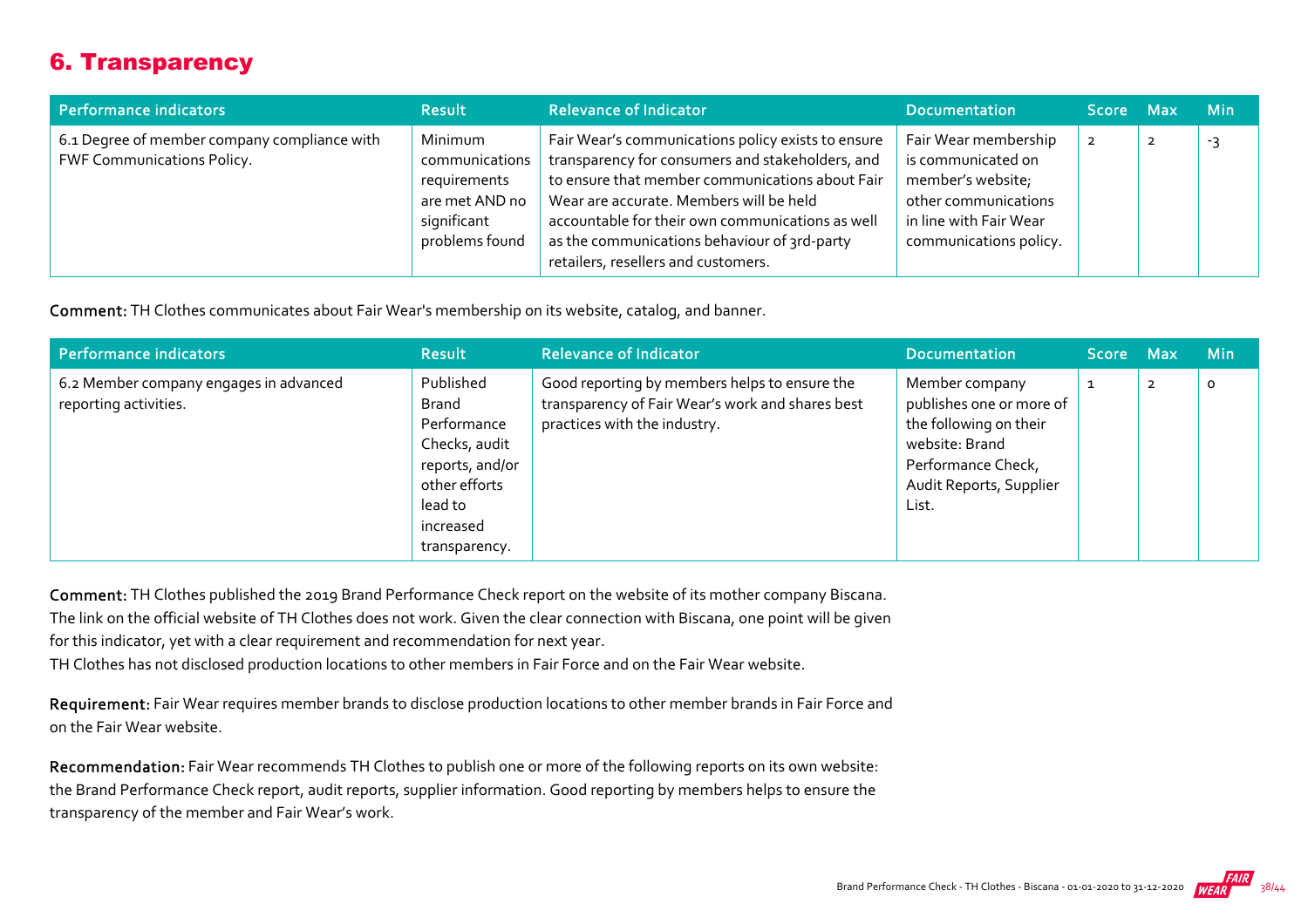| Performance indicators                                                                 | <b>Result</b>                                                 | <b>Relevance of Indicator</b>                                                                                                                                                                                                                           | <b>Documentation</b>                                                       | Score Max | <b>Min</b> |
|----------------------------------------------------------------------------------------|---------------------------------------------------------------|---------------------------------------------------------------------------------------------------------------------------------------------------------------------------------------------------------------------------------------------------------|----------------------------------------------------------------------------|-----------|------------|
| 6.3 Social Report is submitted to FWF and is<br>published on member company's website. | Complete and<br>accurate report<br>submitted to<br><b>FWF</b> | The social report is an important tool for members to<br>transparently share their efforts with stakeholders.<br>Member companies should not make any claims in<br>their social report that do not correspond with Fair<br>Wear's communication policy. | Social report that is in<br>line with Fair Wear's<br>communication policy. |           | -1         |

Comment: TH Clothes completed its social report, but it was not (yet) published on its website.

# **Transparency**

#### Possible Points: 6

Earned Points: 4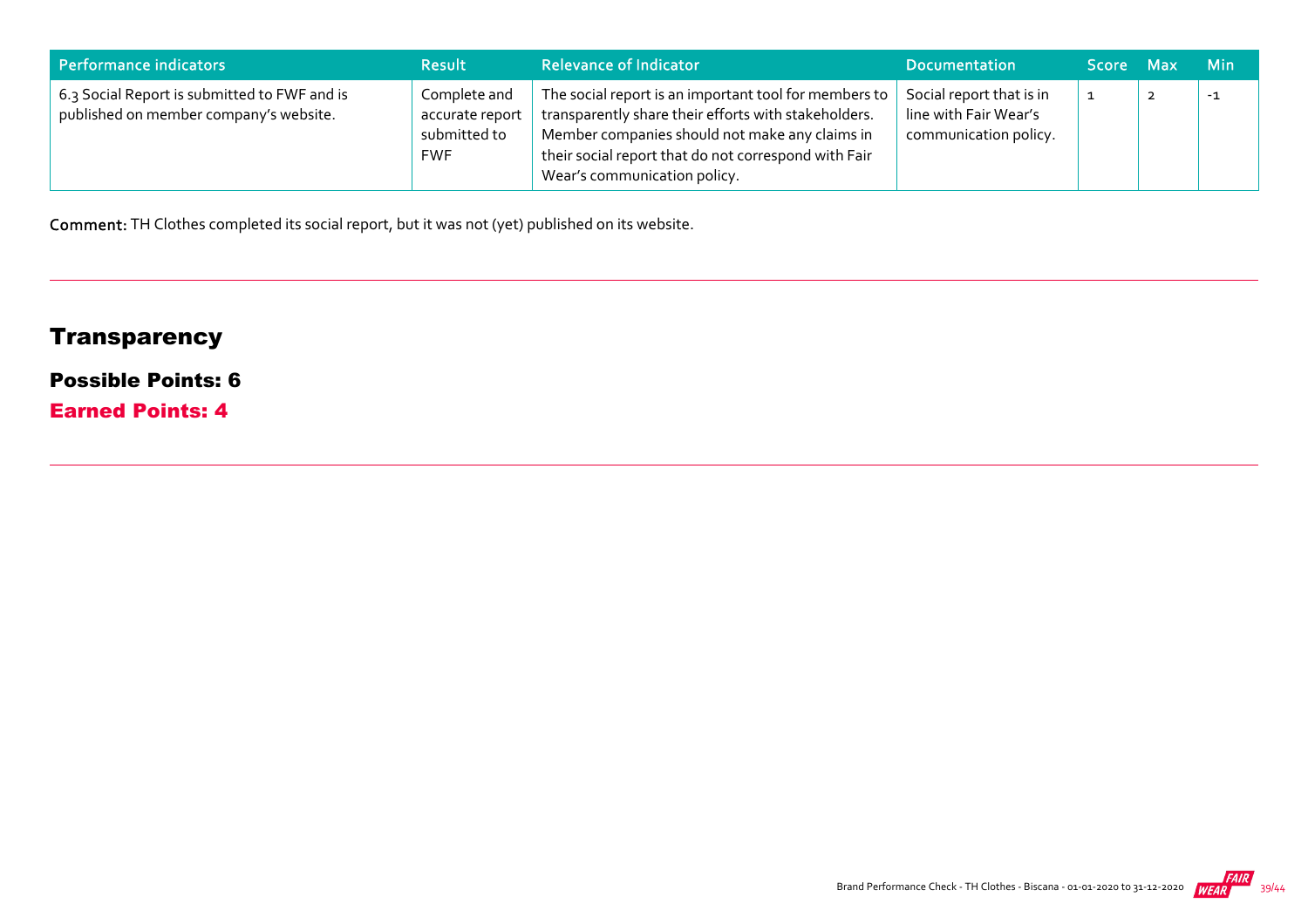# 7. Evaluation

| Performance indicators                                                                               | <b>Result</b> | <b>Relevance of Indicator</b>                                                                                                         | <b>Documentation</b>                                       | Score Max |   | – Min   |
|------------------------------------------------------------------------------------------------------|---------------|---------------------------------------------------------------------------------------------------------------------------------------|------------------------------------------------------------|-----------|---|---------|
| 7.1 Systemic annual evaluation of FWF membership<br>is conducted with involvement of top management. | Yes           | An annual evaluation involving top management<br>ensures that Fair Wear policies are integrated into<br>the structure of the company. | Meeting minutes, verbal<br>reporting, Powerpoints,<br>etc. |           | ◢ | $\circ$ |

Comment: TH Clothes discusses and evaluates Fair Wear membership throughout the year during meetings between top management, Quality Manager and Production Manager.

| Performance indicators                                                                                                           | <b>Result</b> | <b>Relevance of Indicator</b>                                                                                                                                                                                                               | <b>Documentation</b>                                                                                                                          | <b>Score</b> | - Max | <b>Min</b> |
|----------------------------------------------------------------------------------------------------------------------------------|---------------|---------------------------------------------------------------------------------------------------------------------------------------------------------------------------------------------------------------------------------------------|-----------------------------------------------------------------------------------------------------------------------------------------------|--------------|-------|------------|
| 7.2 Level of action/progress made on required<br>changes from previous Brand Performance Check<br>implemented by member company. | 30%           | In each Brand Performance Check report, Fair Wear<br>may include requirements for changes to<br>management practices. Progress on achieving these<br>requirements is an important part of Fair Wear<br>membership and its process approach. | Member company<br>should show<br>documentation related<br>to the specific<br>requirements made in<br>the previous Brand<br>Performance Check. | 2            |       | $-2$       |

Comment: TH Clothes received ten requirements in the previous brand performance check. Especially the lack of progress on indicator 2.7 is considered a severe problem by Fair Wear. This year, TH Clothes showed progress on three of the requirements.

1.3 All (new) production locations are required to sign and return the questionnaire with the Code of Labour Practices before first bulk orders are placed. ‐> full progress made

1.11 Degree to which member company assesses and responds to root causes for wages that are lower than living wages in production locations. ‐> no progress

1.13 Member company determines and finances wage increases. ‐> no progress

1.14 Percentage of production volume where the member company pays its share of the target wage. ‐> no progress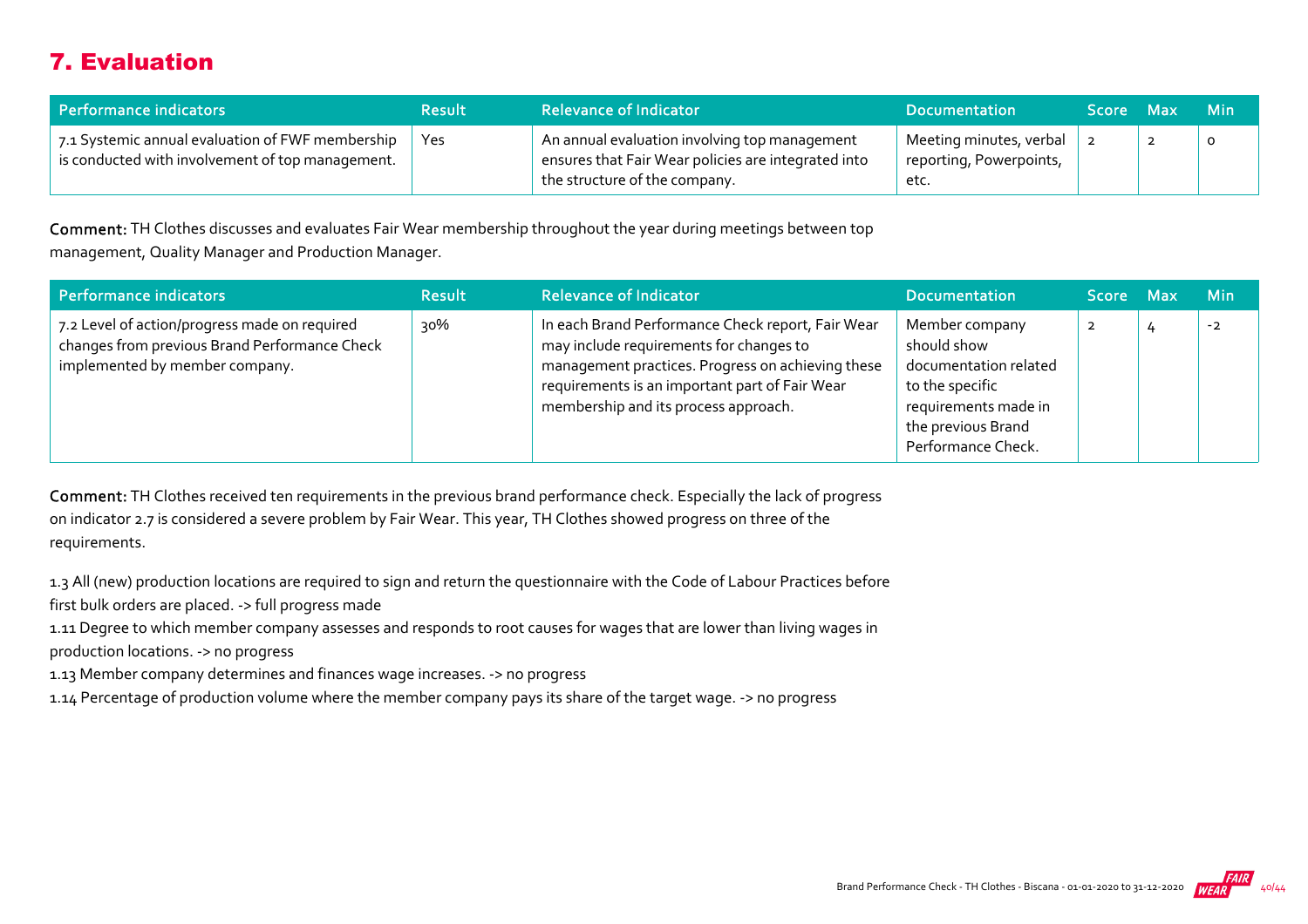2.4 Degree of progress towards resolution of existing Corrective Action Plans and remediation of identified problems. ‐> Some progress made in 2020, more steps are needed to fully count towards this indicator.

2.7 Compliance with FWF risk policies. ‐> insufficient progress made in 2020, more steps are needed to count towards this indicator.

2.8 Member company cooperates with other FWF member companies in resolving corrective actions at shared suppliers. ‐> no progress

3.2 Member company has informed factory management and workers about the FWF CoLP and complaints hotline. ‐> full progress made

3.3 Degree to which member company has actively raised awareness of the FWF CoLP and complaints hotline. ‐> no progress as training was postponed due to COVID‐19.

7.2 Level of action/progress made on required changes from previous Brand Performance Check implemented by member company. ‐> progress made, three out of nine requirements are followed up.

Recommendation: Although the member was not able to fully execute the requirements included in the previous performance check due to the COVID‐19 pandemic, the member should resort to following up on these requirements when the situation allows.

#### Evaluation

Possible Points: 6 Earned Points: 4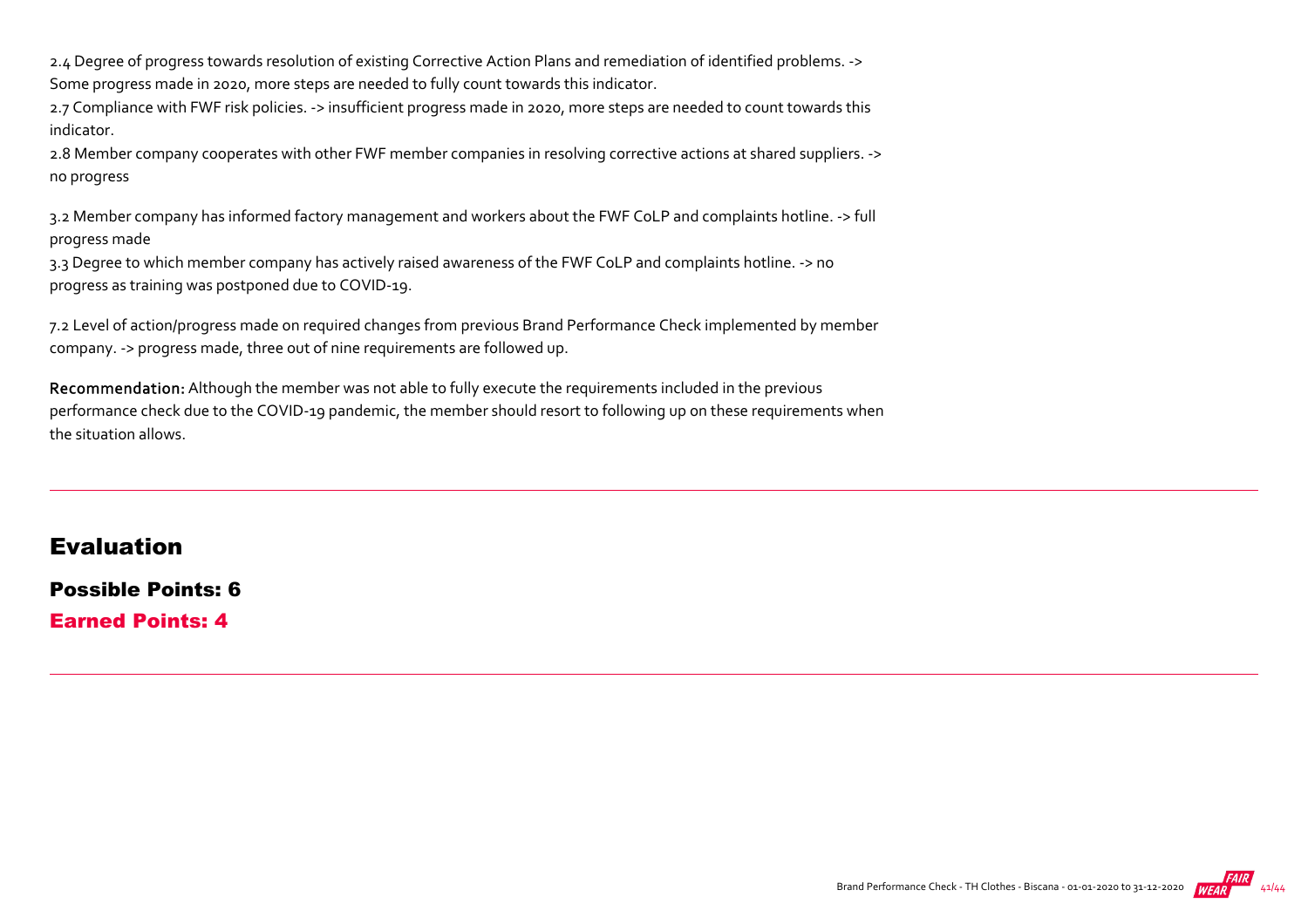### Recommendations to Fair Wear

TH Clothes would like to have a more "on the field" Fair Wear, without relying on other important organizations. TH Clothes would appreciate more tools to deal with delicate questions as the brand is relying on close relationships with partners as a way of trying to make them aware of the risks they may endure, without compromising their privacy.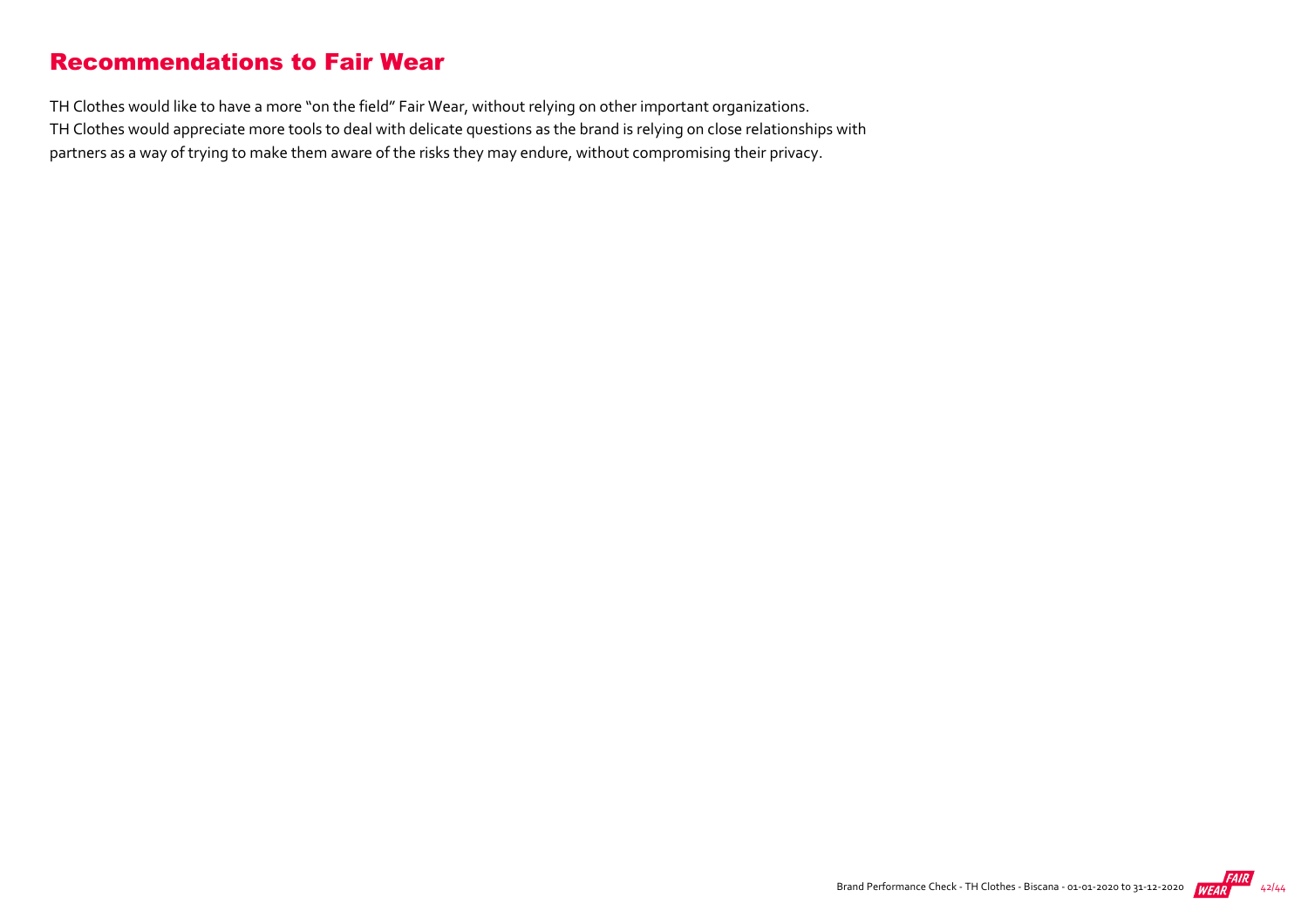# Scoring Overview

| Category                              | Earned  | Possible |
|---------------------------------------|---------|----------|
| <b>Purchasing Practices</b>           | 23      | 52       |
| Monitoring and Remediation            | 18      | 31       |
| <b>Complaints Handling</b>            |         | Q        |
| <b>Training and Capacity Building</b> | $\circ$ | 13       |
| <b>Information Management</b>         |         |          |
| Transparency                          |         | b        |
| Evaluation                            | 4       | ь        |
| Totals:                               | 69      | 124      |

Benchmarking Score (earned points divided by possible points) 56

| <b>Performance Benchmarking Category</b> |
|------------------------------------------|
| Good                                     |